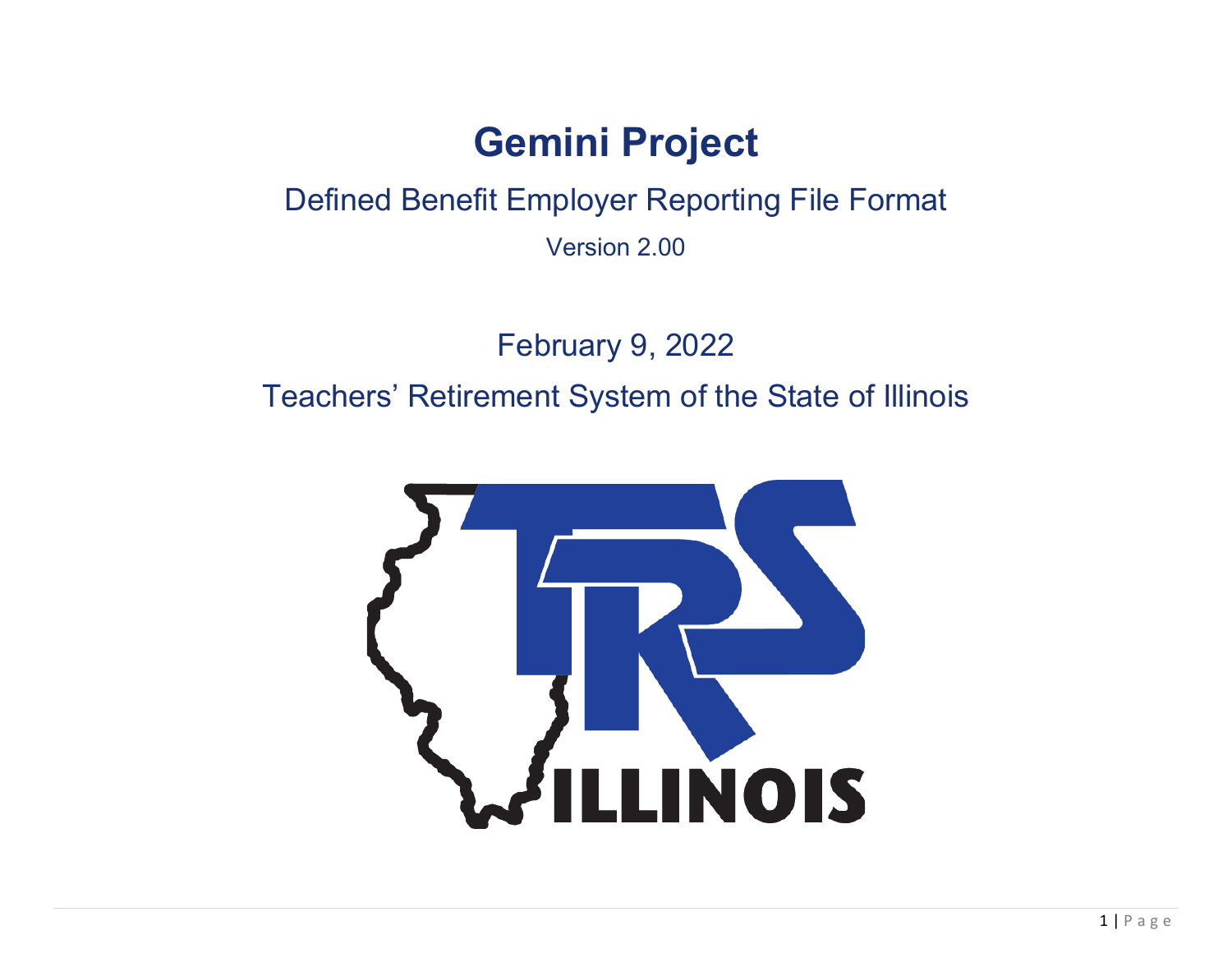# **Contents**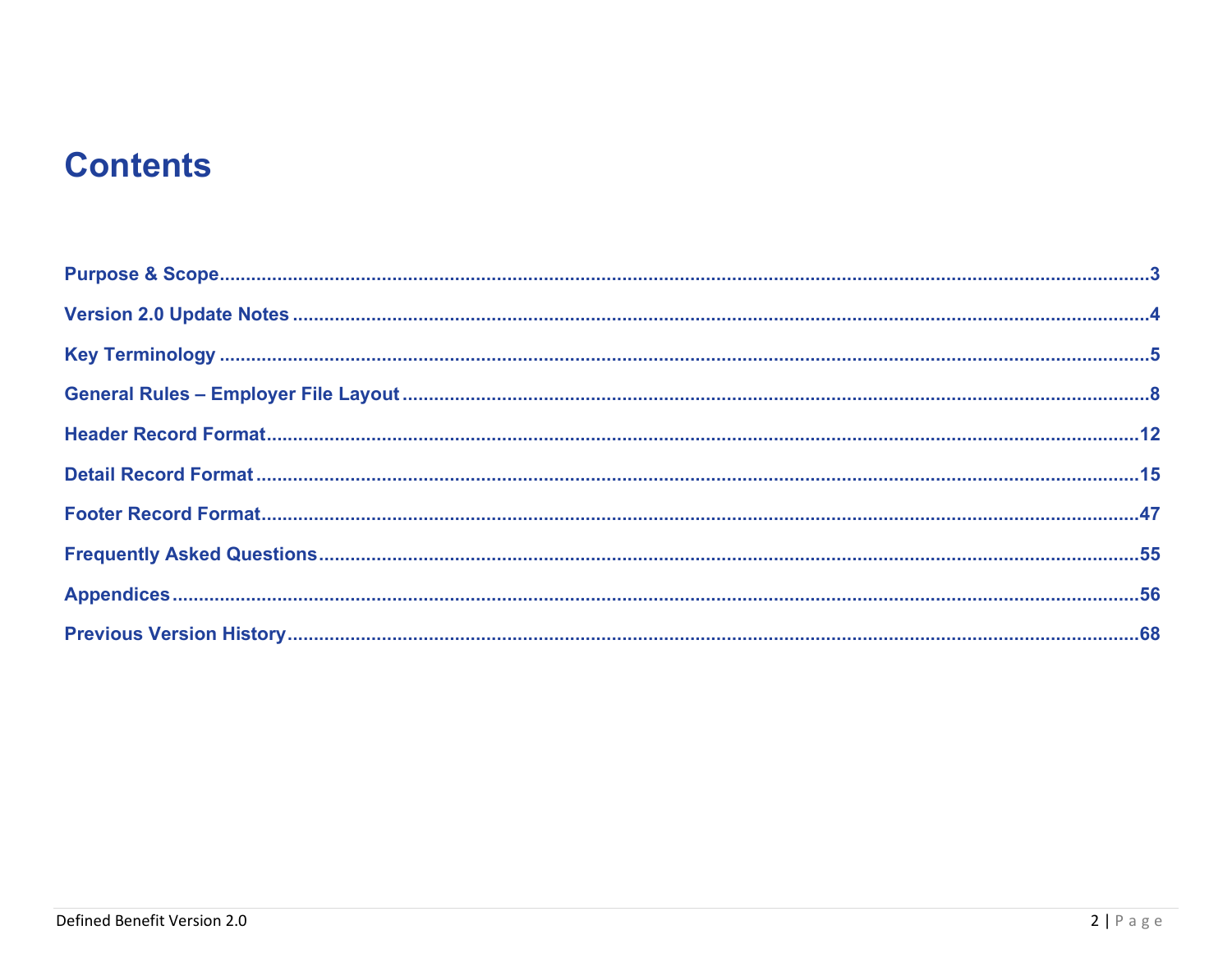## **Introduction**

TRS is in the process of replacing its current in-house pension administration software and the associated online reporting, employer access, and member access systems with a solution we are calling Gemini. Gemini will facilitate outreach to TRS members and employers and provide an interactive user experience that increases self-service with secure, efficient access to reliable, accurate data. As part of this effort, in conjunction with legislative requirements for implementing defined contribution plans within TRS, we will be transitioning from annual employer reporting to employers reporting each pay period.

This document is specifically for reporting traditional TRS Defined Benefit contributions, earnings, and service. The document for reporting contributions for the TRS Supplemental Savings Plan can be found at [https://www.trsil.org/employers/Gemini/Resources.](https://www.trsil.org/employers/Gemini/Resources)

## <span id="page-2-0"></span>**Purpose & Scope**

This document provides the technical format and data requirements which are to be included in the Employer Reporting File layout. The file layout includes individual specifications for header, footer, and detail records that will be contained within the file. Additionally, the document includes a definition of key terminology used in the Employer Reporting File layout, general business rules pertaining to the file format, the fixed length of the file format as well as the details of the layout, fields and key rules for each individual data field. This document is specifically tailored to reporting traditional TRS Defined Benefit contributions. However, the layout itself and the definitions of which fields belong where is the same between Defined Benefit reporting and Supplemental Savings Plan reporting. The decision was made to split them into two separate documents to provide greater clarity on when a field might have different expectations or definitions between DB and SSP reporting.

**NOTICE:** Accuracy in reporting and payment is vital because benefits from TRS are based on service credit, creditable earnings, and contributions reported by employers. TRS's effectiveness in benefit administration rests largely on the reports provided by employers. By submitting your information using the format prescribed below, you are certifying the accuracy of the data. Although every effort has been made to ensure that the contents of this publication fully comply with the Illinois Pension Code (40 ILCS 5/16) and the Illinois Administrative Code (80IL Adm Code), this document does not have the authority to bind the System to any action contrary to law. Laws are subject to change. TRS is not responsible for any advice and/or guidance regarding any TRS matter received from a non-TRS source. Any TRS member or employer who relies upon non-TRS advice and/or guidance does so at his, her, or its risk. To be safe, advice and/or guidance from non-TRS sources should be confirmed with TRS. Please remember, the application of TRS laws and rules and the federal statutes and regulations governing TRS can be quite complicated and not fully understood nor appreciated by those who do not deal with TRS matters on a daily basis.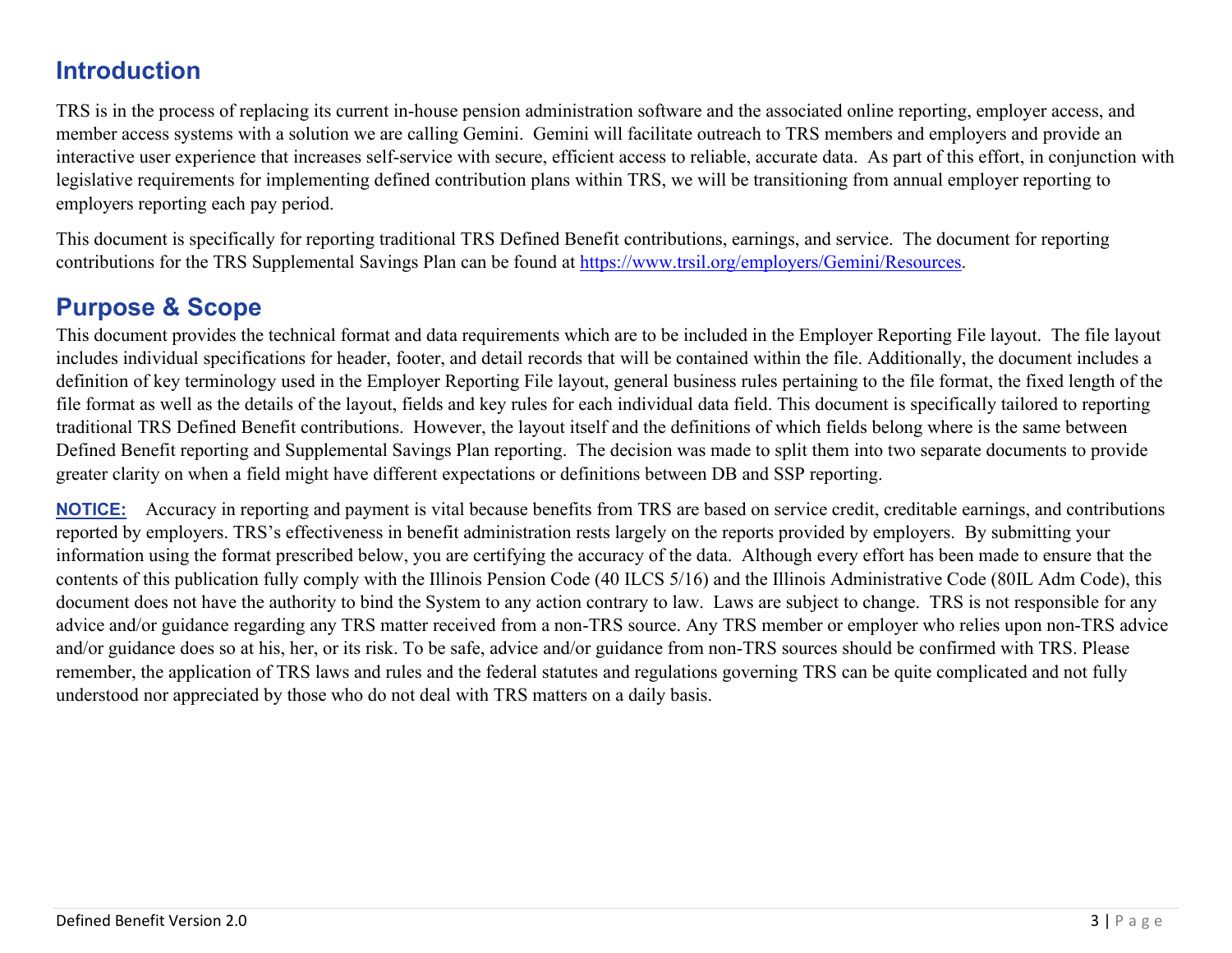## <span id="page-3-0"></span>**Version 2.0 Update Notes**

Version 2.0 includes the first true changes to the actual layout and expected lengths of Header, Detail, and Footer records. A new Fiscal Year field was appended on to each Record Type as well as filler/padding to the end of Detail records. References to SSP were also removed from this version and placed into their own separate document specific to SSP.

| <b>Section</b>       | <b>Item</b>          | <b>Change</b>                                                                                       | <b>Link</b> |
|----------------------|----------------------|-----------------------------------------------------------------------------------------------------|-------------|
| Purpose & Scope      | Introduction         | Sentence added clarifying that this is the Defined Benefit document and a link to where the SSP     | View        |
|                      |                      | document can be found                                                                               |             |
| Purpose & Scope      | Purpose $&$          | Wording added to end of the paragraph to explain the decision to split the document into DB and SSP | View        |
|                      | Scope                | versions                                                                                            |             |
| Key Terminology      | Contribution         | Removed references to SSP Contribution Categories                                                   | <b>View</b> |
|                      | Category             |                                                                                                     |             |
| Key Terminology      | Adjustments          | Removed example related to SSP                                                                      | View        |
| <b>General Rules</b> | Rule 4               | Clarified that the July $10th$ deadline only applies to DB reporting/contributions                  | View        |
| <b>General Rules</b> | Rule 9               | Clarified the expectation of how leave non-required fields "blank" based on alpha vs. numeric       | View        |
| <b>General Rules</b> | Rule 11              | Removed references to DB vs DC/SSP                                                                  | View        |
| <b>General Rules</b> | Rule 23              | Updated rule regarding the date contained in the file name to reflect what are now more relaxed     | View        |
|                      |                      | requirements                                                                                        |             |
| Supplemental         | Supplemental         | Entire section was removed and will only be included in the SSP version of the Gemini Employer      |             |
| Savings Plan         | Savings Plan         | Reporting File Layout moving forward                                                                | --          |
| Rules                | Rules                |                                                                                                     |             |
| Header Record        | <b>Report Fiscal</b> | New field added on to the end of existing 1.5 Header Record Format                                  | View        |
| Format               | Year                 |                                                                                                     |             |
| <b>Header Record</b> | Format               | Updated with new number for layout version 2.0                                                      | View        |
| Format               | Version              |                                                                                                     |             |
| Detail Record        | Employer             | Updated definition to make it clear that this field relates to SSP reports only                     |             |
| Format               | Defined              |                                                                                                     | View        |
|                      | Contributions        |                                                                                                     |             |
| Detail Record        | Detail Fiscal        | New field added on to the end of existing 1.5 Detail Record Format                                  | View        |
| Format               | Year                 |                                                                                                     |             |
| Detail Record        | Padding              | New field added after the new Detail Fiscal Year field to pad the length out to a round number and  | <b>View</b> |
| Format               |                      | leave space for future additions.                                                                   |             |
| Footer Record        | <b>Report Fiscal</b> | New field added on to the end of existing 1.5 Footer Record Format                                  | View        |
| Format               | Year                 |                                                                                                     |             |
| Previous Version     | $---$                | New section added to house all previous changes from version 1.0 to 1.5                             | View        |
| History              |                      |                                                                                                     |             |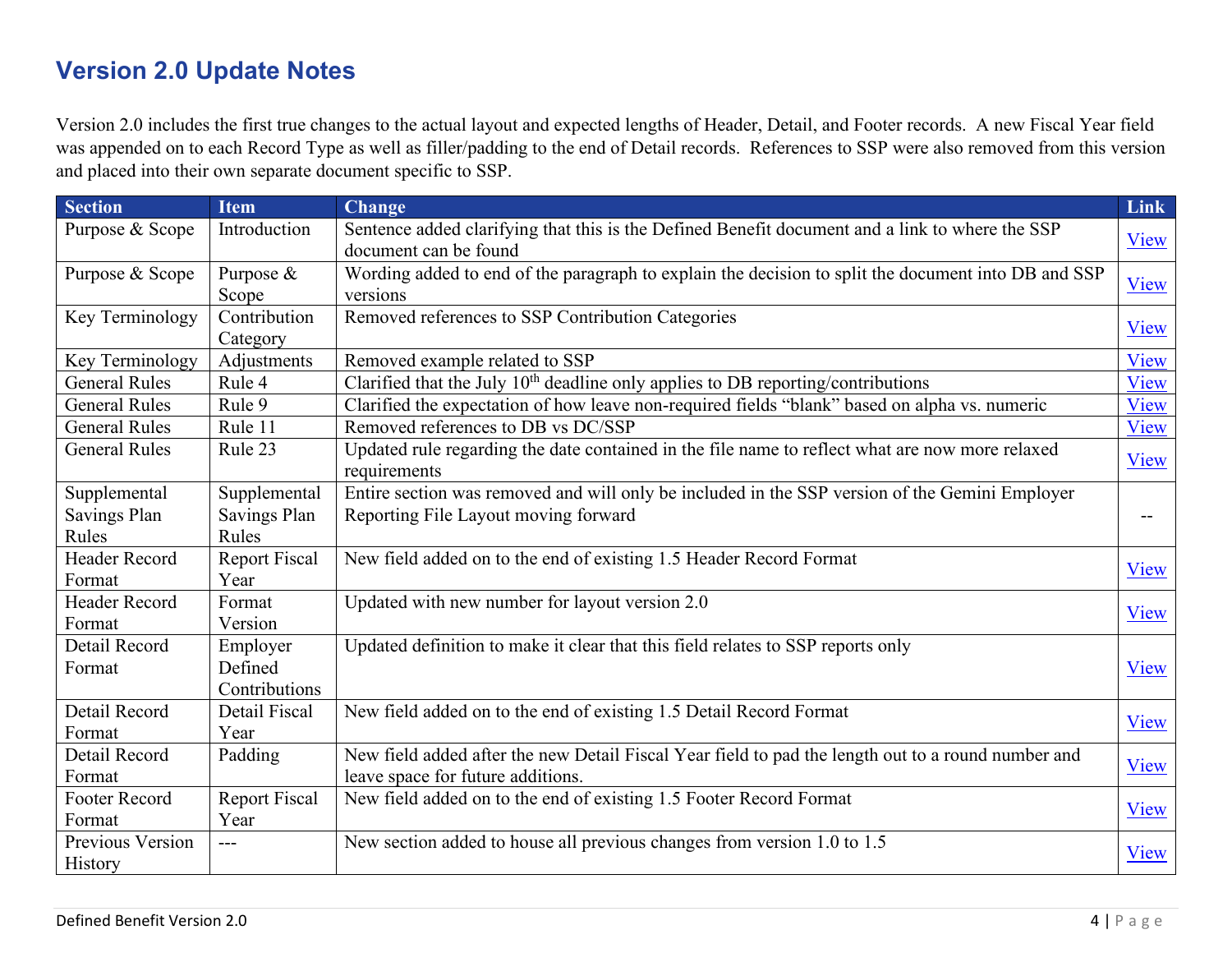## <span id="page-4-0"></span>**Key Terminology**

<span id="page-4-2"></span><span id="page-4-1"></span>

| Terminology              | <b>Description</b>                                                                                                                                                                                                                                                                                                                                                                                                                                                           | Example(s)                                                                                                                                                                                                                                                                                                                                                                                                            |
|--------------------------|------------------------------------------------------------------------------------------------------------------------------------------------------------------------------------------------------------------------------------------------------------------------------------------------------------------------------------------------------------------------------------------------------------------------------------------------------------------------------|-----------------------------------------------------------------------------------------------------------------------------------------------------------------------------------------------------------------------------------------------------------------------------------------------------------------------------------------------------------------------------------------------------------------------|
| <b>Report Date</b>       | A Report Date represents the period for which the employer<br>is submitting a payroll report                                                                                                                                                                                                                                                                                                                                                                                 | • The Report Date that an employer will use will vary based upon<br>their payroll frequency and their chosen reporting frequency<br>• Employers will have the opportunity to submit reports every pay<br>period or to report on a monthly basis, combining all payrolls<br>that occurred during the month into one report<br>• Further information and examples for Report Date can be found<br>under General Rule #7 |
| Report Type              | The Report Type indicates whether the report contains<br>defined benefit information or defined contribution<br>information                                                                                                                                                                                                                                                                                                                                                  | • An employer will include separate reports as part of their file<br>if they have both defined benefit and defined contribution<br>information to report. The report type will indicate whether<br>the information being reported in the detail records below is<br>for DB or DC purposes                                                                                                                             |
| <b>Job Category</b>      | This field will indicate to what job category the referenced<br>member belongs                                                                                                                                                                                                                                                                                                                                                                                               | • An employer will be responsible for determining which of the<br>available Job Categories best fits each member<br>• Current options include Teacher, Administrator, and<br>Medical/Counseling<br>Teacher includes contractual, non-contractual, and substitute<br>$\bullet$<br>teachers<br>• Medical/Counseling would include School Counselors, Social<br>Workers, School Nurses, Speech Pathologist, etc.         |
| Contribution<br>Category | Contribution Category is a field within the file layout which<br>is used to "organize" members into different TRS<br>contribution categories. Each member reported to TRS<br>must belong to a Contribution Category which will be used<br>to validate the contribution amounts. Currently, Tiers 1 and<br>2 have the same contribution rate of nine percent. However,<br>it will allow for future changes to current contribution rates<br>or the introduction of new Tiers. | • Tier 1 vs Tier 2 status is determined by TRS and does not<br>currently result in a change to the member's or employer's<br>contribution rates<br>• New members should be reported as Tier 2 if their Tier is<br>unknown<br>• Retired members must be reported as such to prevent<br>unnecessary contributions from being remitted or withheld                                                                       |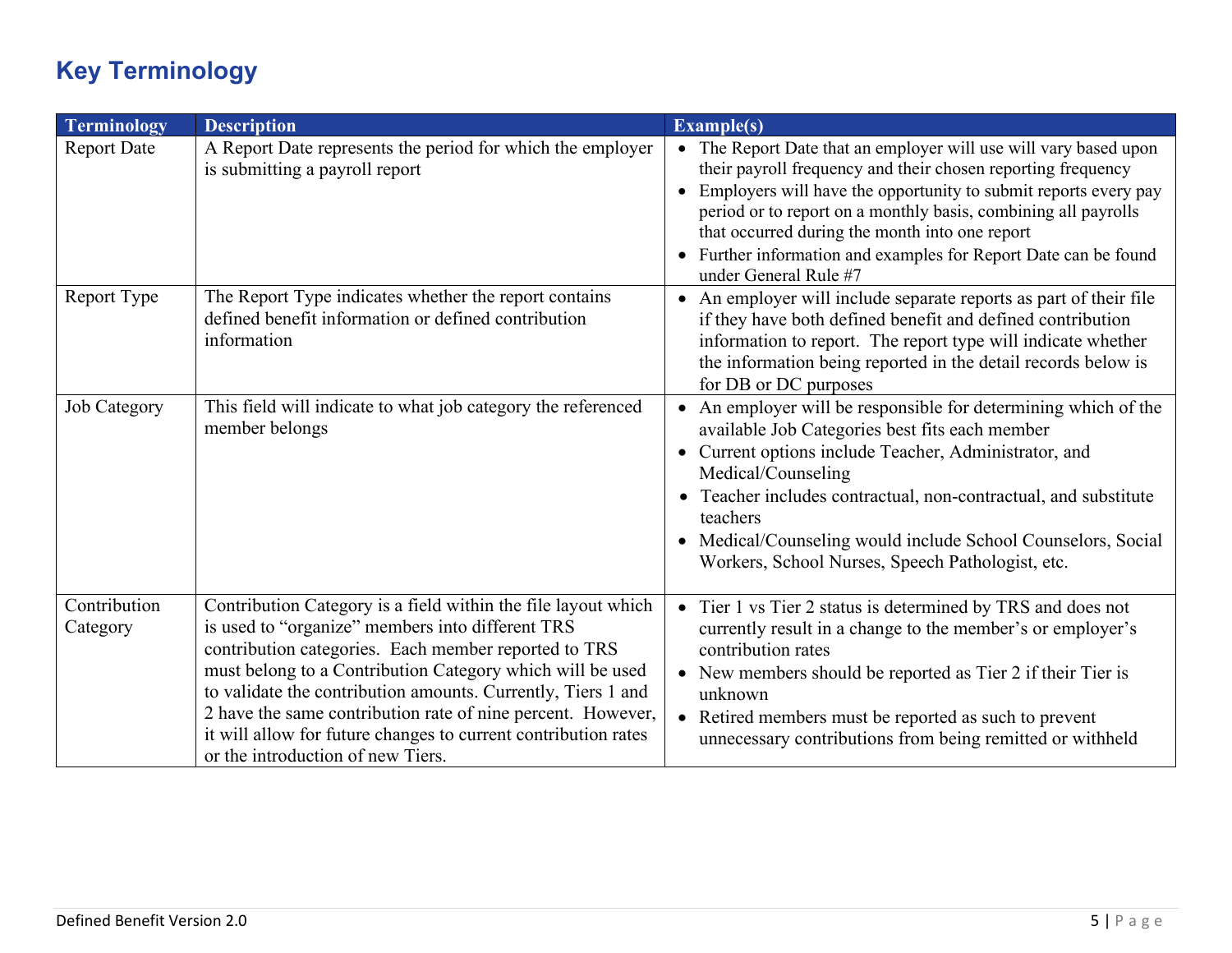<span id="page-5-1"></span><span id="page-5-0"></span>

| <b>Terminology</b>              | <b>Description</b>                                                                                                                                                                                                                                                                                                                                                                                                                                                                                                   | <b>Example(s)</b>                                                                                                                                                                                                                                                                                                                                                                                                                                                                                                                                                                                                                                                                                                       |
|---------------------------------|----------------------------------------------------------------------------------------------------------------------------------------------------------------------------------------------------------------------------------------------------------------------------------------------------------------------------------------------------------------------------------------------------------------------------------------------------------------------------------------------------------------------|-------------------------------------------------------------------------------------------------------------------------------------------------------------------------------------------------------------------------------------------------------------------------------------------------------------------------------------------------------------------------------------------------------------------------------------------------------------------------------------------------------------------------------------------------------------------------------------------------------------------------------------------------------------------------------------------------------------------------|
| Adjustments                     | Adjustments are identified as transactions submitted to<br>rectify information previously submitted. The Pay Period<br>Begin and End Dates will indicate the payroll to which the<br>correction is to be applied. Corrections to dollar amount<br>fields must be submitted as the difference between the<br>original amount and the adjusted amount. Corrections to all<br>other fields (including numeric non-currency fields like<br>Days Paid) should be submitted as the new correct value,<br>not a difference. | An employer who submitted a report for a member with<br>incorrect information may correct the transaction in a<br>subsequent report. The correction must include Pay Period<br>Begin and End Dates that match the Pay Period Begin and<br>End Dates of the original transaction<br>Example: For a payroll spanning January $15th$ to January $31st$ ,<br>2022 wages for a specific member were originally reported as<br>$$1,250.00$ but should have been reported as $$1,500.00$ . The<br>difference in salary of \$250.00, along with the appropriate<br>contributions, must be reported as an adjustment with a Pay<br>Period Begin Date of 01152022 and a Pay Period End Date of<br>01312022 in a subsequent report |
|                                 |                                                                                                                                                                                                                                                                                                                                                                                                                                                                                                                      | An employer with a monthly payroll frequency submitting a<br>report for November 2022 that includes corrections (which<br>were never reported) for June 2022, July 2022, and August<br>2022 must report three separate records with corresponding<br>Pay Period Begin and End Dates for the original transactions,<br>reflecting the missed contributions in addition to the regular<br>contributions being reported for November 2022<br>Adjustments can only be made to payroll reports submitted<br>using Gemini. For adjustments to a prior year's information<br>reported on an Annual Report, TRS must be emailed the<br>information directly                                                                     |
| Employment<br><b>Begin Date</b> | First day physically at work in a TRS-covered position.<br>This field should not be used to report the member's hire                                                                                                                                                                                                                                                                                                                                                                                                 | Must be reported for all employees including new hires and<br>rehires                                                                                                                                                                                                                                                                                                                                                                                                                                                                                                                                                                                                                                                   |
|                                 | date.                                                                                                                                                                                                                                                                                                                                                                                                                                                                                                                | This date should be the first date the member is physically at<br>work                                                                                                                                                                                                                                                                                                                                                                                                                                                                                                                                                                                                                                                  |
|                                 |                                                                                                                                                                                                                                                                                                                                                                                                                                                                                                                      | For a current employee who has previously only worked in a<br>non-TRS covered position, you will report their first day<br>worked in their new TRS-covered position                                                                                                                                                                                                                                                                                                                                                                                                                                                                                                                                                     |
|                                 |                                                                                                                                                                                                                                                                                                                                                                                                                                                                                                                      | For rehires, this date should be the most recent date they                                                                                                                                                                                                                                                                                                                                                                                                                                                                                                                                                                                                                                                              |
|                                 |                                                                                                                                                                                                                                                                                                                                                                                                                                                                                                                      | started working, not their original start date<br>For substitutes, a new Employment Begin Date should be                                                                                                                                                                                                                                                                                                                                                                                                                                                                                                                                                                                                                |
|                                 |                                                                                                                                                                                                                                                                                                                                                                                                                                                                                                                      | reported if they have gone a full school year without working<br>for your employer                                                                                                                                                                                                                                                                                                                                                                                                                                                                                                                                                                                                                                      |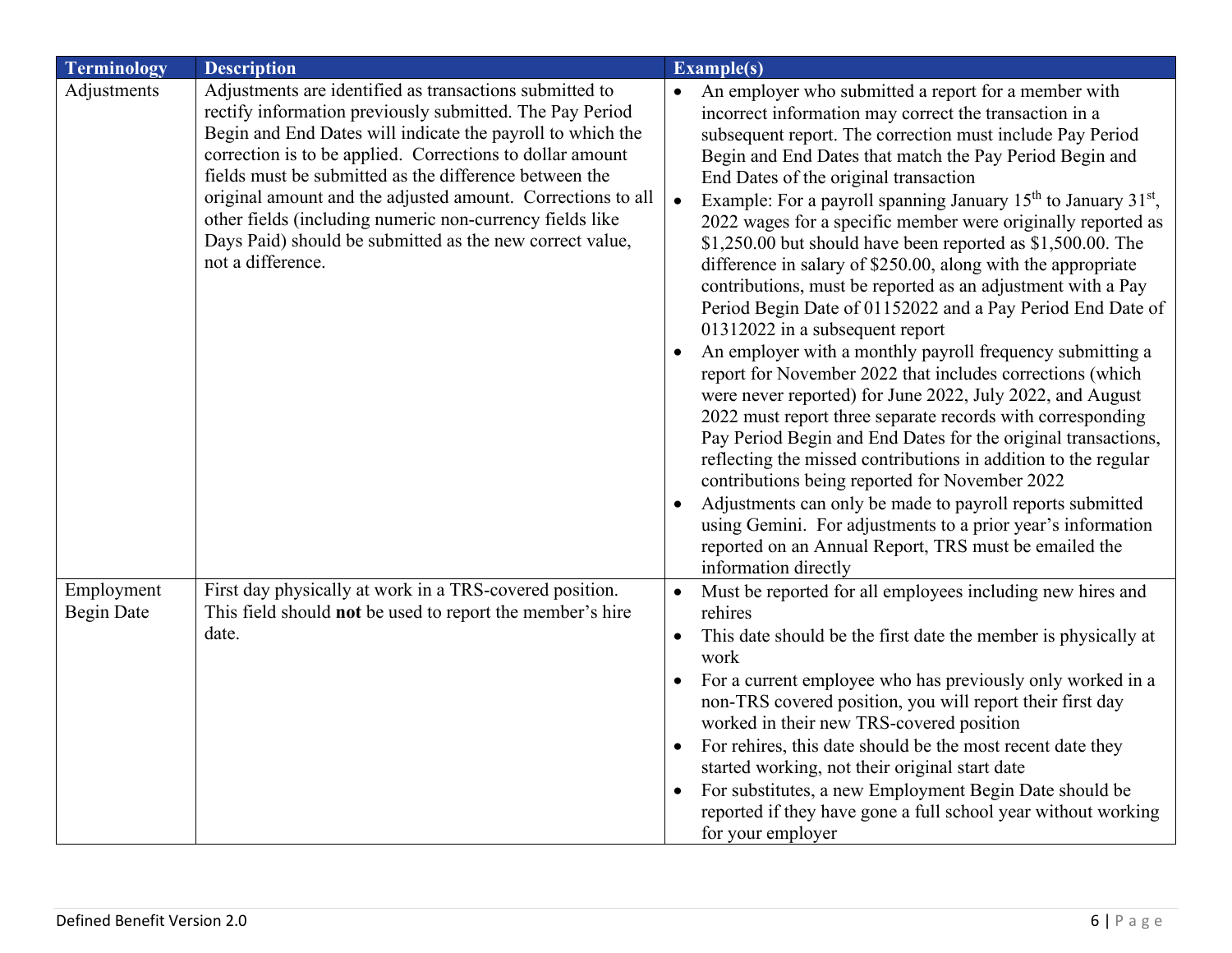| Terminology     | <b>Description</b>                                             | Example(s)                                                   |
|-----------------|----------------------------------------------------------------|--------------------------------------------------------------|
| Employment      | Last day paid for a terminated member. This date should be     | Must be reported for members who will no longer be           |
| <b>End Date</b> | reported as the last day for which the member was paid         | employed by the district                                     |
|                 | (inclusive of any used vacation, sick, or personal leave       |                                                              |
|                 | days), not the date any such final payments were issued.       |                                                              |
| Payment         | The Payment Reason field allows TRS to parse out the           | An Employer must report an additional detail record for each |
| Reason          | different sources that will make up a member's total           | payment reason for each member                               |
|                 | creditable earnings. This will allow TRS to validate that      | See the TRS <i>Employer Guide</i> Chapter Three for further  |
|                 | everything included in total creditable earnings are, in fact, | information regarding reportable earnings                    |
|                 | creditable.                                                    | Leave of Absence is used to report the work days the member  |
|                 |                                                                | is missing while on unpaid leave, even though there are no   |
|                 |                                                                | earnings to report                                           |
|                 |                                                                | Examples for different Payment Reasons can be found in       |
|                 |                                                                | Appendix A                                                   |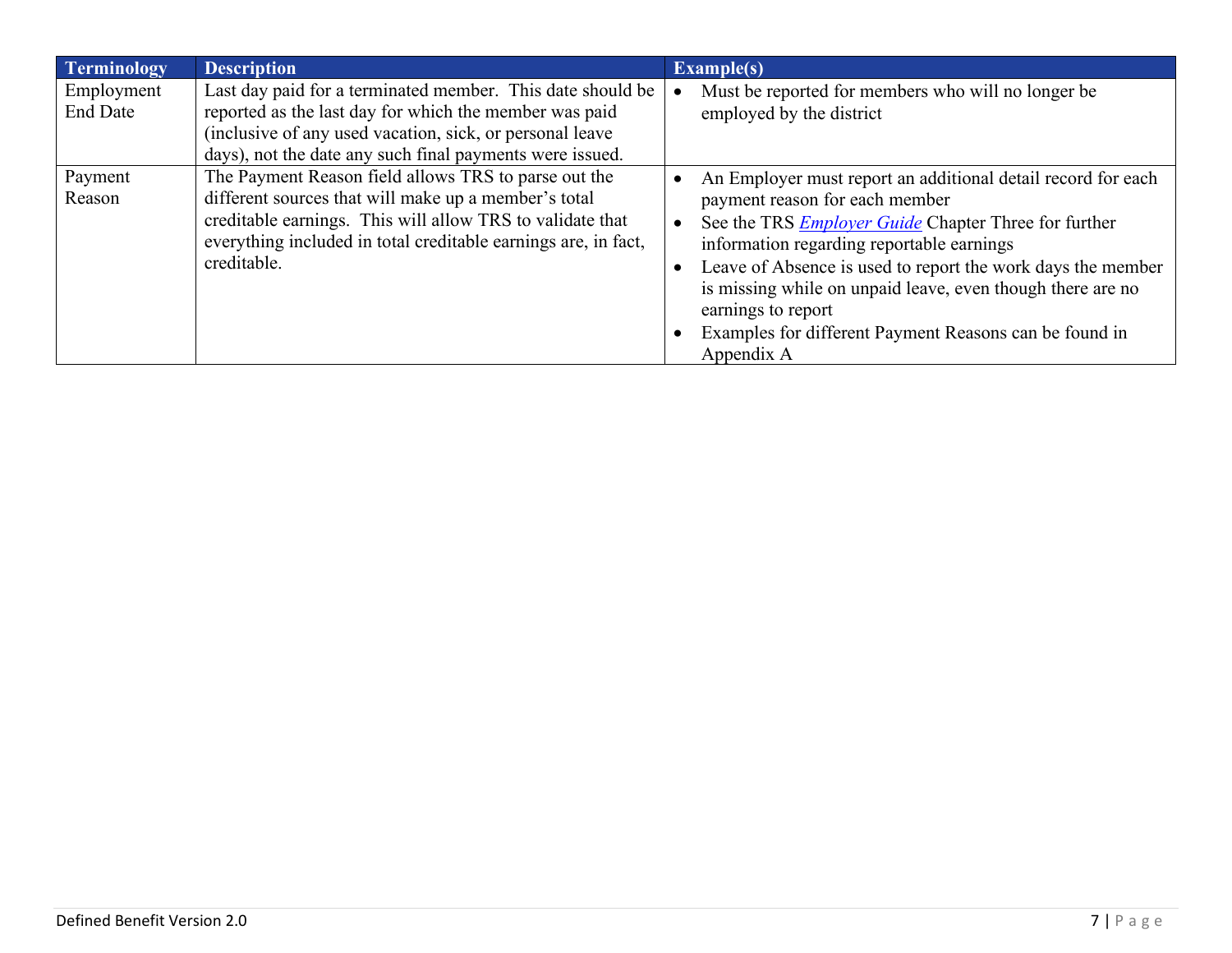## <span id="page-7-0"></span>**General Rules – Employer File Layout**

- 1. Gemini requires all enrollment and contribution data to be submitted for processing in the new Gemini Contribution File format. This new format is necessary to allow for the transition from annual to per-pay period reporting. The Gemini Contribution File Layout is only supported in a fixed-length format.
- 2. Employers must report Demographic, Enrollment and Contribution information for all their TRS-covered employees to TRS in the manner prescribed in this record layout. The file layout below is a comprehensive list of fields for all the information which is needed by TRS for per-pay period reporting.
- <span id="page-7-2"></span>3. Employers will be required to inform TRS of their preferred reporting frequency of their payroll data. Employers will have the option of reporting perpay period or reporting monthly. Once an employer chooses a reporting frequency, they must submit the appropriate number of reports based on their selection. For example, if an employer chooses to report per-pay period, the employer must report separate files for each pay period based upon the payroll schedule they submitted to TRS at the beginning of the fiscal year. Those who chose to report monthly must include all payrolls that occurred each month in a single monthly report.
- <span id="page-7-1"></span>4. All Defined Benefit contributions for each fiscal year are due to TRS by July 10<sup>th</sup>. To allow employers to remit the appropriate contributions to TRS by this deadline, they should report all of their payrolls that will cover the work performed during the fiscal year at the end of June, even if they will not be actually paying their members until July or August. Member contributions will be balanced with each report to make sure that TRS has received no more or less than the applicable member contribution rate of the reported creditable earnings. Previously, some employers have accelerated the payment of member contributions throughout the year in order to meet the July  $10<sup>th</sup>$  deadline. The acceleration of contributions is no longer permitted as of July 1, 2020. This applies to the acceleration of both THIS Fund and 0.58% Employer Contributions as well.
- <span id="page-7-3"></span>5. Employers can submit their files via TRS's Employer Portal. The file size must be smaller than 20MB in order to upload via the website. Employers also will have the option of entering their payroll information directly through the Employer Portal.
- 6. All records in a file will be processed sequentially by Gemini. They must be submitted in the following order: (Illustrated below)
	- Header Record This will include information such as Employer, Report Date, Report Type, etc. There should be only one header row for the combination of Employer and Report Type, and Report Date in the file.
	- Detail Transaction  $Record(s)$  The details follow the header row. Details should include demographic, enrollment and contribution data for all members being reported for the specific Employer and Report Type combination.
	- Footer Record The footer record will provide totals and employer contributions for the data reported. There must be only one footer row for the combination of Employer and Report Type, and Report Date in the file.

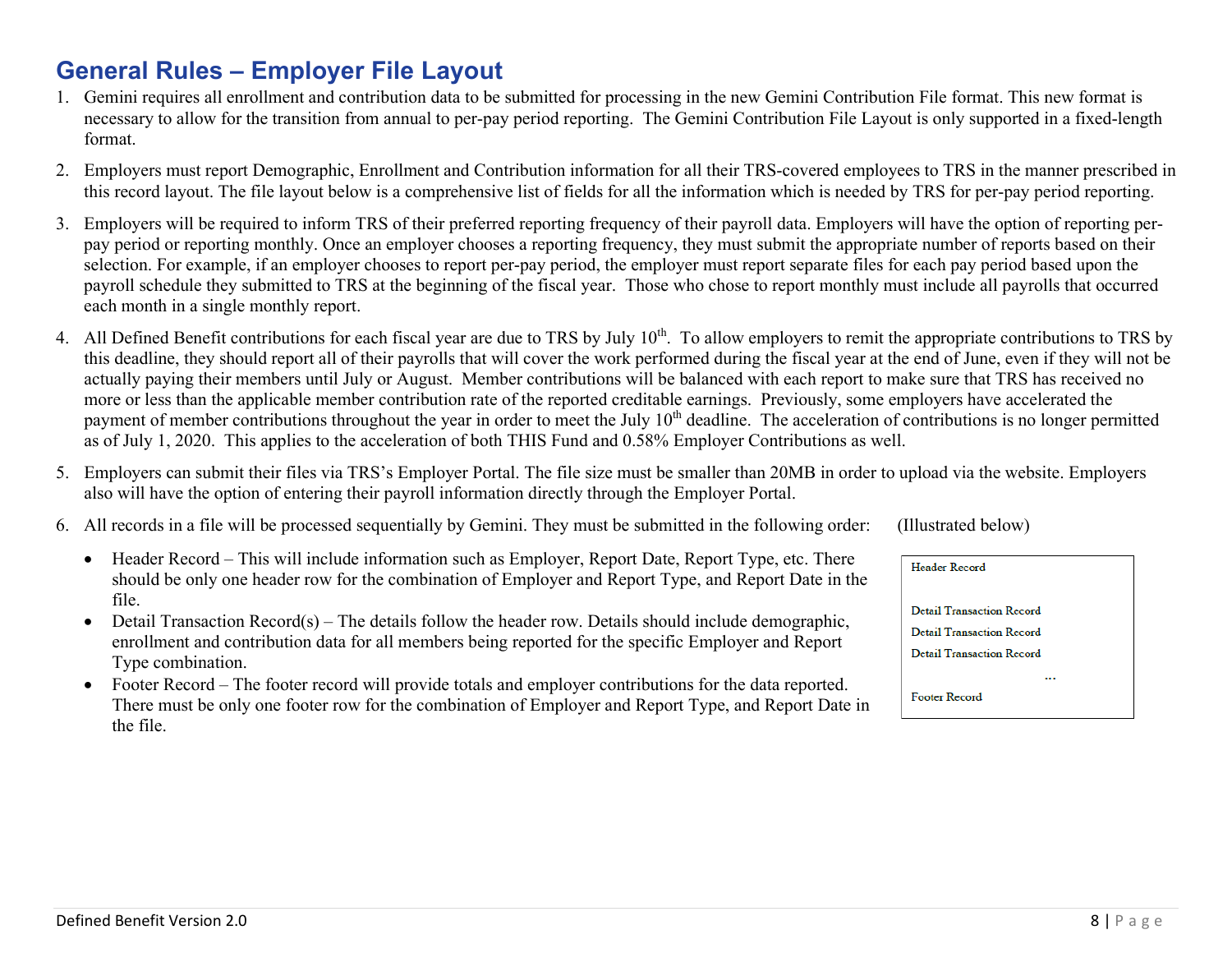7. Each Report (Header-Detail-Footer) must be a unique combination of TRS Code, Report Date, and Report Type. For example, if the employer's reporting frequency (to TRS) is monthly, but they run payroll on a bi-weekly basis, then the file should contain one report; this report might contain two or more records, one per pay period for each member. The chart below explains how the Report Date differentiating each report will vary based on the employer's payroll frequency and chosen reporting frequency.

| <b>Payroll</b>      | <b>Reporting Frequency</b> | <b>Report Date</b>        | <b>Example(s)</b>                                                                                                                                                                                                                                                                                          |  |  |
|---------------------|----------------------------|---------------------------|------------------------------------------------------------------------------------------------------------------------------------------------------------------------------------------------------------------------------------------------------------------------------------------------------------|--|--|
| <b>Frequency</b>    |                            |                           |                                                                                                                                                                                                                                                                                                            |  |  |
| <b>Monthly</b>      | Monthly                    | First of the month        | For the payroll run in December of 2021 the Report Date would<br>be 12012021.                                                                                                                                                                                                                              |  |  |
| <b>Semi-Monthly</b> | Semi-Monthly               | Pay date for each payroll | Members are paid twice a month on the $15th$ and the last day of<br>the month. For November of 2021 the Report Dates would be<br>11152021 and 11302021.                                                                                                                                                    |  |  |
|                     | Monthly                    | First of the month        | Members are paid twice a month on the $15th$ and the last day of<br>the month. For November of 2021 these would be combined into<br>one report with a Report Date of 11012021.                                                                                                                             |  |  |
| <b>Bi-Weekly</b>    | Bi-Weekly                  | Pay date for each payroll | Members are paid every other Friday. For May of 2022 the<br>Report Dates would be 05012022, 05152022, and 05292022.                                                                                                                                                                                        |  |  |
|                     | Monthly                    | First of the month        | Members are paid every other Friday. For May of 2022 the<br>Report Date would be 05012022 with detail records for three<br>separate payrolls in the report.                                                                                                                                                |  |  |
| <b>Weekly</b>       | Weekly                     | Pay date for each payroll | Members are paid every Wednesday. For August of 2021, Report<br>Dates would be 08072021, 08142021, 08212021, and 08282021.                                                                                                                                                                                 |  |  |
|                     | Monthly                    | First of the month        | Members are paid every Wednesday. For August of 2021 the<br>Report Date would be 08012021 with detail records for four<br>separate payrolls in the report.                                                                                                                                                 |  |  |
| <b>Multiple</b>     | Each pay period            | Pay date for each payroll | Some members are paid bi-weekly (every other Friday) and<br>others are paid semi-monthly $(15th$ and end of the month). For<br>November of 2021, Report Dates for the bi-weekly payrolls<br>would be 11062021 and 11202021. Report Dates for the semi-<br>monthly payrolls would be 11152021 and 11302021. |  |  |
|                     | Monthly                    | First of the month        | Some members are paid bi-weekly (every other Friday) and<br>others are paid semi-monthly $(15th$ and end of the month). The<br>Report Date for November of 2021 would be 11012021 with<br>detail records for four separate payrolls in the report.                                                         |  |  |

8. Files that are improperly formatted or contain invalid data (e.g., text data in numeric field) cannot be processed. TRS will reject the file and require the employer to resubmit the file in the correct format with valid data.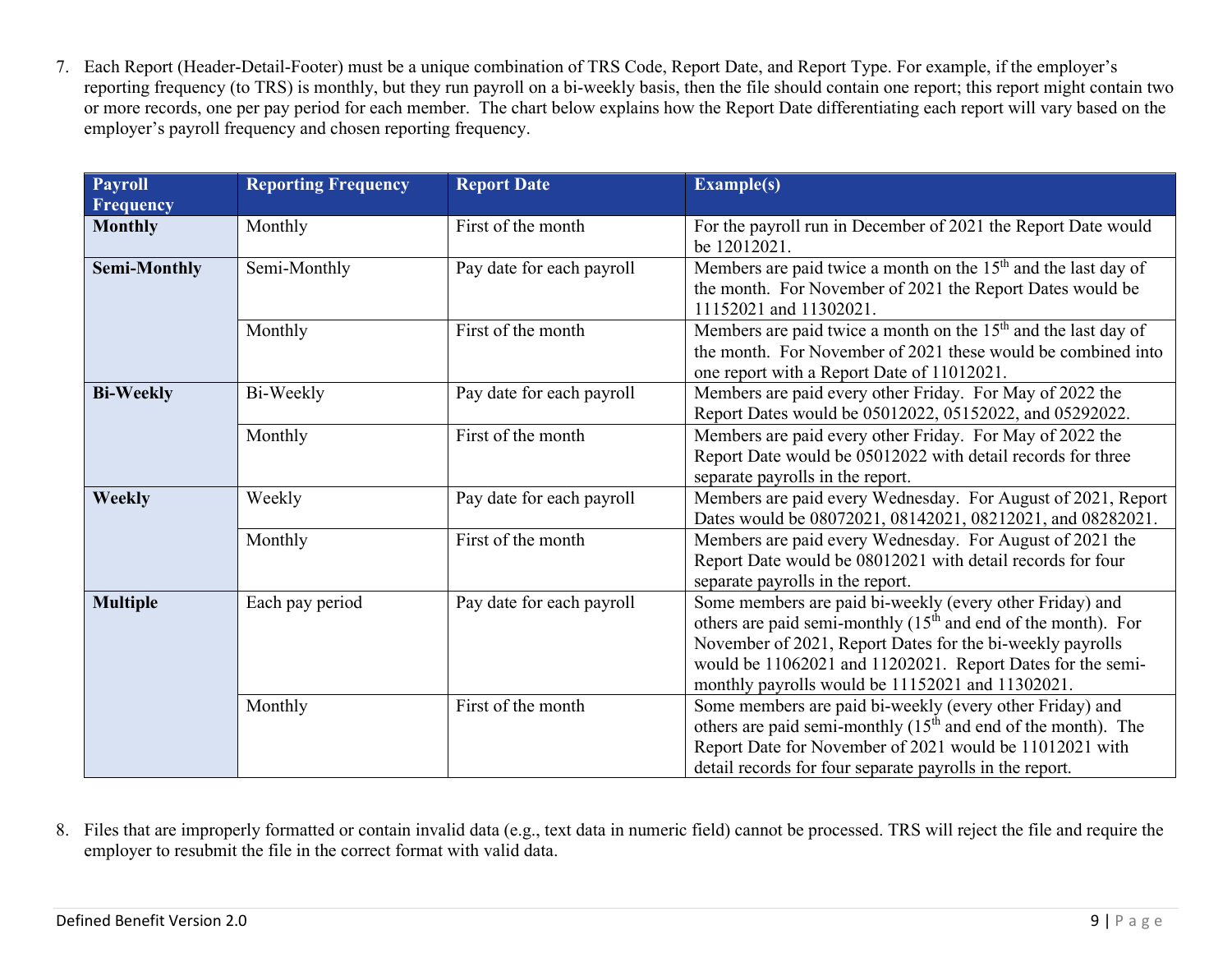- <span id="page-9-0"></span>9. Certain fields are optional if TRS can process the record without the field being populated by the employer. Optional fields must be reported with spaces if no data is reported for alphanumeric fields or as all zeros (with any properly placed decimal points applicable to that field) for numeric fields.
- 10. Certain fields are conditional, meaning that if one field is populated for the record, another field will also be required. For example, if the Employment End Date field is populated, the Employment End Reason field must also be populated.
- <span id="page-9-1"></span>11. If certain fields are required, TRS will not be able to process the record if those required fields are not reported or if they are reported incorrectly. (Note: Whether a field is Optional (O), Conditional (C), Required (R) is indicated in the column called O/C/R in the field description below.)
- <span id="page-9-2"></span>12. Members will be enrolled with TRS electronically; Employers must provide SSN, Name, Date of Birth, Address, and the Employment details for a member's enrollment. Employment details are required when a member is hired or rehired or upon any change in employment which required a change in Job Category, Employment Type, Contribution Category, Payroll Frequency, Full Annual Rate, Full Time Equivalent Percentage, and Contract Days. Please pay special attention to rehires; submit the employment details when the member is rehired using the most recent employment date, not the original date (when they were first hired) of employment.
	- Name and address changes for existing members must be reported electronically by Employers. Gemini will update the information in the member's TRS record when a change is detected between the existing member's information and the reported data from the employer. The member's email address will only be updated if they do not have one on file with TRS to avoid issues with multiple employers or members who want TRS to use their personal email address.
- 13. All alphanumeric fields must be left-justified and right-filled with spaces.
- 14. Numeric (amount, hours etc.) fields such as Contributions must be zero-filled, right-justified, use two decimal positions (unless otherwise specified in the individual field), and include a decimal point. For example, if the member's contribution is \$143.75, then 000143.75 must be placed in the Contributions field. In addition, if the member contribution is a whole dollar amount, such as \$143.00, then 000143.00 must be placed in Contributions.
- 15. Employer Contributions are not required to be reported in Defined Benefit reports. For the Defined Benefit Plan, employer contributions (Member Benefit Increase currently 0.58% and Employer THIS Fund contributions currently 0.92%) will be calculated by Gemini based on the Earnings and Contribution Category of a member.
- 16. Do not include the (+/-) sign in an amount field. A separate corresponding sign field exists for every amount field in the detail record format.
- <span id="page-9-3"></span>17. The Gemini system will perform various validations on the data reported by Employers to determine if the amounts can be posted to individual member accounts. When certain discrepancies are found the system will assign an error code requiring the Employers to resolve the errors prior to the information being accepted by TRS. After a report is submitted, TRS will provide an Employer Packet containing any validations that relate to information we think is relevant to an employer as well as a summary of any changes made to any records by TRS after it was submitted.
- <span id="page-9-4"></span>18. Adjustments to previously reported data which affect salary and contributions must be submitted in the file as the difference between the original amount and the adjusted amount. If corrections are required to anything other than salary and contributions, adjustments should be reported as the correct amount or value, rather than the change in the amount or value. Changes can also be made using the Employer Portal or by contacting TRS who can make them on behalf of the employer. Continue to email TRS for corrections to a prior year's information that was originally reported on an Annual Report.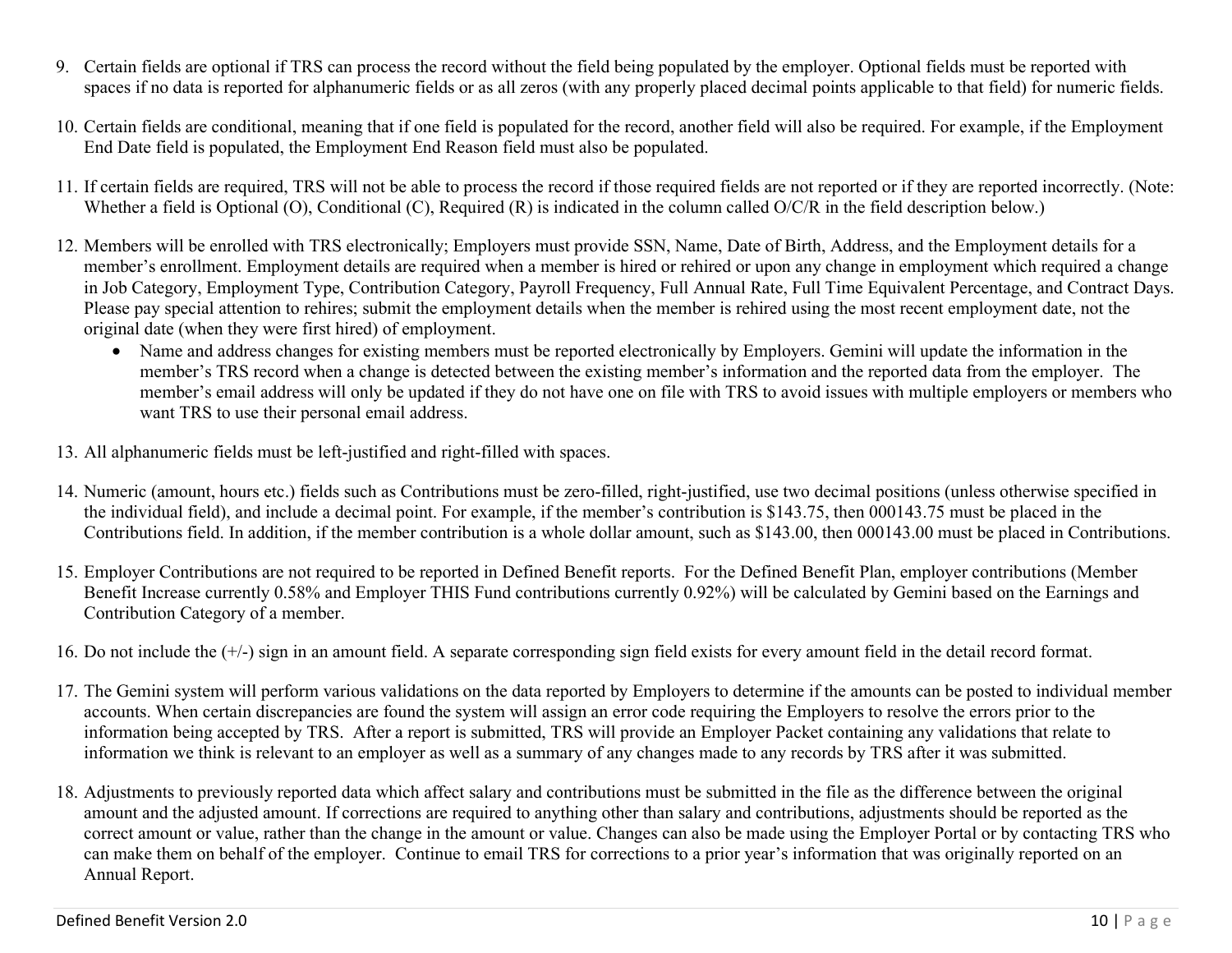- 19. Highly compensated members may receive salary in a plan year that exceeds limits for the member and employer contributions to qualified TRS retirement plans as set forth in IRC 401 (a)(17). These limits apply to employees who established TRS membership after June 30, 1996. These limits vary per plan year and can be found on the TRS and IRS website. The portion of salary that exceeds the limit for that plan year should be reported in the Earnings that exceed Salary Limits field with no contributions, while still reporting Days Paid.
- 20. Highly compensated members may receive salary in a plan year that exceeds limits for the member and employer contributions to TRS for Tier 2 members. These limits vary per plan year and can be found on the TRS website. The portion of salary that exceeds the limit for that plan year should be reported in the Earnings that exceed Salary Limits field with no contributions, while still reporting Days Paid.
- 21. Employers / File Providers may report multiple combinations of Employer, Report Type, and Report Date in one file. Each combination must be separated out into a unique Header – Detail – Footer. For example, an employer who has members who participate in a TRS associated Defined Contribution plan can report the details related to those members in different reports within the same file (differentiated by Report Type). The file must contain multiple sets (Header – Detail – Footer) for each combination; one Header – Detail – Footer for all Defined Benefit Details for their members and another Header – Detail – Footer containing the Defined Contribution details for their members who participate.
- <span id="page-10-1"></span>22. The following fields must be kept "in-sync" and reported as the same values for all records for the same person and same pay period within a report:
	- Prefix, First Name, Middle Name, Last Name, Suffix, Gender, Date of Birth, Payroll Frequency, Employment Begin Date, Employment End Date, Employment End Reason, Employment Type, Job Category, Contract Days, FTE Percentage, Full Annual Rate, Sick Leave/Personal Days, Balanced Calendar, Email Address, Phone, Address Line 1, Address Line 2, City, State, Zip Code, and Country
	- For numeric fields not listed above, we will consider the cumulative total of the amounts in all records for a member in a given pay period to be reflective of their correct amount of work and earnings in that period (Ex: Earnings, Contributions, Days Paid, Docked Days, etc.)
- <span id="page-10-0"></span>23. Employer Contribution files being submitted electronically must be named as follows: 'yyyymmddXXXAAAAAAAA OptionalSuffix' or yyyymmdd-XXX-AAAAAAA\_OptionalSuffix
	- The file name must include a date which would generally be the creation date of the file but there are no restrictions as long as it is a valid date in the yyyymmdd format.
	- XXX in the file name should be a numeric value (Ex. 001) which will make the file name unique for each submission. If the file is submitted to TRS multiple times during the same day, this number will allow the file name to be unique.
	- The AAAAAAA is the TRS Code that is set at seven digits in length. Each Employer or File Provider (employer that reports for multiple Employers) is assigned a TRS Code which must be included in the name of the file.
	- Optionally, dashes can be used as separators between the date, submission number, and TRS to make the name more readable
	- After the TRS Code and optional suffix can be added with a preceding underscore to add any notation needed for the employer. TRS will ignore this suffix.
	- For example, the file name for the November 2021 Payroll Report which is uploaded by 084-1860 Springfield School District 186 on November 16<sup>th</sup>, 2021 must be named '202111160010841860.txt' or '20211116-001-0841860\_NovemberPayroll1.txt'.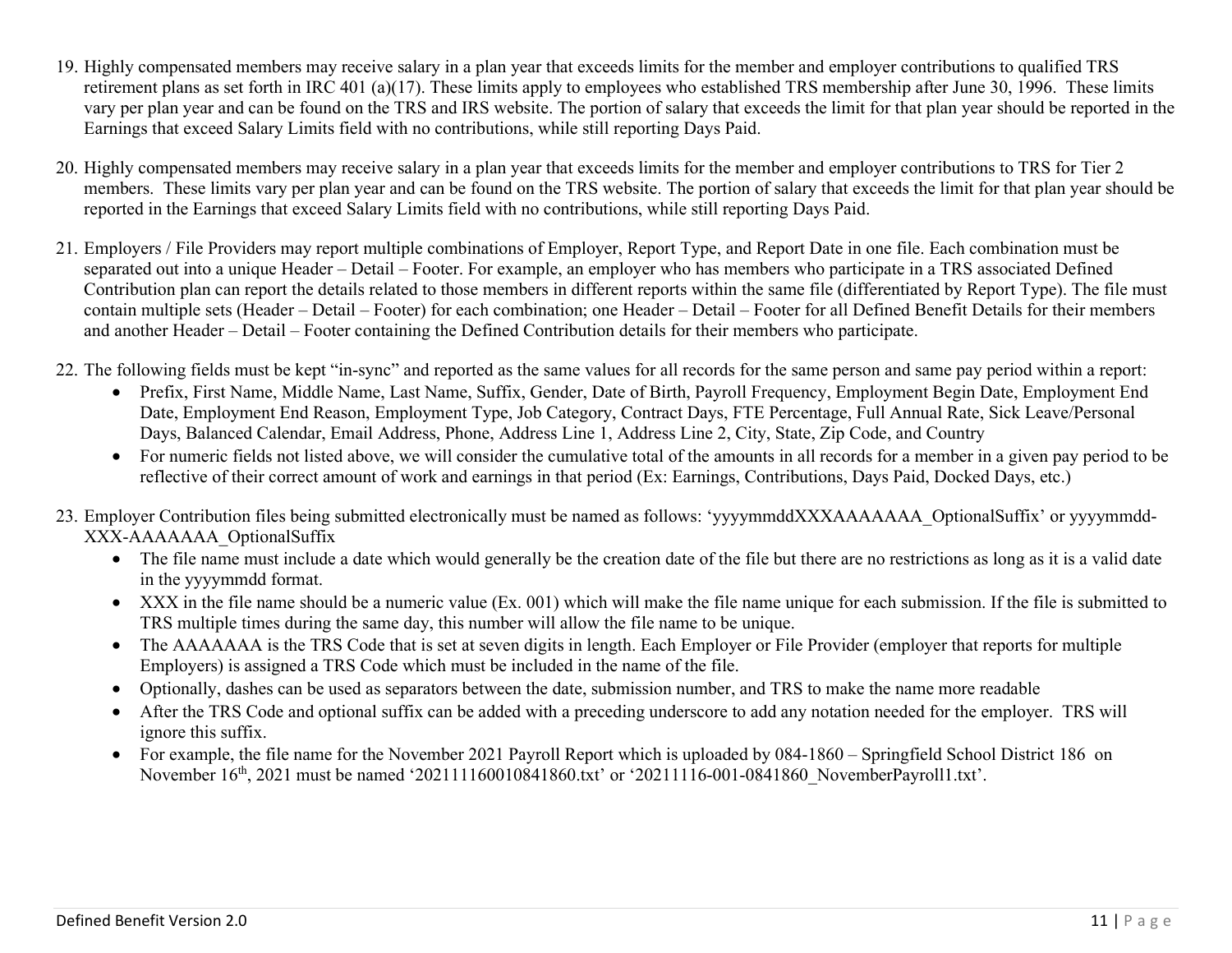## <span id="page-11-0"></span>**Header Record Format**

<span id="page-11-2"></span><span id="page-11-1"></span>

| <b>Field Name</b>     | $O/C/R^*$   | <b>Columns</b> |              | <b>Description</b> | <b>Format</b>                                                                                | <b>Available Values</b> | <b>Rules and Additional</b>                                  |                                                                                                                                                                                                                                                                                                                   |  |
|-----------------------|-------------|----------------|--------------|--------------------|----------------------------------------------------------------------------------------------|-------------------------|--------------------------------------------------------------|-------------------------------------------------------------------------------------------------------------------------------------------------------------------------------------------------------------------------------------------------------------------------------------------------------------------|--|
|                       |             | <b>From</b>    | To           | Length             |                                                                                              |                         |                                                              | <b>Information</b>                                                                                                                                                                                                                                                                                                |  |
| Record Type           | $\mathbf R$ | $\mathbf{1}$   | $\mathbf{1}$ | $\mathbf{1}$       | Field that<br>designates<br>this as a<br>header,<br>detail, or<br>footer record              | $\mathbf{A}$            | $H =$ Header                                                 | • This field must<br>contain a value of H<br>since this is a header<br>record.                                                                                                                                                                                                                                    |  |
| Report Type           | ${\bf R}$   | $\overline{2}$ | 3            | $\overline{2}$     | Indicates the<br>grouping of<br>data on<br>Defined<br>Benefit vs.<br>Defined<br>Contribution | ${\bf N}$               | $01$ = Defined Benefit<br>$02 =$ SSP Defined<br>Contribution | • Separate reports<br>must be submitted<br>for each report type.                                                                                                                                                                                                                                                  |  |
| <b>Format Version</b> | $\mathbf R$ | $\overline{4}$ | 6            | $\overline{3}$     | Indicates<br>which file<br>layout format<br>the employer<br>is using                         | $\overline{N}$          | 001                                                          | This field must<br>$\bullet$<br>contain a value of<br>001 if it contains the<br>new fields added in<br>version 2.0                                                                                                                                                                                                |  |
| <b>TRS Code</b>       | $\mathbf R$ | $\overline{7}$ | 13           | $\overline{7}$     | A unique<br>number that<br>identifies the<br>employer                                        | ${\bf N}$               |                                                              | • A unique number<br>assigned by TRS that<br>identifies the<br>employer.<br>• This number is fixed<br>at seven digits.<br>The first three<br>characters are based<br>upon the county the<br>employer is located<br>in.<br>The last four are<br>$\bullet$<br>based on the<br>employer's school<br>district number. |  |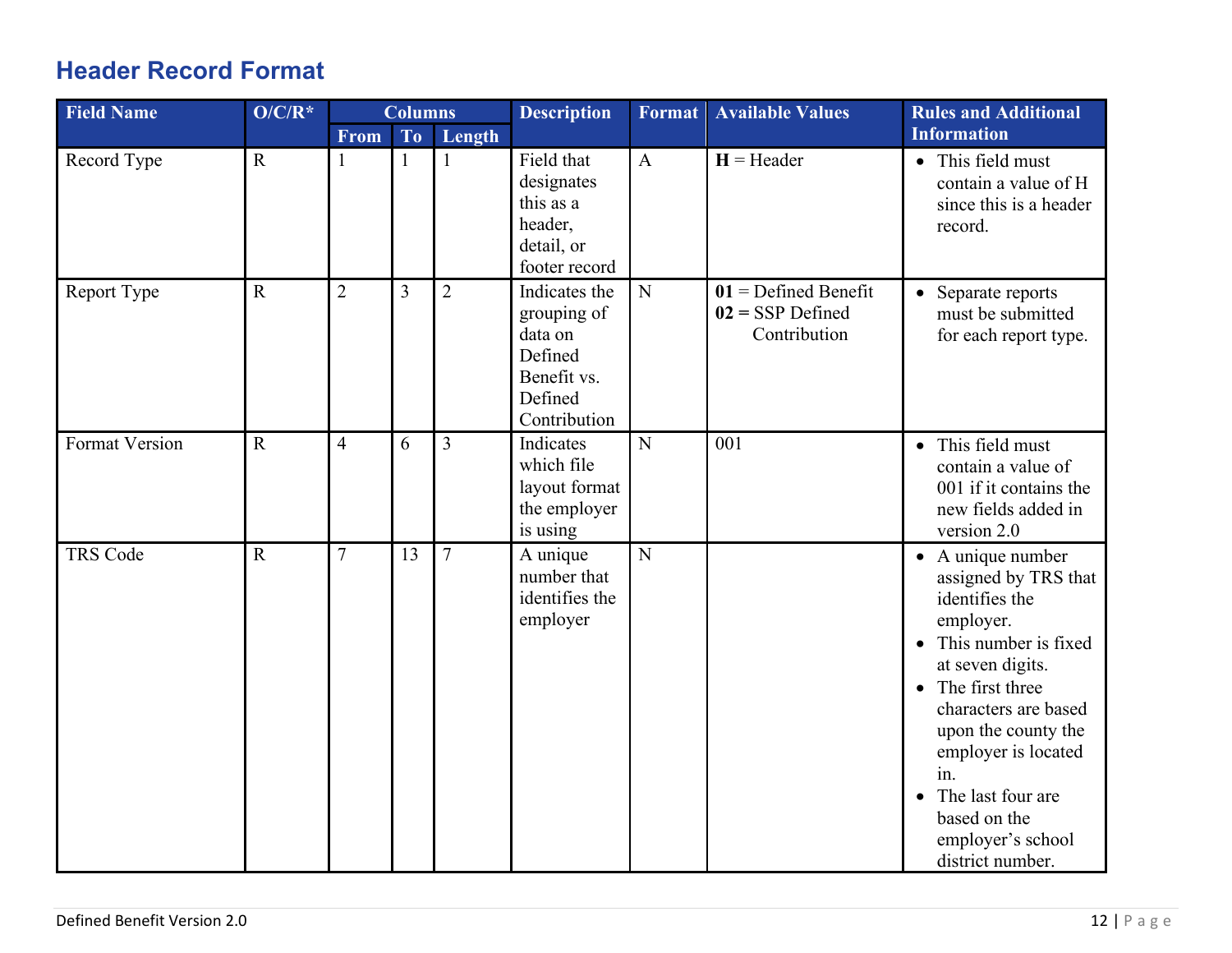| <b>Field Name</b>         | $O/C/R^*$   |             | <b>Columns</b> |        | <b>Description</b>                                                                               | <b>Format</b> | <b>Available Values</b>                                                              | <b>Rules and Additional</b>                                                                                                                                                                                                                                                                                                                                                                                                                                                                                                                                                                         |
|---------------------------|-------------|-------------|----------------|--------|--------------------------------------------------------------------------------------------------|---------------|--------------------------------------------------------------------------------------|-----------------------------------------------------------------------------------------------------------------------------------------------------------------------------------------------------------------------------------------------------------------------------------------------------------------------------------------------------------------------------------------------------------------------------------------------------------------------------------------------------------------------------------------------------------------------------------------------------|
|                           |             | <b>From</b> | <b>To</b>      | Length |                                                                                                  |               |                                                                                      | <b>Information</b>                                                                                                                                                                                                                                                                                                                                                                                                                                                                                                                                                                                  |
| <b>Report Date</b>        | $\mathbf R$ | 14          | 21             | 8      | Represents<br>the year,<br>month and<br>day of the<br>contribution<br>report being<br>submitted. | ${\bf N}$     | <b>MMDDYYYY</b><br>Example:<br>November 15, 2021<br>would be reported as<br>11152021 | • A Report Date is the<br>period for which the<br>employer is submitting<br>the contribution report.<br>This will coincide with<br>the pay dates provided<br>by the employer to<br>TRS during the<br>beginning of the fiscal<br>year when payroll<br>schedules are reported<br>through the Employer<br>Portal.<br>• If reporting each<br>payroll separately,<br>the Report Date<br>should be the pay<br>date of the payroll<br>being reported.<br>$\bullet$ If combining<br>multiple payrolls<br>into monthly reports,<br>the Report Date<br>should be the first of<br>the month being<br>reported. |
| <b>File Creation Date</b> | $\mathbf R$ | 22          | 29             | 8      | Date the<br>submitted<br>file was<br>created                                                     | ${\bf N}$     | <b>MMDDYYYY</b><br>Example:<br>November 27, 2021<br>would be reported as<br>11272021 | • This date should not<br>be modified based<br>upon payroll<br>frequency or<br>reporting frequency.<br>It must strictly be the<br>date the file was<br>created.                                                                                                                                                                                                                                                                                                                                                                                                                                     |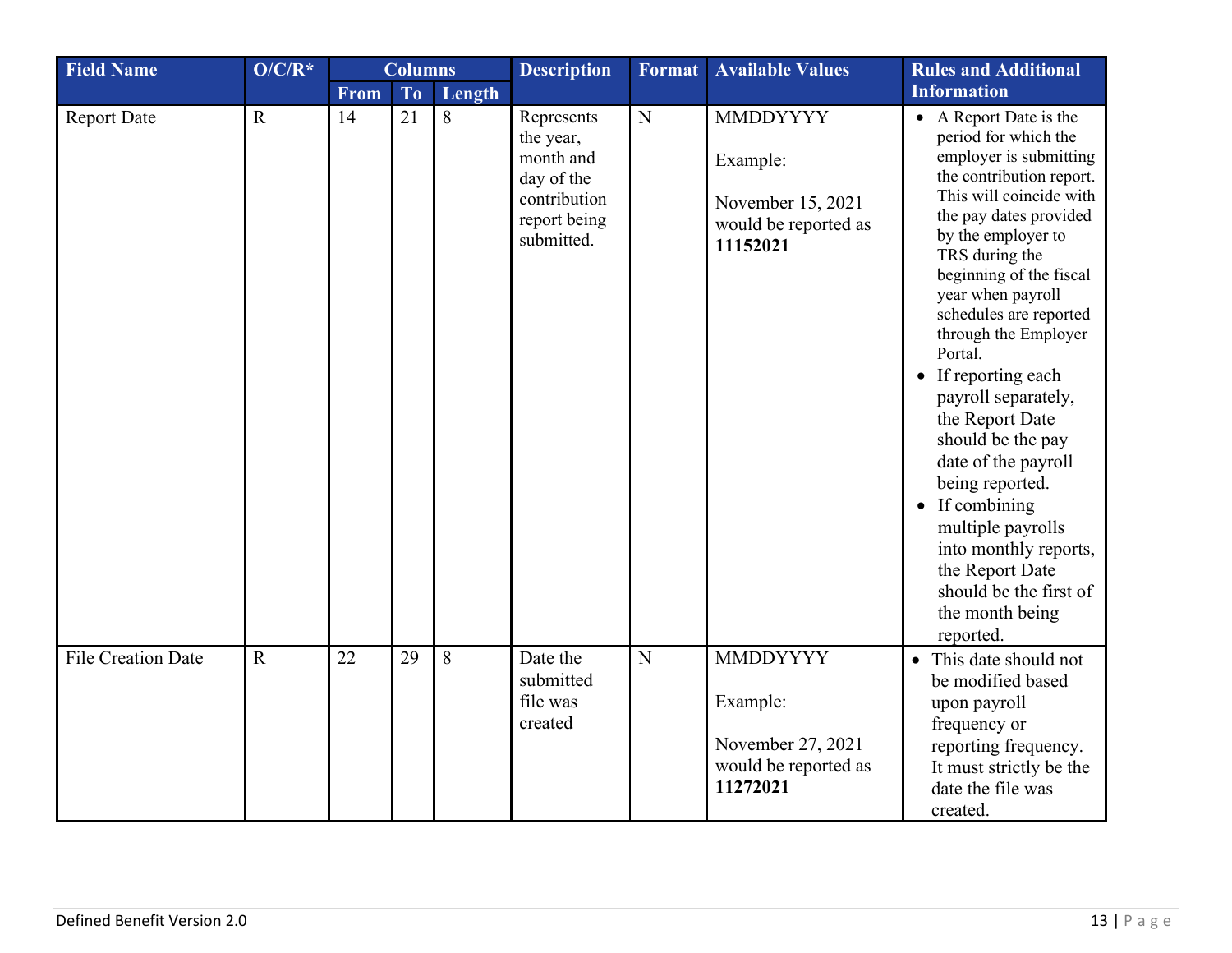<span id="page-13-0"></span>

| <b>Field Name</b>  | $O/C/R^*$   |             | <b>Columns</b> |            | <b>Description</b>                                 |   | <b>Format</b> Available Values                                                                             | <b>Rules and Additional</b>                                                                                                                                                                                                                                    |
|--------------------|-------------|-------------|----------------|------------|----------------------------------------------------|---|------------------------------------------------------------------------------------------------------------|----------------------------------------------------------------------------------------------------------------------------------------------------------------------------------------------------------------------------------------------------------------|
|                    |             | <b>From</b> | T <sub>o</sub> | Length     |                                                    |   |                                                                                                            | <b>Information</b>                                                                                                                                                                                                                                             |
| Report Fiscal Year | $\mathbf R$ | 30          | 37             | $\sqrt{8}$ | Fiscal Year<br>to which this<br>report<br>applies. | N | YYYYYYY<br>Example:<br>A report that is for<br>fiscal year $2021-2022$<br>would be reported as<br>20212022 | • Must be a valid fiscal<br>year, <i>i.e.</i> , two<br>consecutive years.<br>• The report can still<br>contain Adjustment<br>detail records for a<br>different fiscal year.<br>All non-Adjustment<br>details in the report<br>should match this<br>fiscal year |

\*O/C/R = Optional/Conditional/Required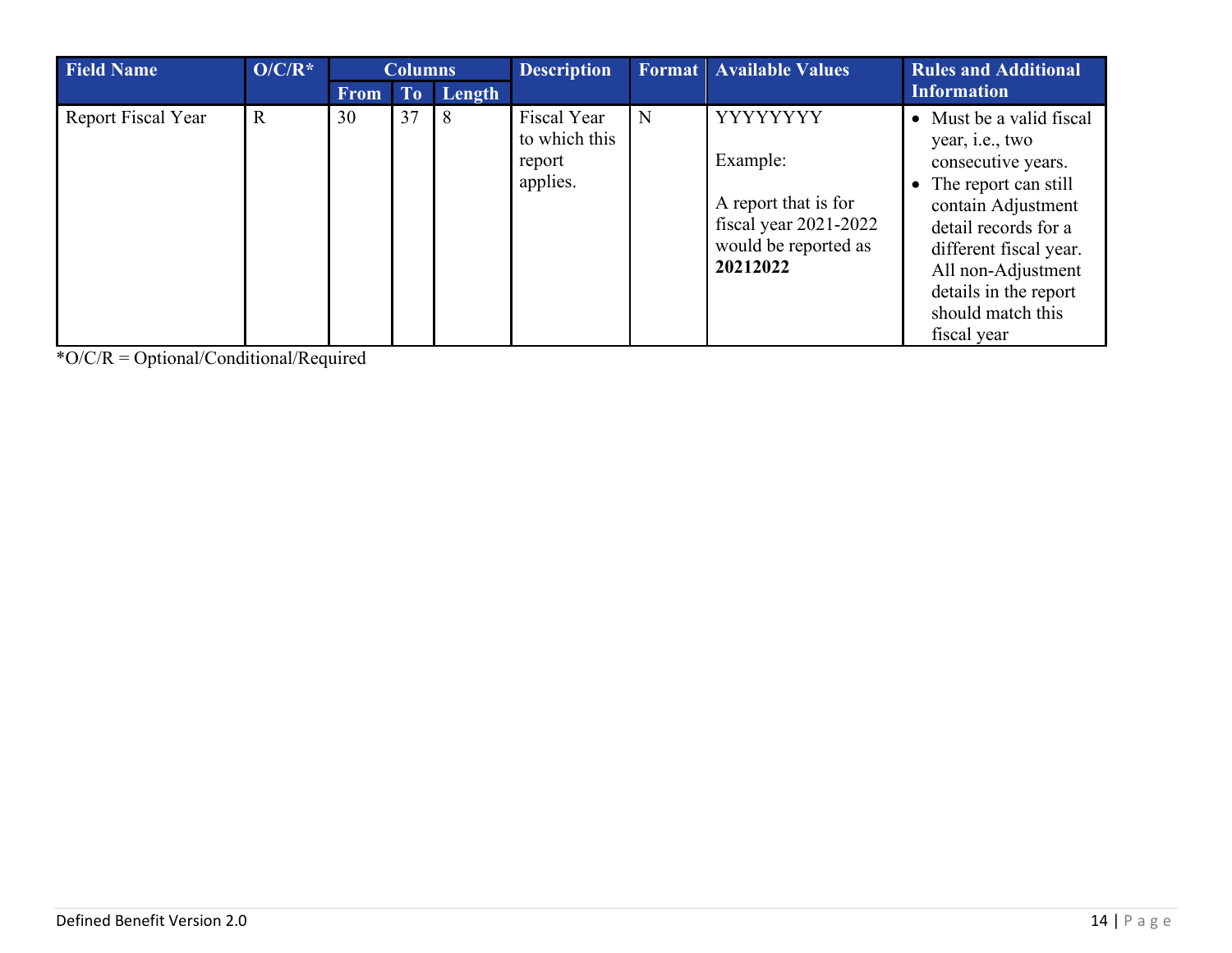## <span id="page-14-0"></span>**Detail Record Format**

| <b>Field Name</b> | $O/C/R^*$ | <b>Columns</b> |           | <b>Description</b> |                                                                                 | <b>Format</b> Available Values | <b>Rules and Additional</b> |                                                                              |
|-------------------|-----------|----------------|-----------|--------------------|---------------------------------------------------------------------------------|--------------------------------|-----------------------------|------------------------------------------------------------------------------|
|                   |           | <b>From</b>    | <b>To</b> | Len                |                                                                                 |                                |                             | <b>Information</b>                                                           |
| Record Type       | R         |                |           |                    | Field that<br>designates<br>this as a<br>header,<br>detail, or<br>footer record | A                              | $D = Detail$                | This field must<br>contain a value of<br>D since this is a<br>detail record. |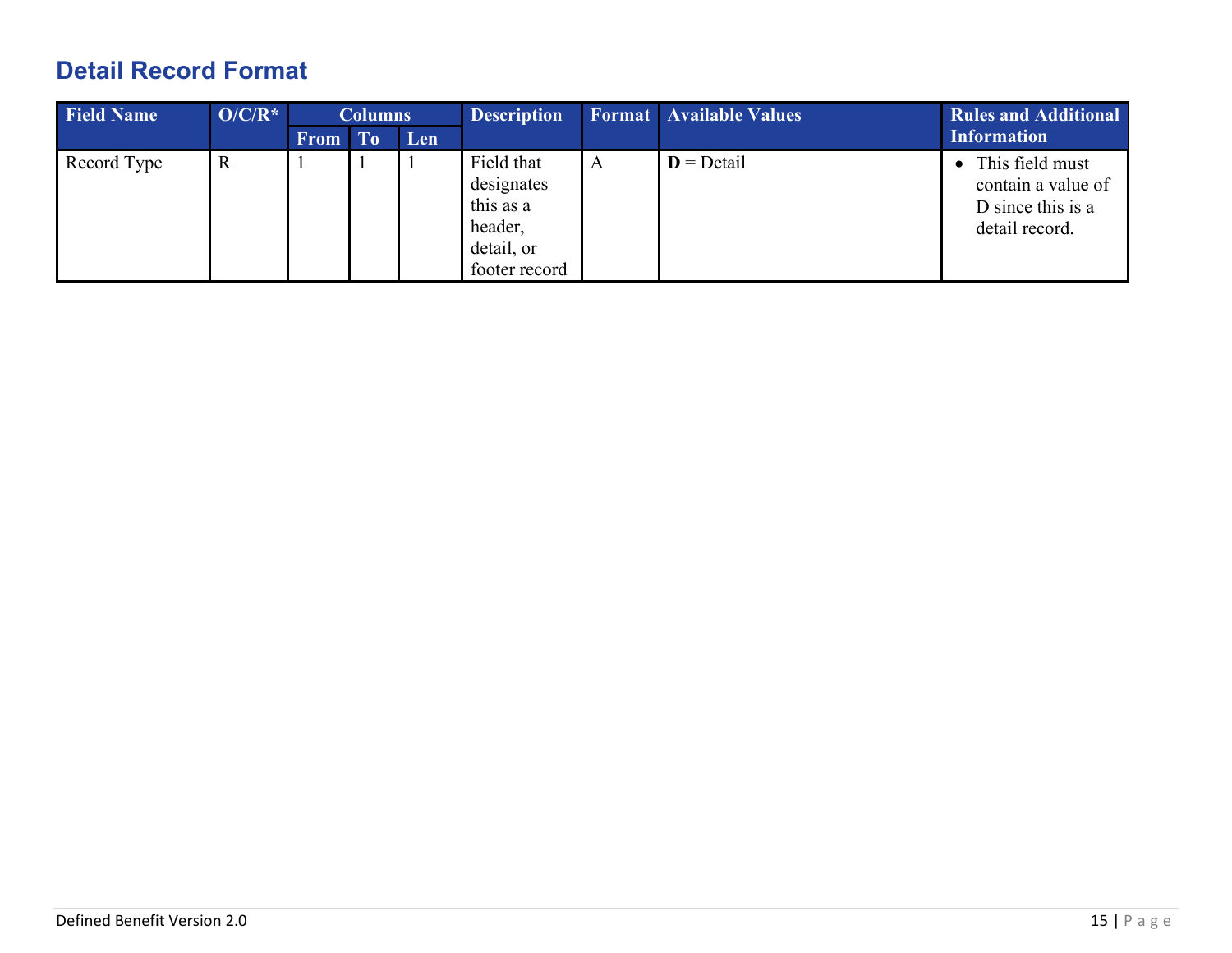| <b>Field Name</b> | $O/C/R^*$   |                | <b>Columns</b> |     | <b>Description</b>                                                               | Format      | <b>Available Values</b>                                                                                                                                                                                 | <b>Rules and Additional</b>                                                                                                                                                                                                                                                                                                                                                                                                                                                                                                                                                                                                                           |
|-------------------|-------------|----------------|----------------|-----|----------------------------------------------------------------------------------|-------------|---------------------------------------------------------------------------------------------------------------------------------------------------------------------------------------------------------|-------------------------------------------------------------------------------------------------------------------------------------------------------------------------------------------------------------------------------------------------------------------------------------------------------------------------------------------------------------------------------------------------------------------------------------------------------------------------------------------------------------------------------------------------------------------------------------------------------------------------------------------------------|
|                   |             | <b>From</b>    | <b>To</b>      | Len |                                                                                  |             |                                                                                                                                                                                                         | <b>Information</b>                                                                                                                                                                                                                                                                                                                                                                                                                                                                                                                                                                                                                                    |
| <b>SSN</b>        | $\mathbf R$ | $\overline{2}$ | 10             | 9   | Represents<br>the Social<br>Security<br>Number of<br>member<br>being<br>reported | $\mathbf N$ | Per the Social Security<br>Administration, the following<br>combination are not used in valid<br>SSNs:<br>First Three Digits: 000,666, or<br>900-999<br>Middle Two Digits: 00<br>Last Four Digits: 0000 | • Employers must<br>report a valid SSN<br>for all members, as<br>shown on the<br>member's Social<br>Security card.<br>SSNs reported<br>$\bullet$<br>with invalid<br>combinations will<br>result in the<br>transaction<br>receiving an error<br>status, which can<br>delay contributions<br>and service being<br>posted to the<br>member's account.<br>Incorrect SSNs<br>$\bullet$<br>may result in<br>contributions<br>posting to the<br>wrong member's<br>account or an<br>invalid member<br>account being<br>created.<br>SSN will not be<br>$\bullet$<br>considered valid if<br>it is reported as the<br>same digit<br>repeated (ex.<br>111111111). |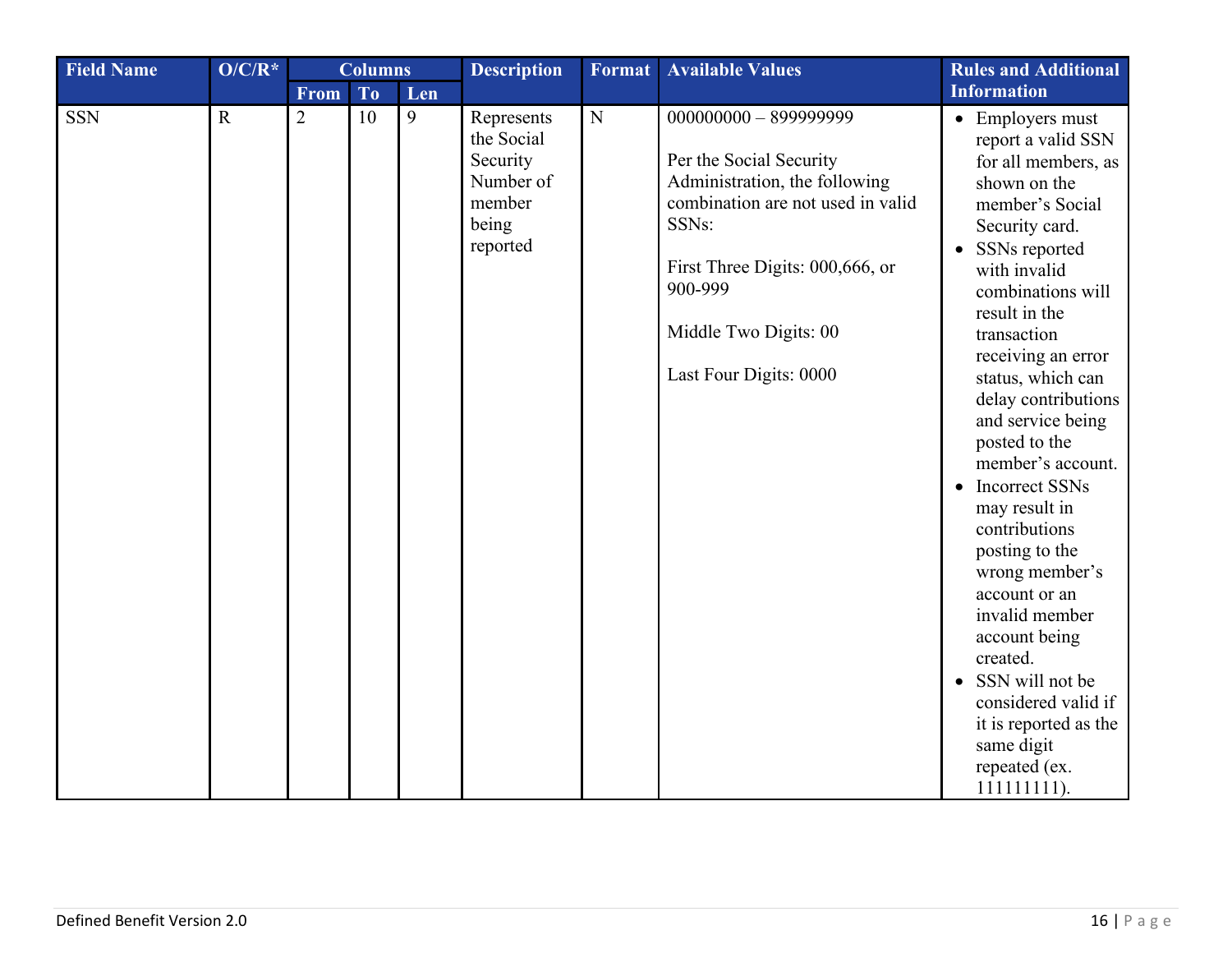<span id="page-16-0"></span>

| <b>Field Name</b> | $O/C/R^*$      |             | <b>Columns</b> |                | <b>Description</b>                                  | Format       | <b>Available Values</b>                                                                                                                                                          | <b>Rules and Additional</b>                                                                                                                                                                            |
|-------------------|----------------|-------------|----------------|----------------|-----------------------------------------------------|--------------|----------------------------------------------------------------------------------------------------------------------------------------------------------------------------------|--------------------------------------------------------------------------------------------------------------------------------------------------------------------------------------------------------|
|                   |                | <b>From</b> | To             | Len            |                                                     |              |                                                                                                                                                                                  | <b>Information</b>                                                                                                                                                                                     |
| Prefix            | $\overline{O}$ | 11          | 13             | $\overline{3}$ | Represents<br>the prefix of<br>the member's<br>name | $\mathbf{A}$ | $= Mr.$<br><b>MR</b><br>$=$ Mrs.<br><b>MRS</b><br>$=$ Miss<br><b>MS</b><br><b>MZ</b><br>$=$ Ms.<br><b>DR</b><br>$=$ Doctor<br><b>SR</b><br>$=$ Sister<br><b>FR</b><br>$=$ Father | • This field must be<br>left justified filled<br>with spaces to the<br>right.<br>If no data is<br>$\bullet$<br>reported, fill with<br>spaces.                                                          |
| First Name        | $\mathbf R$    | 14          | 63             | 50             | Represents<br>the member's<br>first name            | $\mathbf{A}$ | $A-Z$<br>$a-z$<br>Space<br>Dash or hyphen<br>Period<br>Apostrophe                                                                                                                | • This field must<br>reflect the<br>member's legal<br>name as<br>maintained on the<br>member's<br>employment<br>record.<br>This field must be<br>left justified filled<br>with spaces to the<br>right. |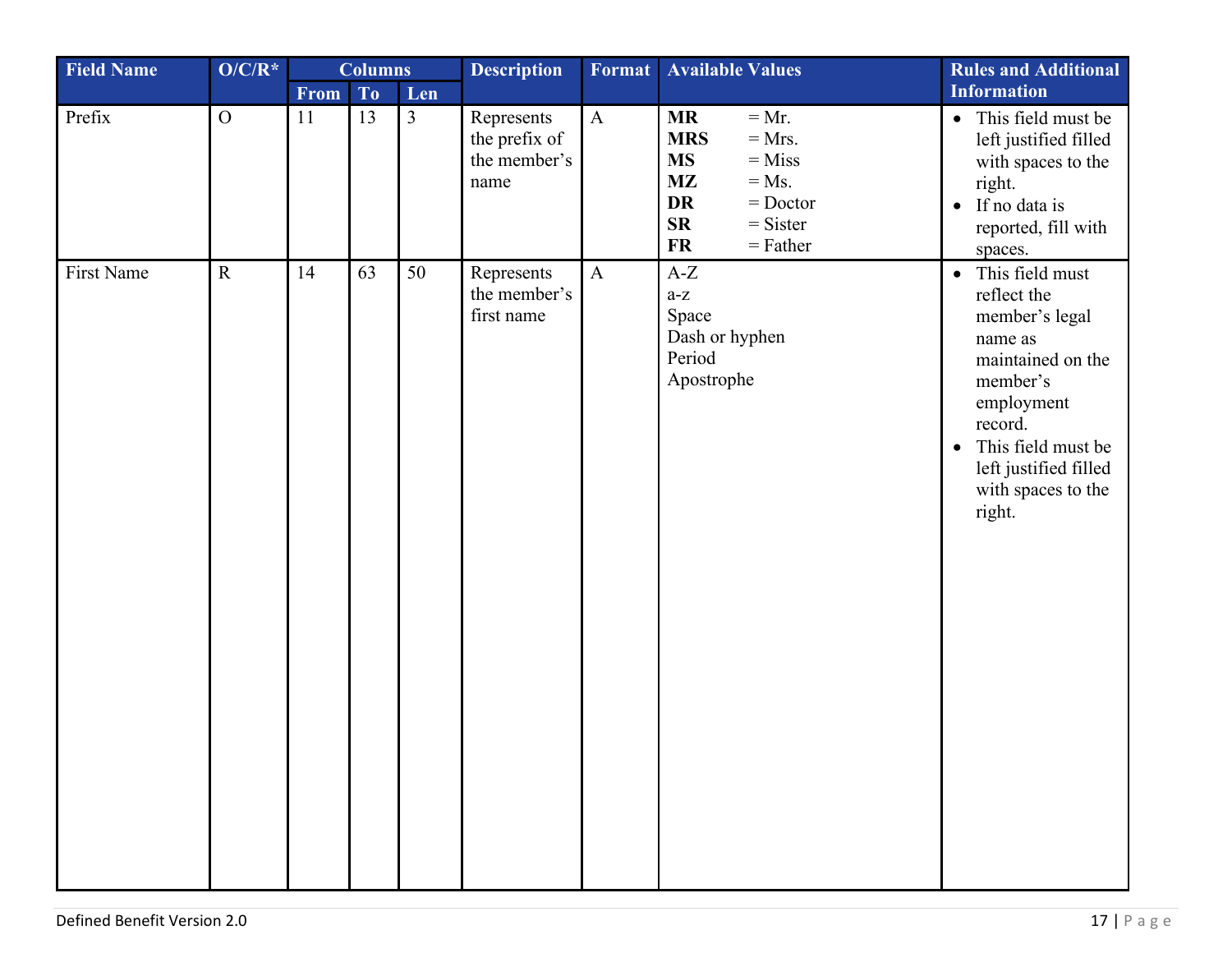<span id="page-17-1"></span><span id="page-17-0"></span>

| <b>Field Name</b> | $O/C/R^*$      | <b>Columns</b> |                | <b>Description</b> | <b>Format</b>                                   | <b>Available Values</b> | <b>Rules and Additional</b>                                       |                                                                                                                                                                                                                                                                                                                                                                                      |
|-------------------|----------------|----------------|----------------|--------------------|-------------------------------------------------|-------------------------|-------------------------------------------------------------------|--------------------------------------------------------------------------------------------------------------------------------------------------------------------------------------------------------------------------------------------------------------------------------------------------------------------------------------------------------------------------------------|
|                   |                | From           | T <sub>o</sub> | Len                |                                                 |                         |                                                                   | <b>Information</b>                                                                                                                                                                                                                                                                                                                                                                   |
| Middle Name       | $\overline{O}$ | 64             | 113            | 50                 | Represents<br>the member's<br>middle<br>name(s) | $\mathbf{A}$            | $A-Z$<br>$a-z$<br>Space<br>Dash or hyphen<br>Period<br>Apostrophe | • This field must<br>reflect the<br>member's legal<br>name as<br>maintained on the<br>member's<br>employment<br>record.<br>This field must be<br>$\bullet$<br>left justified filled<br>with spaces to the<br>right.<br>If reporting only a<br>$\bullet$<br>middle initial, do<br>not include a<br>period on the end.<br>If no data is<br>$\bullet$<br>reported, fill with<br>spaces. |
| Last Name         | $\mathbf R$    | 114            | 163            | 50                 | Represents<br>the member's<br>last name(s)      | $\mathbf{A}$            | $A-Z$<br>$a-z$<br>Space<br>Dash or hyphen<br>Period<br>Apostrophe | This field must<br>$\bullet$<br>reflect the<br>member's legal<br>name as<br>maintained on the<br>member's<br>employment<br>record.<br>This field must be<br>$\bullet$<br>left justified filled<br>with spaces to the<br>right.                                                                                                                                                       |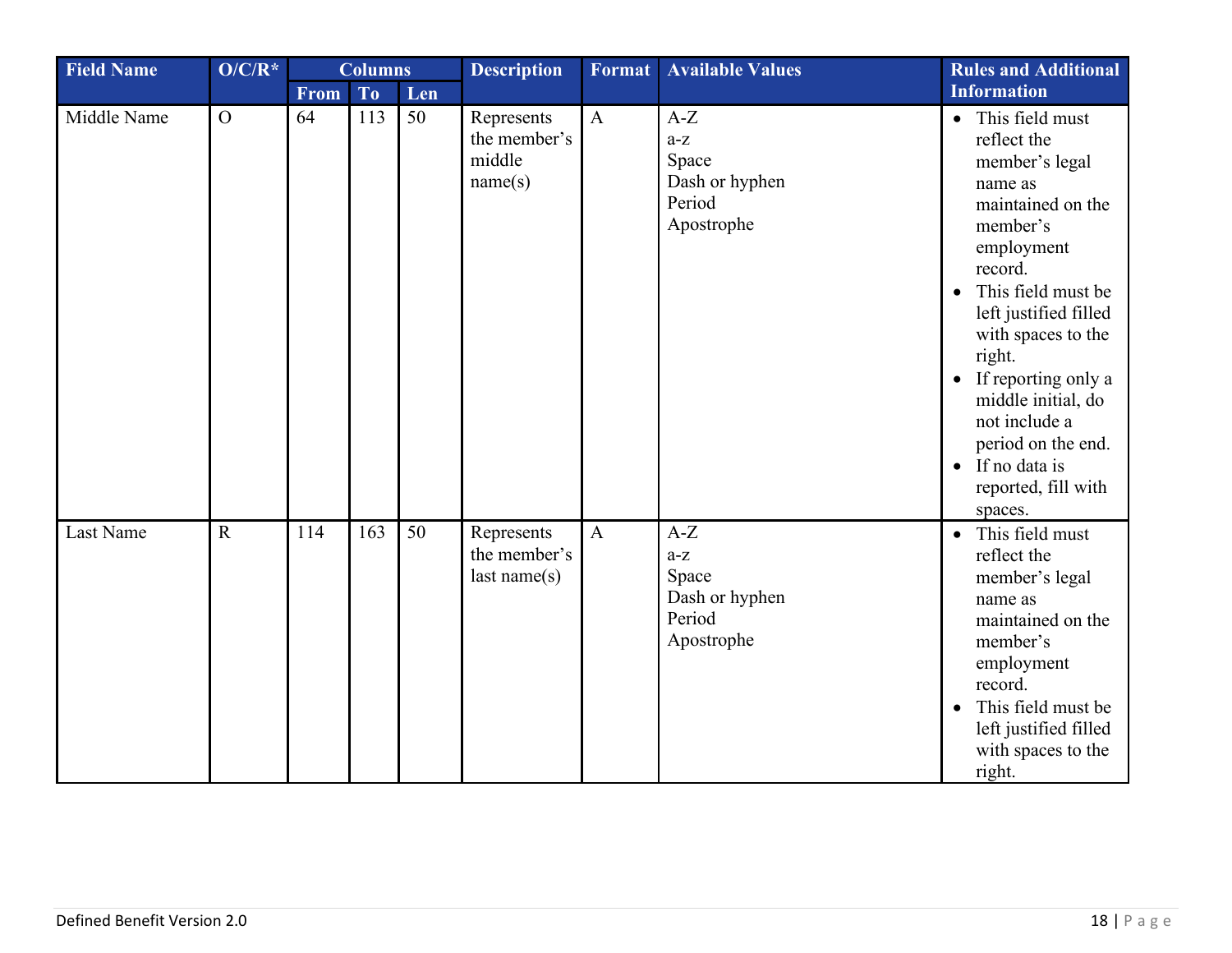| <b>Field Name</b> | $O/C/R^*$      | <b>Columns</b> |                | <b>Description</b> | Format                                              | <b>Available Values</b> | <b>Rules and Additional</b>                                                                                                                                                                                                                       |                                                                                                                                                                                |
|-------------------|----------------|----------------|----------------|--------------------|-----------------------------------------------------|-------------------------|---------------------------------------------------------------------------------------------------------------------------------------------------------------------------------------------------------------------------------------------------|--------------------------------------------------------------------------------------------------------------------------------------------------------------------------------|
|                   |                | <b>From</b>    | T <sub>o</sub> | Len                |                                                     |                         |                                                                                                                                                                                                                                                   | <b>Information</b>                                                                                                                                                             |
| Suffix            | $\overline{O}$ | 164            | 166            | $\overline{3}$     | Represents<br>the suffix of<br>the member's<br>name | $\mathbf{A}$            | $=$ Junior<br><b>JR</b><br><b>SR</b><br>$=$ Senior<br>$=$ First<br>L<br>$\mathbf{I}$<br>$=$ Second<br>$=$ Third<br>III<br>IV<br>$=$ Fourth<br>$\mathbf{V}$<br>$=$ Fifth<br>VI<br>$=$ Sixth<br><b>ESQ</b><br>$=$ Esquire<br><b>PHD</b><br>$= Ph.D$ | $\bullet$ If no data is<br>reported, fill with<br>spaces.<br>This field must be<br>left justified filled<br>with spaces to the<br>right.                                       |
| Gender            | $\mathbf R$    | 167            | 168            | $\overline{2}$     | Represents<br>the member's<br>gender                | $\mathbf N$             | $01$ = Female<br>$02 = Male$                                                                                                                                                                                                                      | The member's<br>$\bullet$<br>gender is used by<br>TRS for actuarial<br>valuations and for<br>retiree health<br>insurance.                                                      |
| Date of Birth     | $\mathbf{R}$   | 169            | 176            | 8                  | Represents<br>the member's<br>date of birth         | N                       | <b>MMDDYYYY</b><br>Example:<br>April 27, 1948 would be reported<br>as 04271948                                                                                                                                                                    | • A member's birth<br>date is required to<br>enroll new<br>members and for<br>all records going<br>forward.<br>A blank or<br>$\bullet$<br>00000000 will<br>result in an error. |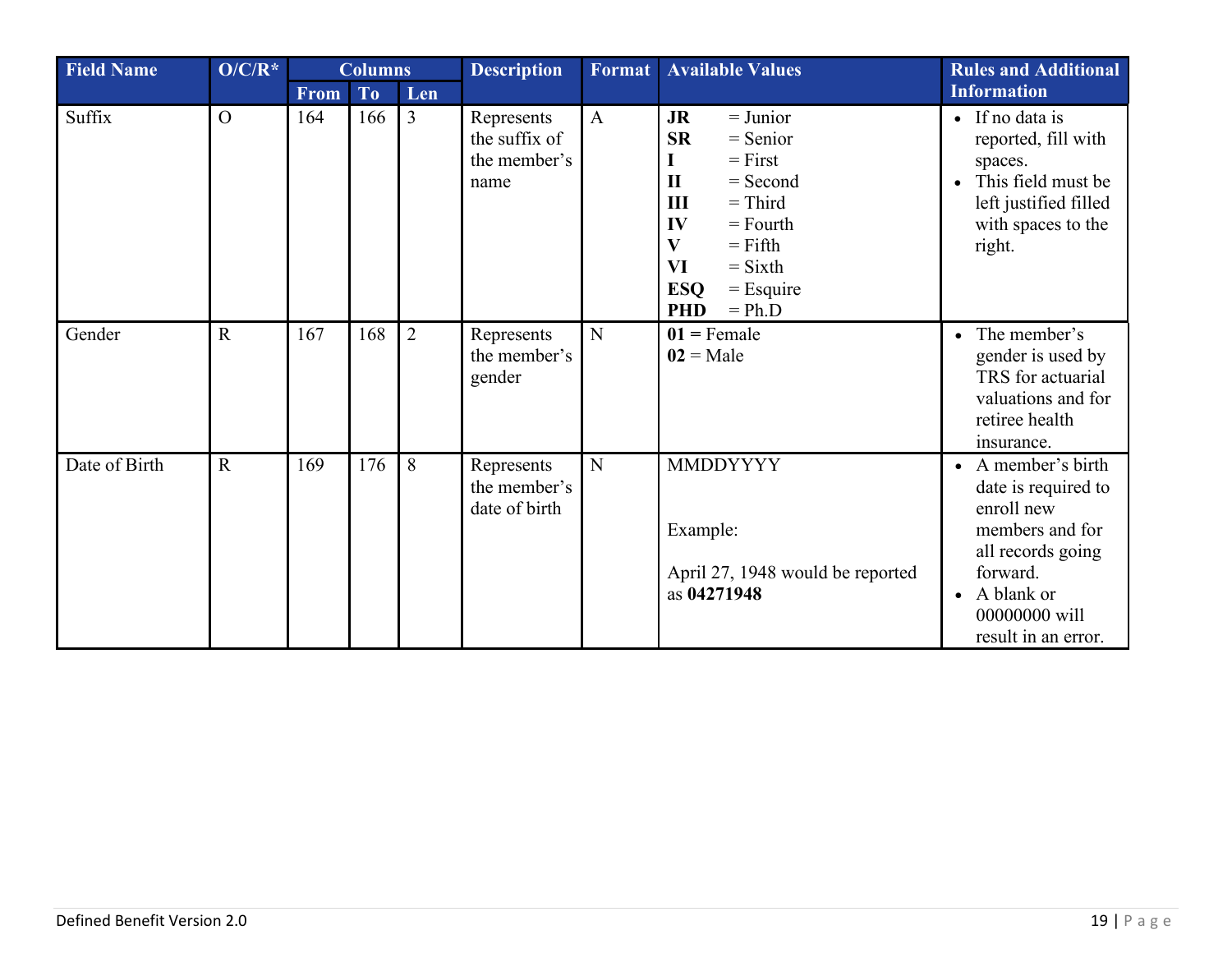<span id="page-19-0"></span>

| <b>Field Name</b>        | $O/C/R^*$   |             | <b>Columns</b> |     | <b>Description</b>                                |   | <b>Format</b> Available Values                                                    | <b>Rules and Additional</b>                                                                                                                                                                                                                                                                                                                                                                                                                                                                                |
|--------------------------|-------------|-------------|----------------|-----|---------------------------------------------------|---|-----------------------------------------------------------------------------------|------------------------------------------------------------------------------------------------------------------------------------------------------------------------------------------------------------------------------------------------------------------------------------------------------------------------------------------------------------------------------------------------------------------------------------------------------------------------------------------------------------|
|                          |             | <b>From</b> | To             | Len |                                                   |   |                                                                                   | <b>Information</b>                                                                                                                                                                                                                                                                                                                                                                                                                                                                                         |
| Pay Period Begin<br>Date | $\mathbf R$ | 177         | 184            | 8   | Represents<br>the date the<br>pay period<br>began | N | <b>MMDDYYYY</b><br>Example:<br>November 15, 2021 would be<br>reported as 11152021 | This date must<br>$\bullet$<br>match the payroll<br>schedule that was<br>submitted at the<br>beginning of the<br>fiscal year.<br>Pay Period Begin<br>$\bullet$<br>Date provides a<br>means for employers<br>to report<br>adjustments to<br>previously reported<br>data. Adjustments<br>must have a Pay<br>Period Begin Date in<br>the past as compared<br>to the Report Date.<br>If payroll is<br>$\bullet$<br>supplemental, Pay<br>Period Dates should<br>still be reflective of<br>the payroll schedule. |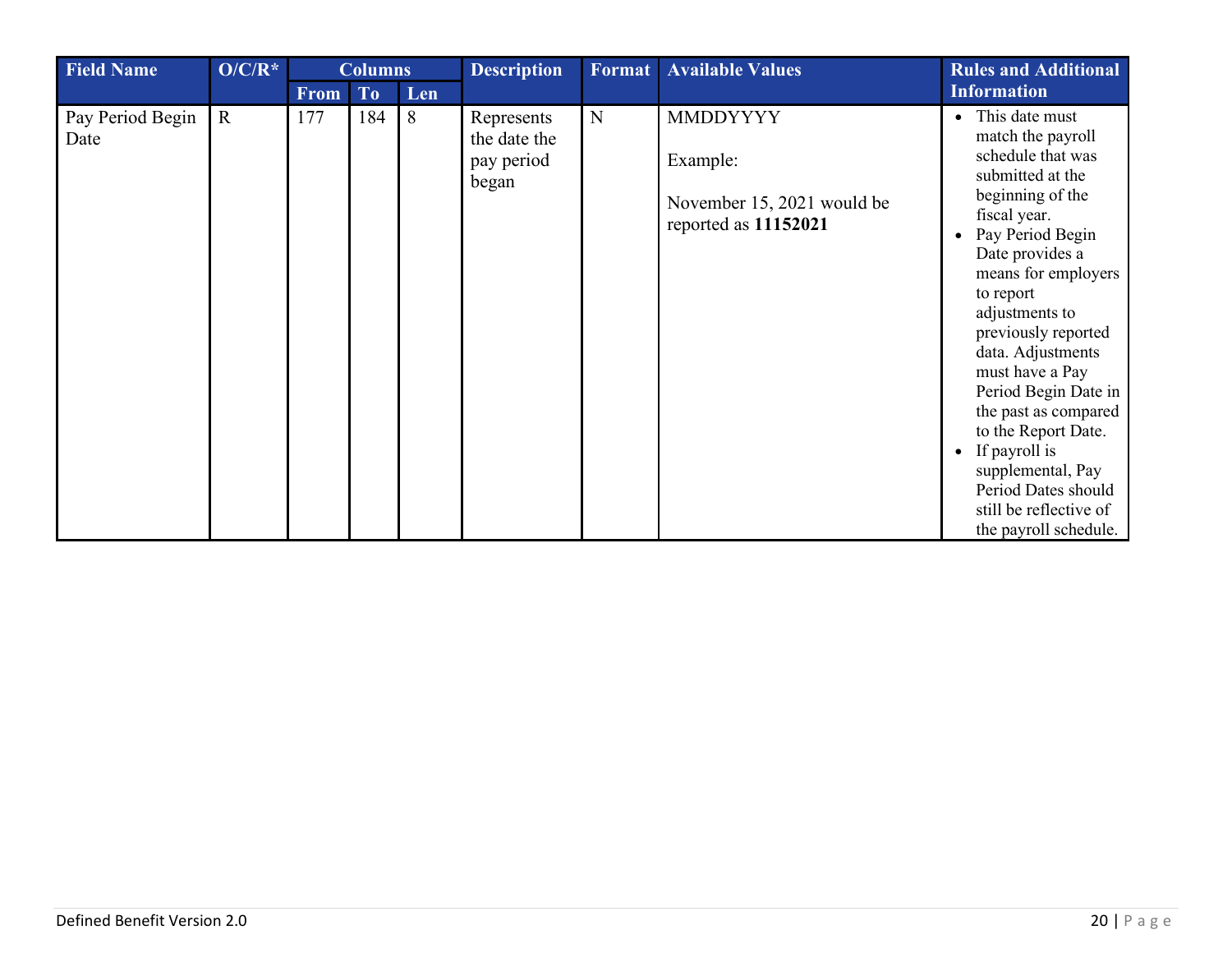<span id="page-20-0"></span>

| <b>Field Name</b>      | $O/C/R^*$   |             | <b>Columns</b> |     | <b>Description</b>                                                      | <b>Format</b> | <b>Available Values</b>                                                           | <b>Rules and Additional</b>                                                                                                                                                                                                                                                                                                                                                                                                                                    |
|------------------------|-------------|-------------|----------------|-----|-------------------------------------------------------------------------|---------------|-----------------------------------------------------------------------------------|----------------------------------------------------------------------------------------------------------------------------------------------------------------------------------------------------------------------------------------------------------------------------------------------------------------------------------------------------------------------------------------------------------------------------------------------------------------|
|                        |             | <b>From</b> | To             | Len |                                                                         |               |                                                                                   | <b>Information</b>                                                                                                                                                                                                                                                                                                                                                                                                                                             |
| Pay Period End<br>Date | $\mathbf R$ | 185         | 192            | 8   | Represents<br>the date the<br>pay period<br>ended                       | $\mathbf N$   | <b>MMDDYYYY</b><br>Example:<br>November 30, 2021 would be<br>reported as 11302021 | • This date must<br>match the payroll<br>schedule that was<br>submitted at the<br>beginning of the<br>fiscal year.<br>Pay Period End Date<br>provides a means for<br>employers to report<br>adjustments to<br>previously reported<br>data. Adjustments<br>must have a pay<br>period end date in<br>the past as compared<br>to the Report Date.<br>If payroll is<br>supplemental, Pay<br>Period Dates should<br>still be reflective of<br>the payroll schedule. |
| Pay Date               | $\mathbf R$ | 193         | 200            | 8   | Represents<br>the actual<br>date of<br>payment for<br>the pay<br>period | $\mathbf N$   | <b>MMDDYYYY</b><br>Example:<br>November 30, 2021 would be<br>reported as 11302021 | This date will be<br>used to match with<br>the Payroll<br>Schedule(s) that<br>employers will<br>submit to TRS<br>annually through the<br><b>Employer Portal</b>                                                                                                                                                                                                                                                                                                |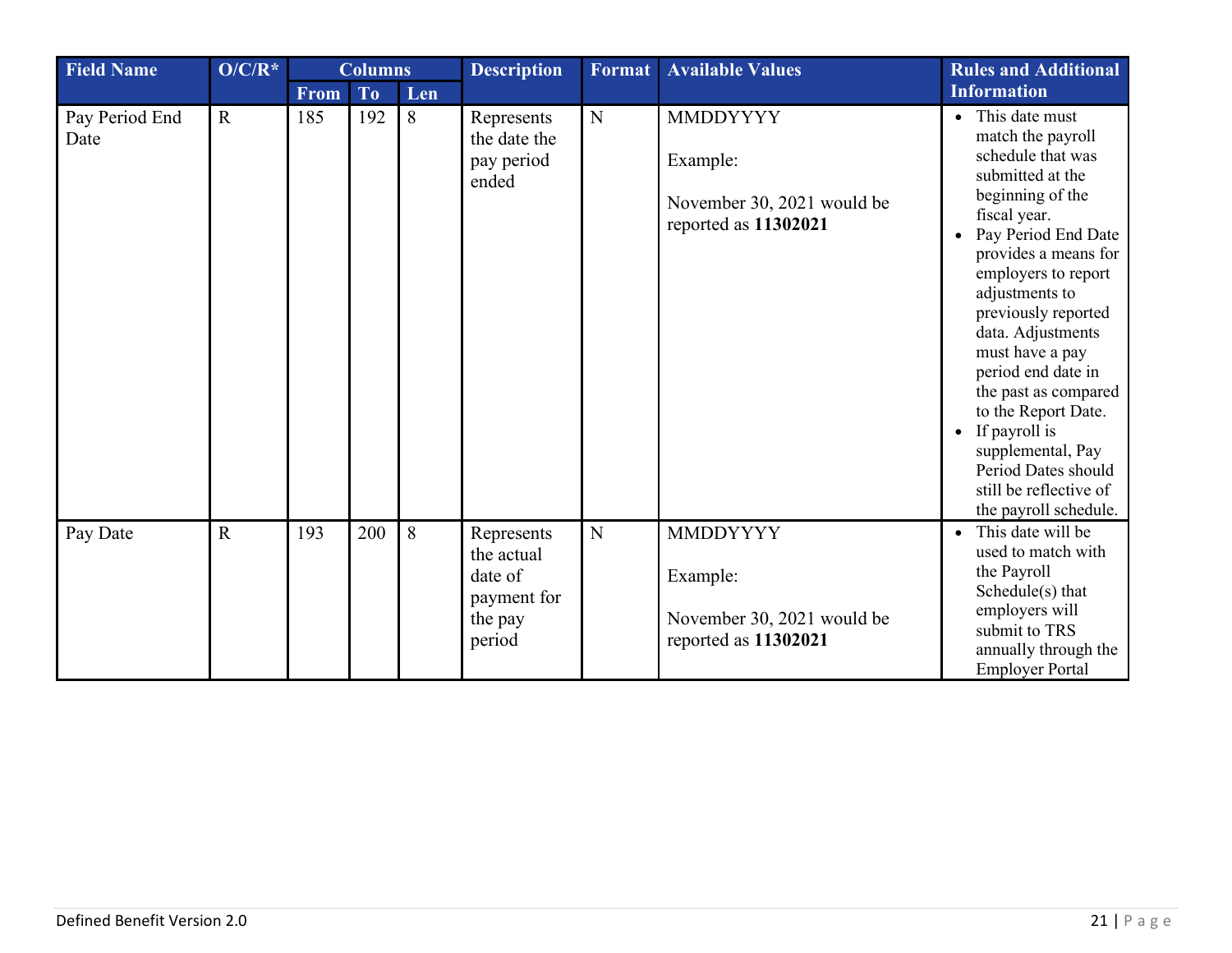| <b>Field Name</b>    | $O/C/R^*$    |             | <b>Columns</b> |     | <b>Description</b>                                       |   | <b>Format</b> Available Values                                              | <b>Rules and Additional</b>                                                                                                                                                                                                                      |
|----------------------|--------------|-------------|----------------|-----|----------------------------------------------------------|---|-----------------------------------------------------------------------------|--------------------------------------------------------------------------------------------------------------------------------------------------------------------------------------------------------------------------------------------------|
|                      |              | <b>From</b> | T <sub>o</sub> | Len |                                                          |   |                                                                             | <b>Information</b>                                                                                                                                                                                                                               |
| Payroll<br>Frequency | $\mathbf{R}$ | 201         | 202            | 2   | Represents<br>how<br>frequently<br>the member<br>is paid | N | $01$ = Monthly<br>$02 =$ Semi-monthly<br>$03 = Bi$ -weekly<br>$04$ = Weekly | • This value must<br>correspond to the<br>member's pay<br>schedule.<br>This will allow<br>TRS to validate<br>the dates each<br>member is being<br>paid, even if an<br>employer has<br>different payment<br>frequencies for<br>different members. |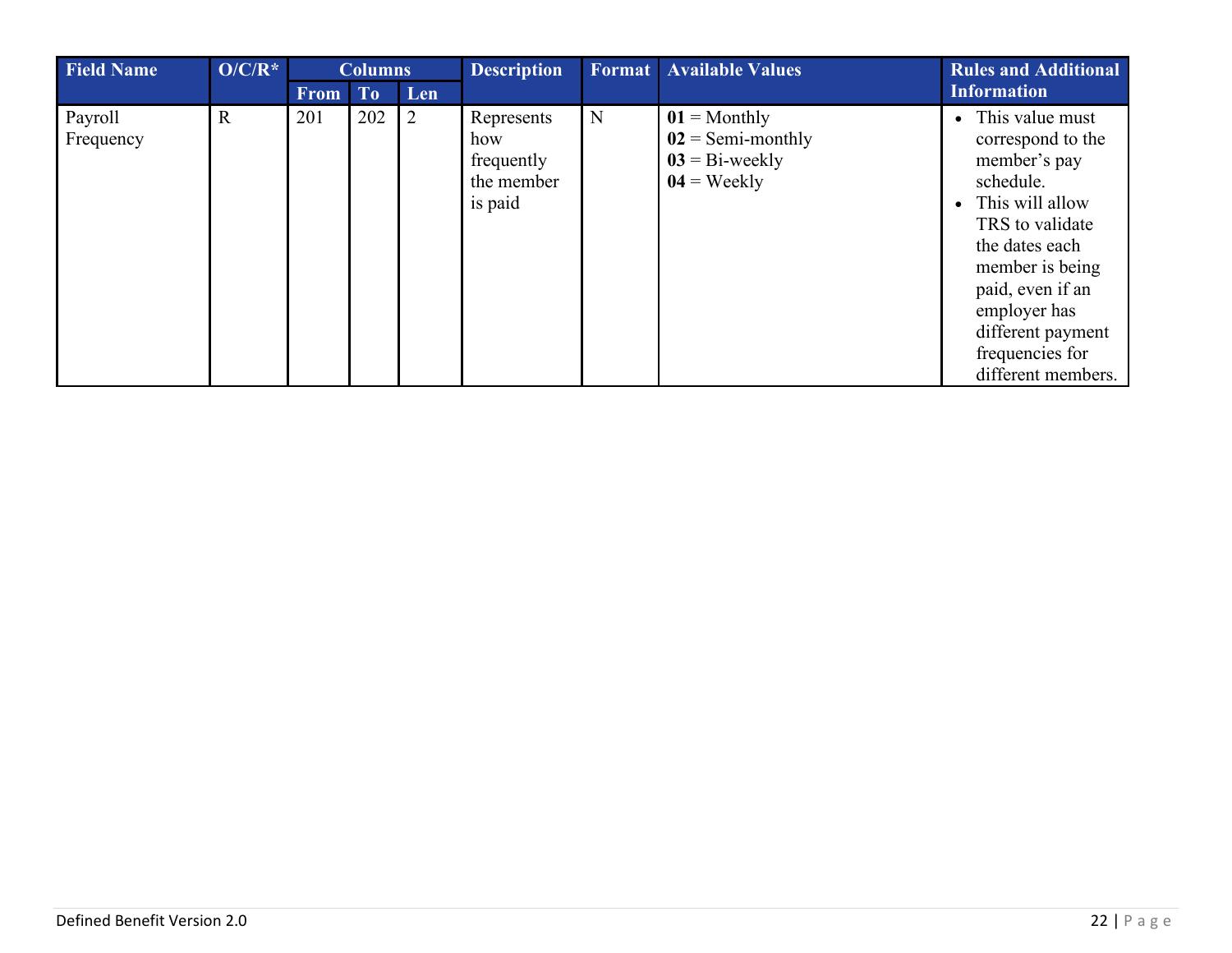<span id="page-22-0"></span>

| <b>Field Name</b>               | $O/C/R^*$   |             | <b>Columns</b> |     | <b>Description</b>                                                 | Format      | <b>Available Values</b>                                                           | <b>Rules and Additional</b>                                                                                                                                                                                                                                                                                                                                                                                                                                                                                                                                          |
|---------------------------------|-------------|-------------|----------------|-----|--------------------------------------------------------------------|-------------|-----------------------------------------------------------------------------------|----------------------------------------------------------------------------------------------------------------------------------------------------------------------------------------------------------------------------------------------------------------------------------------------------------------------------------------------------------------------------------------------------------------------------------------------------------------------------------------------------------------------------------------------------------------------|
|                                 |             | <b>From</b> | To             | Len |                                                                    |             |                                                                                   | <b>Information</b>                                                                                                                                                                                                                                                                                                                                                                                                                                                                                                                                                   |
| Employment<br><b>Begin Date</b> | $\mathbf R$ | 203         | 210            | 8   | First day<br>physically at<br>work in a<br>TRS-covered<br>position | $\mathbf N$ | <b>MMDDYYYY</b><br>Example:<br>November 15, 2021 would be<br>reported as 11152021 | • This date must be<br>reported for all<br>employees<br>including new<br>hires and rehires.<br>This date should<br>$\bullet$<br>be the first date the<br>member is<br>physically at work<br>in a TRS-covered<br>position.<br>• For a current<br>employee who has<br>previously only<br>worked in a non-<br>TRS covered<br>position, you will<br>report their first<br>day worked in<br>their new TRS-<br>covered position.<br>For rehires, this<br>$\bullet$<br>date should be the<br>most recent date<br>they started<br>working, not their<br>original start date. |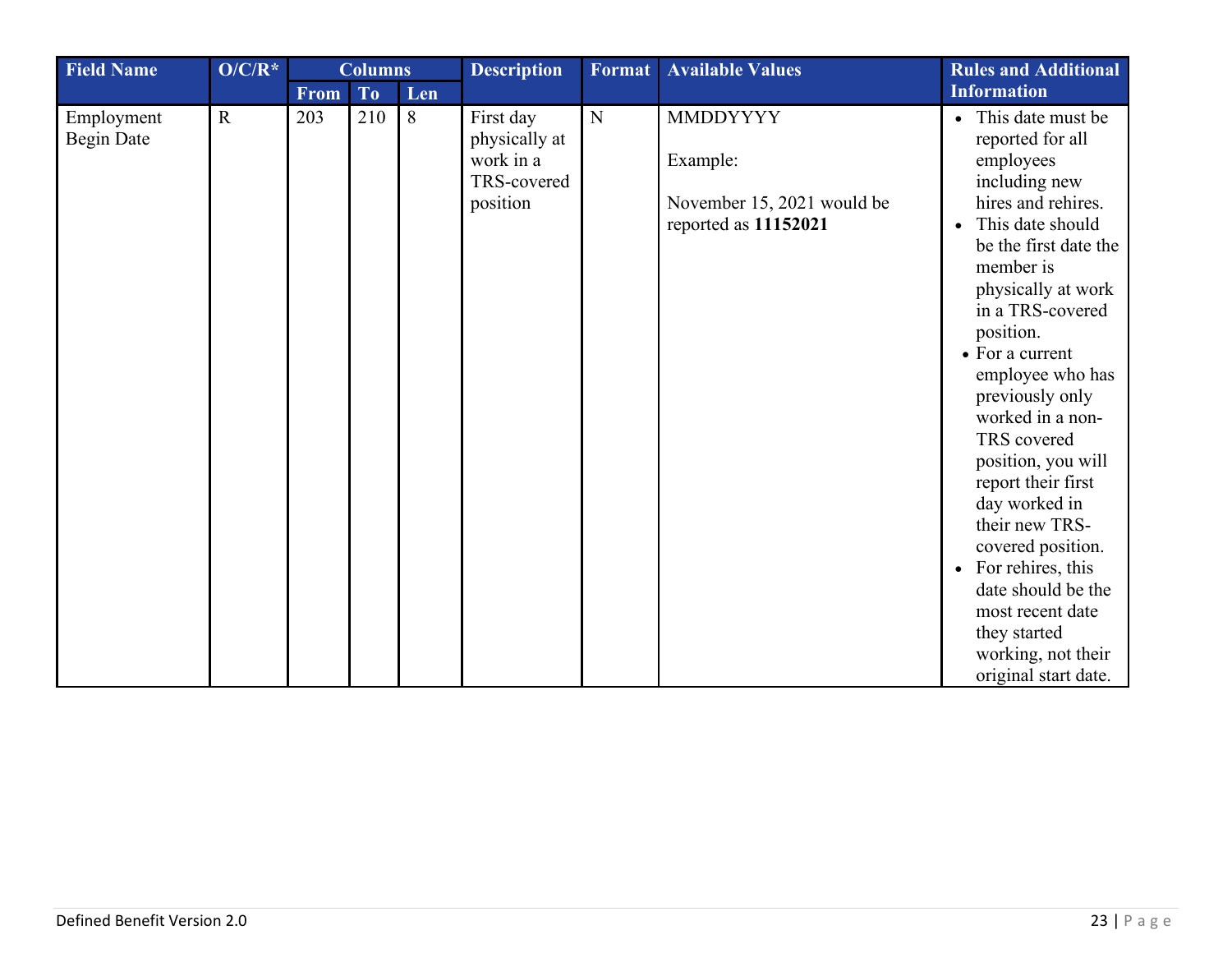<span id="page-23-0"></span>

| <b>Field Name</b>               | $O/C/R^*$     | <b>Columns</b> |     | <b>Description</b> | Format                                                                                                                           | <b>Available Values</b> | <b>Rules and Additional</b>                                                       |                                                                                                                                                                                                                                                                                        |
|---------------------------------|---------------|----------------|-----|--------------------|----------------------------------------------------------------------------------------------------------------------------------|-------------------------|-----------------------------------------------------------------------------------|----------------------------------------------------------------------------------------------------------------------------------------------------------------------------------------------------------------------------------------------------------------------------------------|
|                                 |               | From           | To  | Len                |                                                                                                                                  |                         |                                                                                   | <b>Information</b>                                                                                                                                                                                                                                                                     |
| <b>Employment End</b><br>Date   | $\mathcal{C}$ | 211            | 218 | 8                  | Last day paid<br>for a<br>terminated<br>member<br>(inclusive of<br>all used<br>vacation,<br>sick, and<br>personal<br>leave days) | N                       | <b>MMDDYYYY</b><br>Example:<br>November 15, 2021 would be<br>reported as 11152021 | • This date must be<br>reported for<br>members who will<br>no longer be<br>employed by the<br>district.<br>$\bullet$ If no data is<br>reported, fill with<br>all zeros or all<br>spaces                                                                                                |
| <b>Employment End</b><br>Reason | $\mathcal{C}$ | 219            | 220 | 2                  | Reason for<br>end of<br>current<br>employment                                                                                    | N                       | $01$ = Terminated<br>$02 = \text{Death}$                                          | • This field must be<br>reported for<br>members with an<br><b>Employment End</b><br>Date.<br>• Terminated is used<br>for any reason for<br>leaving besides<br>death (terminated,<br>resigned, RIFed,<br>separated, etc.).<br>$\bullet$ If no data is<br>reported, fill with<br>spaces. |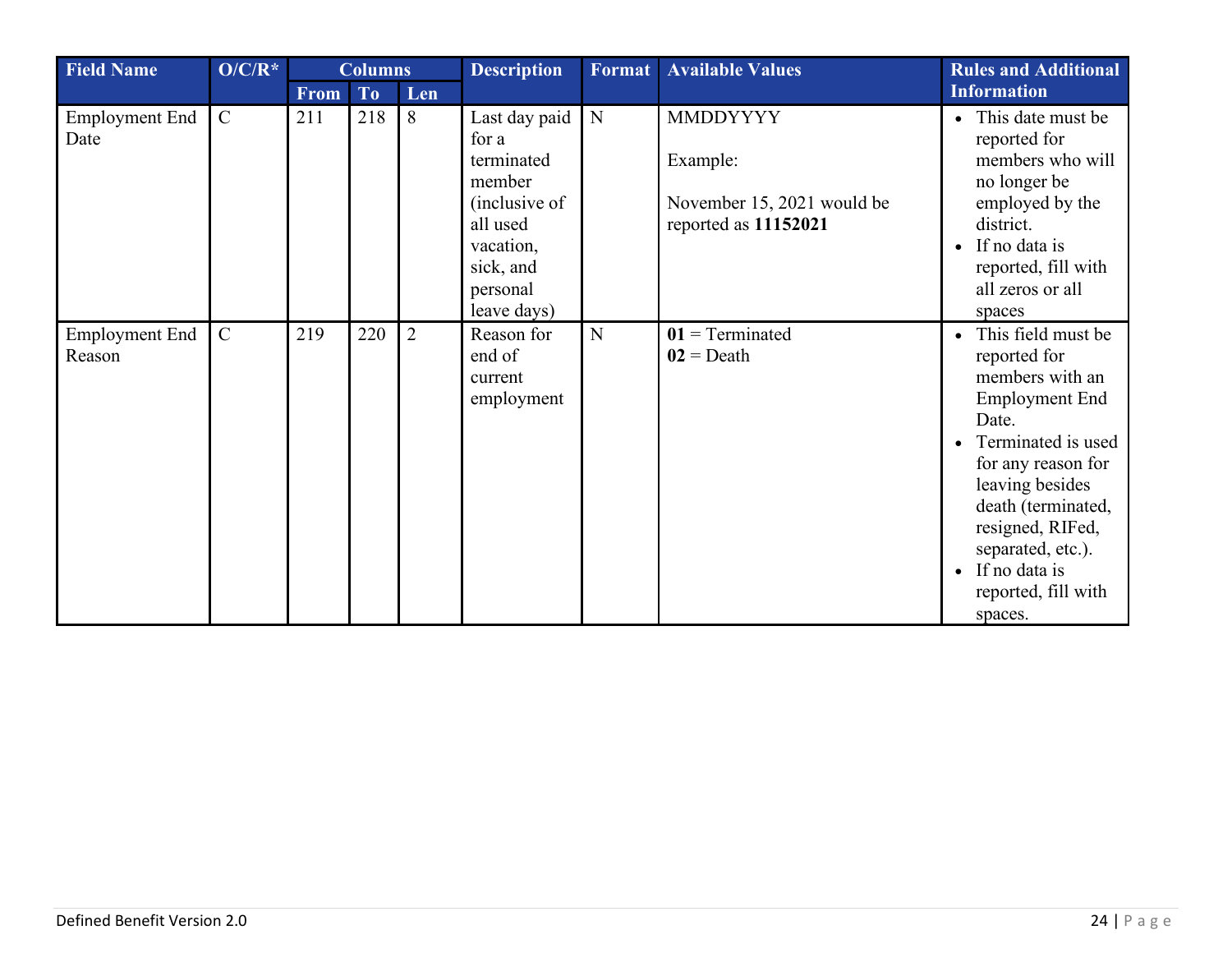<span id="page-24-0"></span>

| <b>Field Name</b>  | $O/C/R^*$   |      | <b>Columns</b> |              | <b>Description</b>                                               | <b>Format</b> | <b>Available Values</b>                                                                                                                                                        | <b>Rules and Additional</b>                                                                                                                                                                                                                                                                                                                                                                                                                                                                                                                                                                                                                                                                                                                                                                                                                                                                                                                                                                                                                                                                                                                                                                                                      |
|--------------------|-------------|------|----------------|--------------|------------------------------------------------------------------|---------------|--------------------------------------------------------------------------------------------------------------------------------------------------------------------------------|----------------------------------------------------------------------------------------------------------------------------------------------------------------------------------------------------------------------------------------------------------------------------------------------------------------------------------------------------------------------------------------------------------------------------------------------------------------------------------------------------------------------------------------------------------------------------------------------------------------------------------------------------------------------------------------------------------------------------------------------------------------------------------------------------------------------------------------------------------------------------------------------------------------------------------------------------------------------------------------------------------------------------------------------------------------------------------------------------------------------------------------------------------------------------------------------------------------------------------|
|                    |             | From | To             | Len          |                                                                  |               |                                                                                                                                                                                | <b>Information</b>                                                                                                                                                                                                                                                                                                                                                                                                                                                                                                                                                                                                                                                                                                                                                                                                                                                                                                                                                                                                                                                                                                                                                                                                               |
| Employment<br>Type | $\mathbf R$ | 221  | 221            | $\mathbf{1}$ | Type of<br>employment<br>based upon<br><b>TRS</b><br>definitions | $\mathbf{A}$  | $=$ Full Time<br>$\mathbf F$<br>$=$ Part-Time Contractual<br>$\mathbf P$<br>S<br>$=$ Substitute<br>$=$ Part-Time Non-Contractual<br>$\bf H$<br>(Hourly)<br>$=$ Extra-Duty<br>E | • If a member concurrently<br>works under multiple<br>types, report all work as<br>the highest type as listed<br>in the order in Available<br>Values.<br>Full Time: Employed<br>$\bullet$<br>for four or more clock<br>hours per day and for<br>five days a week<br>(Monday through Friday)<br>with an employment<br>agreement to work a<br>specified period with an<br>established annual salary<br>rate.<br><b>Part-Time Contractual:</b><br>$\bullet$<br>Employed for fewer than<br>four clock hours per day<br>or five days per week<br>with an employment<br>agreement to work a<br>specified period with an<br>established annual salary<br>rate.<br>Substitute: Employed as<br>$\bullet$<br>a temporary replacement<br>of another teacher,<br>regardless of the length<br>of employment or rate of<br>pay.<br>• Part-Time Non-<br>Contractual(Hourly):<br>Employed for fewer than<br>four clock hours per day<br>or five days per week,<br>while paid on an hourly<br>or daily basis without an<br>established annual salary<br>rate.<br>• Extra-Duty: Performs<br>only extra duties that do<br>not require licensure<br>while also employed as a<br>contractual teacher (F or<br>P) by another TRS-<br>covered employer. |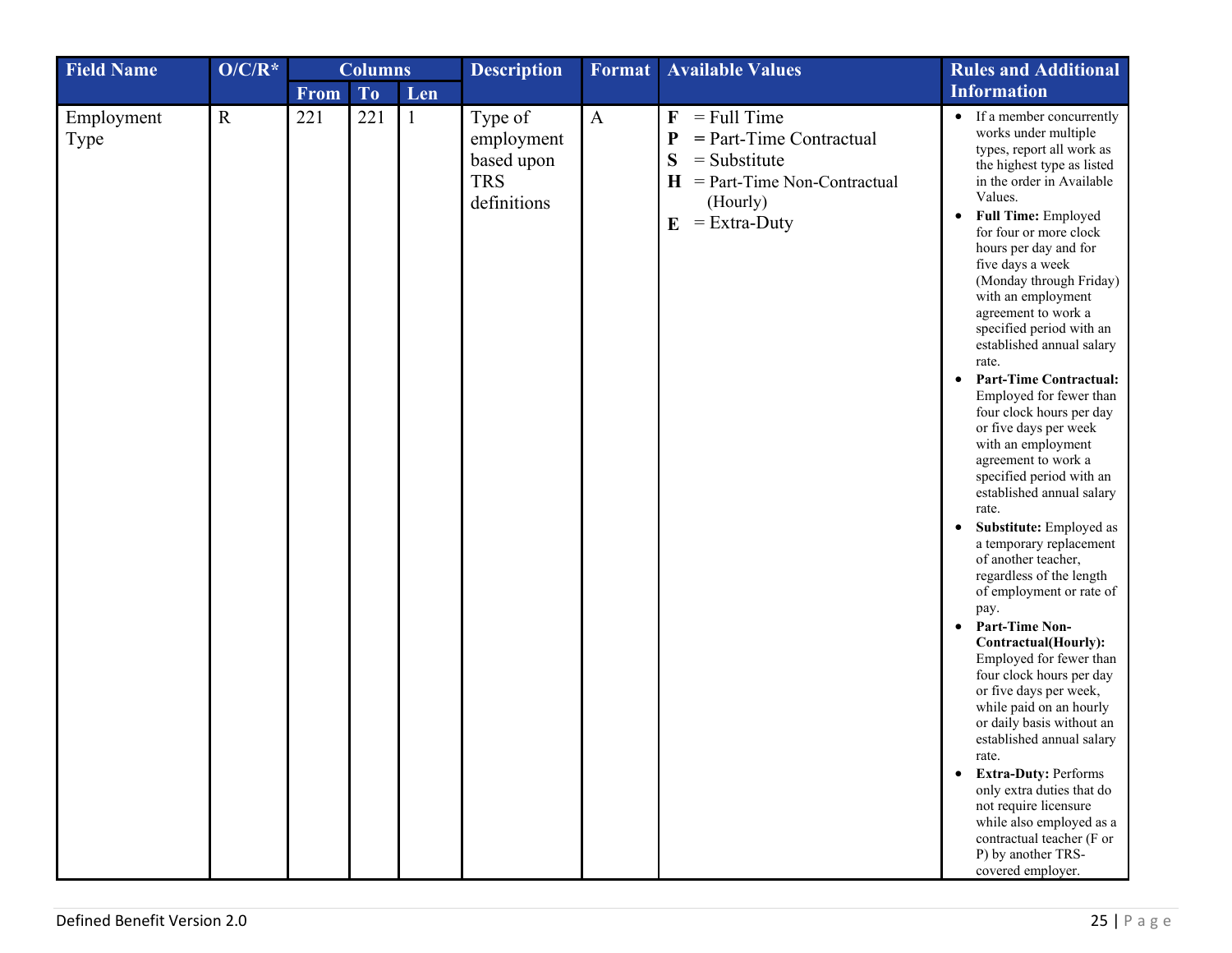<span id="page-25-1"></span><span id="page-25-0"></span>

| <b>Field Name</b>    | $O/C/R^*$   |      | <b>Columns</b> |                | <b>Description</b>                                                                                                   | Format      | <b>Available Values</b><br><b>Rules and Additional</b>              |                                                                                                                                                                                                                                                                                                                                                                         |
|----------------------|-------------|------|----------------|----------------|----------------------------------------------------------------------------------------------------------------------|-------------|---------------------------------------------------------------------|-------------------------------------------------------------------------------------------------------------------------------------------------------------------------------------------------------------------------------------------------------------------------------------------------------------------------------------------------------------------------|
|                      |             | From | To             | Len            |                                                                                                                      |             |                                                                     | <b>Information</b>                                                                                                                                                                                                                                                                                                                                                      |
| Job Category         | $\mathbf R$ | 222  | 223            | $\overline{2}$ | Represents to<br>what<br>category the<br>member's<br>position<br>belongs                                             | ${\bf N}$   | $01$ = Teacher<br>$02 =$ Administrator<br>$03$ = Medical/Counseling | • The employer<br>should provide the<br>Job Category that<br>best describes the<br>member's position.<br>Teacher includes<br>contractual, non-<br>contractual, and<br>substitute teachers.<br>Medical/Counseling<br>$\bullet$<br>includes School<br>Counselors, Social<br>Workers, School<br>Nurses,<br>Psychologists,<br>Speech/Language<br>Pathologist, etc.          |
| <b>Contract Days</b> | $\mathbf C$ | 224  | 226            | $\overline{3}$ | Number of<br>days in the<br>school term<br>or the<br>member's<br>employment<br>agreement,<br>whichever is<br>greater | $\mathbf N$ | 180-265 or 000                                                      | • This field is<br>required for F and<br>P Employment<br>Types.<br>This value cannot<br>be less than 180<br>for F and P<br>Employment<br>Types.<br>Leave this field as<br>000 for $S$ , $H$ and $E$<br>Employment<br>Types.<br>$\bullet$ Ten, eleven, or<br>twelve month<br>Administrators<br>will typically be<br>reported as 220,<br>240 or 260 days<br>respectively. |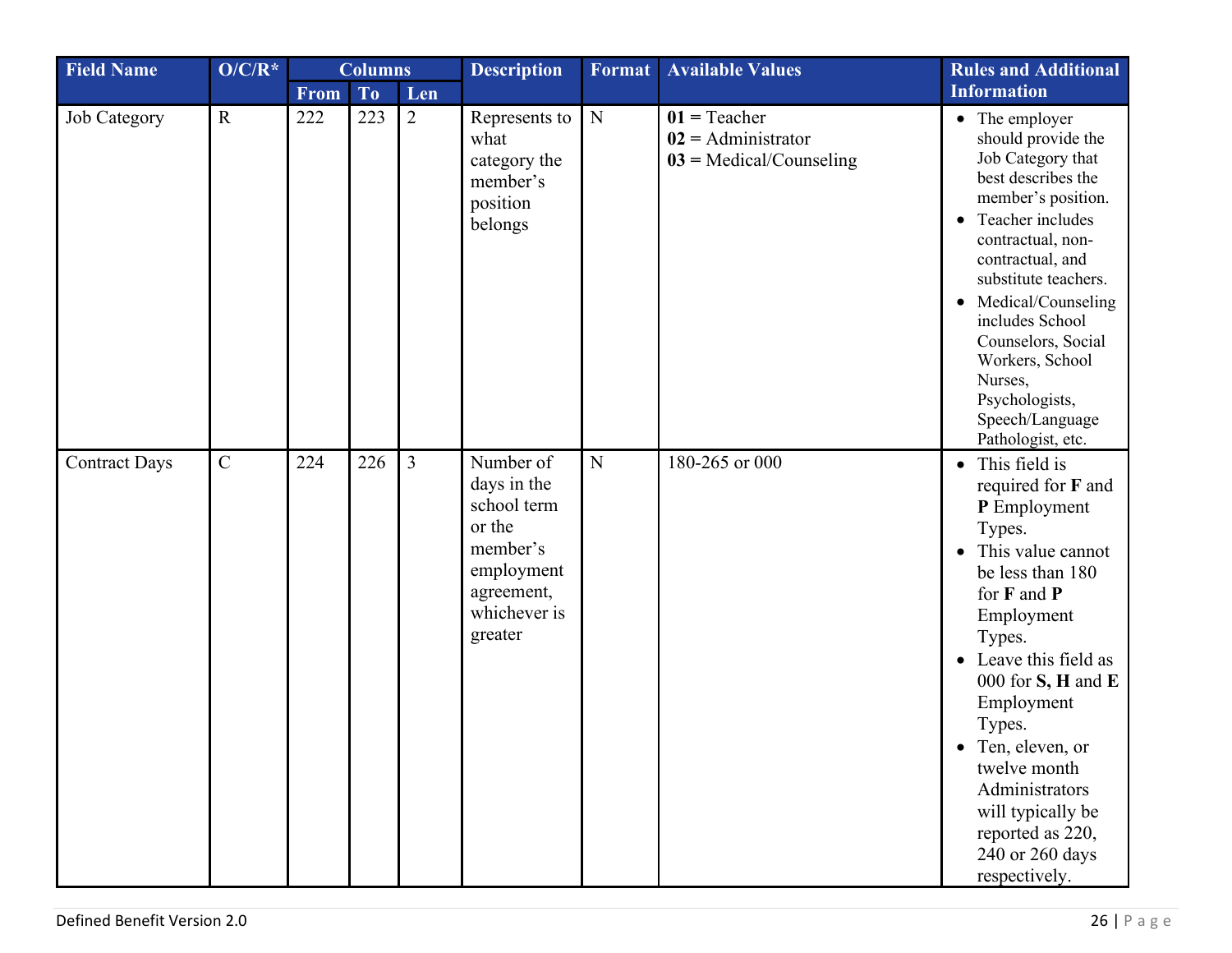<span id="page-26-0"></span>

| <b>Field Name</b>        | $O/C/R^*$      | <b>Columns</b> |     | <b>Description</b> | Format                                                                                                               | <b>Available Values</b> | <b>Rules and Additional</b>                                                                                                                                                                                                        |                                                                                                                                                                                                                                                   |
|--------------------------|----------------|----------------|-----|--------------------|----------------------------------------------------------------------------------------------------------------------|-------------------------|------------------------------------------------------------------------------------------------------------------------------------------------------------------------------------------------------------------------------------|---------------------------------------------------------------------------------------------------------------------------------------------------------------------------------------------------------------------------------------------------|
|                          |                | <b>From</b>    | To  | Len                |                                                                                                                      |                         |                                                                                                                                                                                                                                    | <b>Information</b>                                                                                                                                                                                                                                |
| Contribution<br>Category | $\mathbf R$    | 227            | 228 | 2                  | Represents<br>the<br>contributory<br>status of the<br>member and<br>under which<br>they should<br>be<br>contributing | N                       | $01 =$ Tier 1 DB<br>$02 =$ Tier 2 DB<br>$03 =$ SSP Pretax<br>$04 =$ SSP Pretax Catch-Up<br>$05 =$ SSP Pretax Special Catch-Up<br>$06 =$ SSP Roth<br>$07 =$ SSP Roth Catch-Up<br>$08 =$ SSP Roth Special Catch-Up<br>$99$ = Retired | • Tier 1 vs Tier 2<br>status is<br>determined by<br>TRS and does not<br>currently result in<br>a change to the<br>member's or<br>employer's<br>contribution rates.<br>• New members<br>should be reported<br>as Tier 2 if the<br>Tier is unknown. |
| FTE Percentage           | $\overline{C}$ | 229            | 231 | $\overline{3}$     | Whole<br>number<br>percentage of<br>the Full Time<br>Equivalent<br>salary the<br>member is<br>receiving              | N                       | $10 - 100$<br>Example:<br>A member receiving 50% of their<br>Full Time Equivalent salary would<br>be reported as 050                                                                                                               | This field must<br>include whole<br>numbers only.<br>This field is only<br>required for F and<br>P Employment<br>Types.<br>This field must be<br>right justified with<br>leading zeros.                                                           |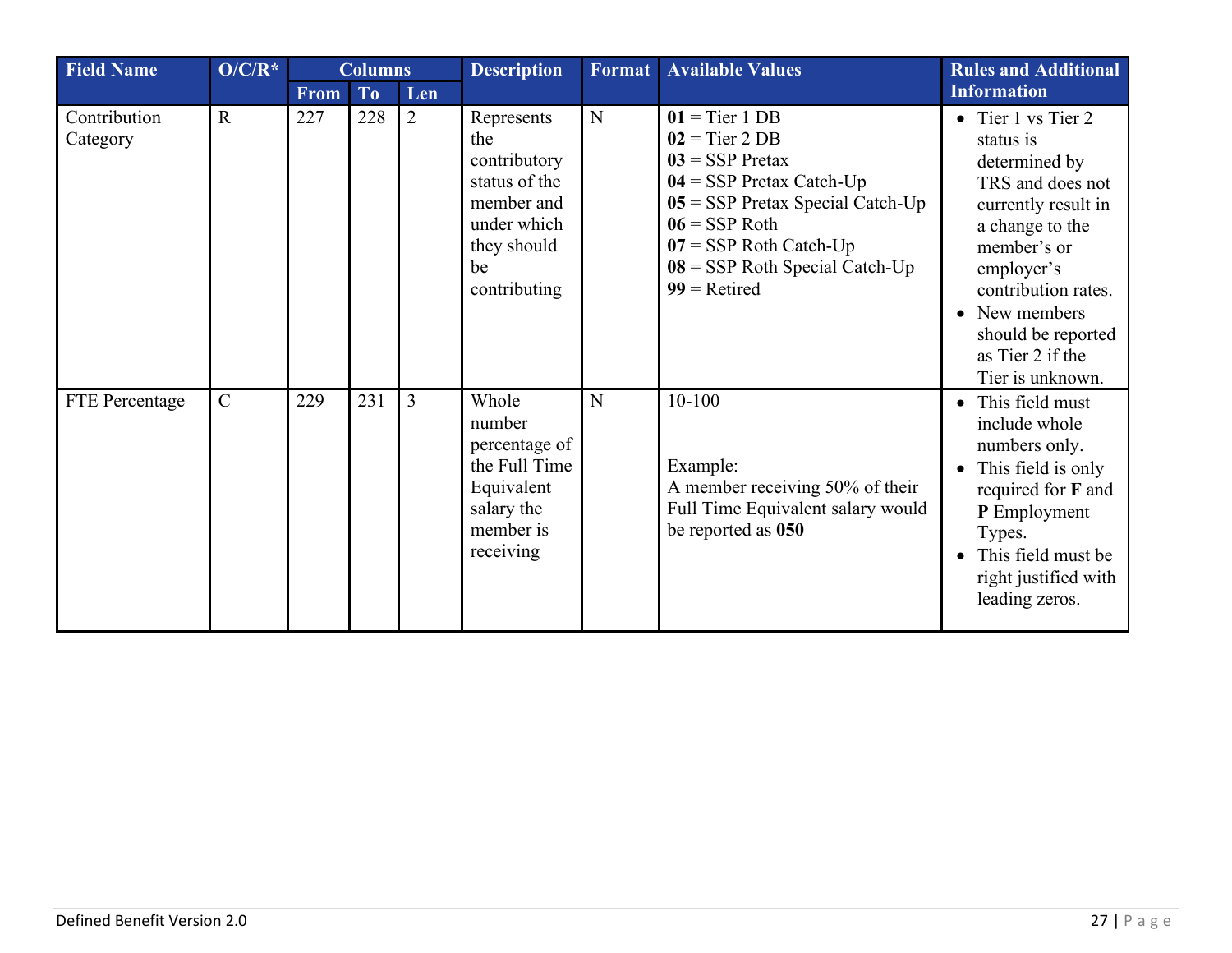| <b>Field Name</b>       | $\overline{O/C/R^*}$ |             | <b>Columns</b> |     | <b>Description</b>                                                    | Format | <b>Available Values</b>                                                                                                                                                                                                                                                                                                                                                                                                                                 | <b>Rules and Additional</b>                                                                                                                                                                                                                                                                                                                           |
|-------------------------|----------------------|-------------|----------------|-----|-----------------------------------------------------------------------|--------|---------------------------------------------------------------------------------------------------------------------------------------------------------------------------------------------------------------------------------------------------------------------------------------------------------------------------------------------------------------------------------------------------------------------------------------------------------|-------------------------------------------------------------------------------------------------------------------------------------------------------------------------------------------------------------------------------------------------------------------------------------------------------------------------------------------------------|
|                         |                      | <b>From</b> | T <sub>o</sub> | Len |                                                                       |        |                                                                                                                                                                                                                                                                                                                                                                                                                                                         | <b>Information</b>                                                                                                                                                                                                                                                                                                                                    |
| <b>Full Annual Rate</b> | $\mathcal{C}$        | 232         | 240            | 9   | Full rate<br>member is<br>expected to<br>receive for<br>the full year | N      | $000000.00 - 999999.99$<br>Example A:<br>A member whose base salary rate<br>for the year is $$100,000$ and who<br>does not have any portion of their<br>TRS contributions paid by their<br>employer would be reported as<br>100000.00<br>Example B:<br>A member whose base salary rate<br>for the year is \$90,000 and whose<br>employer pays the full 9% factor of<br>their TRS contributions would be<br>reported as 098901.09 (90,000 x<br>1.098901) | • This field is only<br>required for F and<br>P Employment<br>Types.<br>$\bullet$ For $P$<br>Employment<br>Types the Full<br>Annual Rate must<br>be representative<br>of the part-time<br>schedule.<br>• Full Annual Rate<br>should include any<br>board-paid TRS<br>contributions.<br>• This field must be<br>right justified with<br>leading zeros. |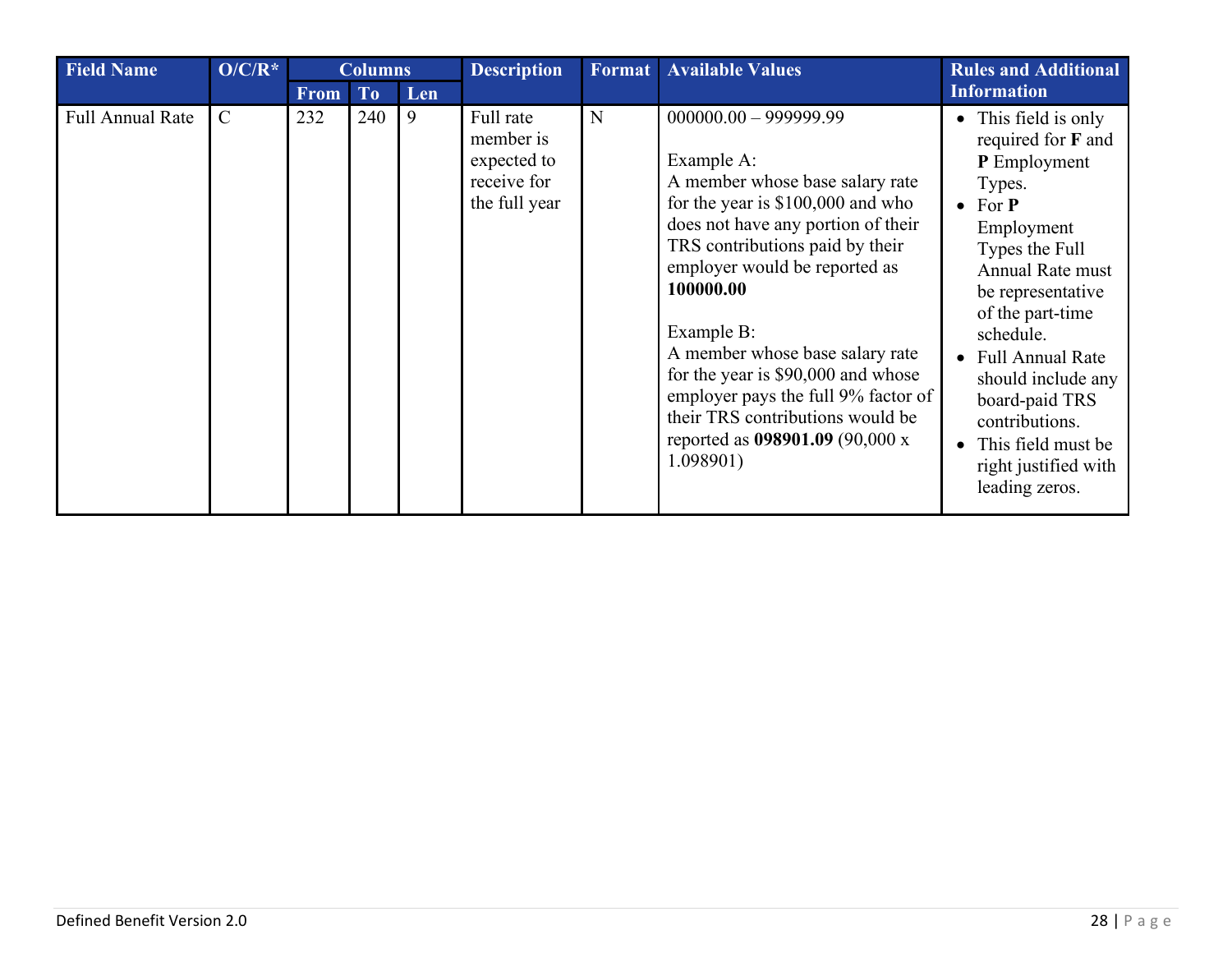<span id="page-28-0"></span>

| <b>Field Name</b>     | $O/C/R^*$   | <b>Columns</b> |                | <b>Description</b> | <b>Format</b>                                                 | <b>Available Values</b> | <b>Rules and Additional</b>                                                                                                                                                                                                                                                                                                                                                                                                                                                                                                                                                                                                                                                                                                                                                                                                                                                                                                                                                                                                                                                                                                                                                                                                                                                                                                                                                                                                                                                                                                                                                                                                                                                                                                                                                                   |                                                                                                                                                                                                                                                                                                                                                                                                                                                                                                                                                                                                                                                                                                                                                                                                                                                                                                                                                                                                                                                                                                                                                                                   |
|-----------------------|-------------|----------------|----------------|--------------------|---------------------------------------------------------------|-------------------------|-----------------------------------------------------------------------------------------------------------------------------------------------------------------------------------------------------------------------------------------------------------------------------------------------------------------------------------------------------------------------------------------------------------------------------------------------------------------------------------------------------------------------------------------------------------------------------------------------------------------------------------------------------------------------------------------------------------------------------------------------------------------------------------------------------------------------------------------------------------------------------------------------------------------------------------------------------------------------------------------------------------------------------------------------------------------------------------------------------------------------------------------------------------------------------------------------------------------------------------------------------------------------------------------------------------------------------------------------------------------------------------------------------------------------------------------------------------------------------------------------------------------------------------------------------------------------------------------------------------------------------------------------------------------------------------------------------------------------------------------------------------------------------------------------|-----------------------------------------------------------------------------------------------------------------------------------------------------------------------------------------------------------------------------------------------------------------------------------------------------------------------------------------------------------------------------------------------------------------------------------------------------------------------------------------------------------------------------------------------------------------------------------------------------------------------------------------------------------------------------------------------------------------------------------------------------------------------------------------------------------------------------------------------------------------------------------------------------------------------------------------------------------------------------------------------------------------------------------------------------------------------------------------------------------------------------------------------------------------------------------|
|                       |             | <b>From</b>    | T <sub>o</sub> | Len                |                                                               |                         |                                                                                                                                                                                                                                                                                                                                                                                                                                                                                                                                                                                                                                                                                                                                                                                                                                                                                                                                                                                                                                                                                                                                                                                                                                                                                                                                                                                                                                                                                                                                                                                                                                                                                                                                                                                               | <b>Information</b>                                                                                                                                                                                                                                                                                                                                                                                                                                                                                                                                                                                                                                                                                                                                                                                                                                                                                                                                                                                                                                                                                                                                                                |
| <b>Payment Reason</b> | $\mathbf R$ | 241            | 242            | $\overline{2}$     | Reason for<br>salary<br>reported in<br>this payment<br>record | $\mathbf{A}$            | $BS = Base$ Salary<br>Ex: Salary for regular contractual teaching<br>duties (active or retired) for F and P<br>Employment Types or wages for H and S<br><b>Employment Types</b><br>$ED = Extra-Duty/Stipends$<br>Ex: Payments for extra duties that are related<br>to teaching or the academic program or involve<br>supervising students<br>$LE = Lieensed$ Extra-Duty Outside Contract<br>Calendar<br>Ex: Licensed extra-duty performed outside the<br>member's normal calendar for which days<br>worked are reportable for service credit<br>$\mathbf{FB} = \text{Flexible}$ Benefit Plan<br>Ex: Salary option offered in lieu of health<br>insurance coverage<br>$TX =$ Board Payments to a qualified tax-<br>deferred plan<br>Ex: Contributions to qualified plans eligible for<br>tax-deferral under the Internal Revenue Code,<br>Sections 401(a), 403(b), and 457(b)<br>$LS = Lump$ Sum Payments<br>Ex: Severance Payments, Bonuses, Payment<br>for unused vacation, sick, or personal leave<br>days, Employer payment of member's<br>Optional Service balance.<br>$SS =$ Summer School earnings<br>Ex: Wages for performing summer duties that<br>require teacher licensure<br>$BW = Back Wage Settlement Payment$<br>Ex: Payment made due to retroactive contract<br>settlements, corrections to salary schedule<br>placement, or settlement agreements<br>$LA =$ Unpaid Leave of Absence<br>Ex: Member is on a board approved<br>unpaid leave of absence<br>$SB =$ Sabbatical<br>Ex:<br>Member<br>an<br>approved<br>$\frac{1}{1}$<br>on<br>sabbatical under the terms of the Illinois School<br>Code<br>$ML =$ Military Service<br>Ex: Member is absent due to military service<br>$NC = Non-Contributory$<br>Ex: Earnings on a member's paycheck that is<br>not reportable to TRS | • The employer must<br>report an additional<br>detail record for each<br>payment reason for each<br>member.<br>See the TRS <i>Employer</i><br>$\bullet$<br><b>Guide</b> Chapter Three for<br>further information<br>regarding reportable<br>earnings.<br>LA is used to report the<br>work days the member is<br>missing while on unpaid<br>leave, even though there<br>are no earnings to report.<br>LE should be used when<br>$\bullet$<br>the member performed<br>extra duties requiring<br>licensure during the pay<br>period so the Days Paid<br>can be reported for<br>service credit. ED<br>should not have Days<br>Paid reported with it.<br>Ex: a member who does<br>Behind the Wheel during<br>the school year on days<br>they already worked<br>should be reported as ED<br>with no Days Paid<br>associated with it. A<br>member who does<br>Behind the Wheel on<br>weekdays during winter<br>break would be reported<br>as LE with their Days<br>Paid reported as well.<br>NC should only be used<br>$\bullet$<br>to report non-<br>contributory earnings for<br>a non-retired member<br>who also has<br>contributory earnings<br>within the same<br>reporting period. |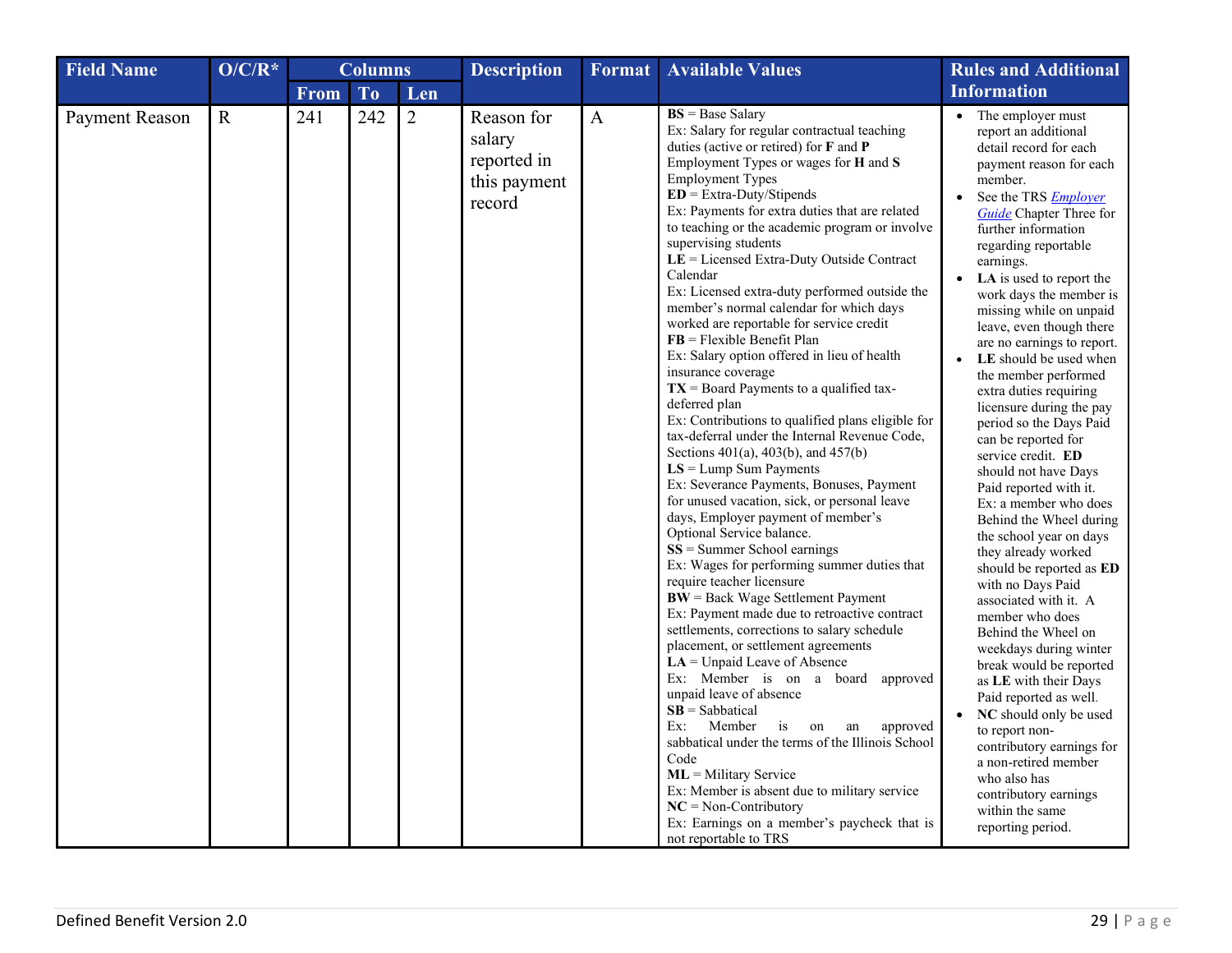<span id="page-29-0"></span>

| <b>Field Name</b> | $O/C/R^*$   | <b>Columns</b> |                |     | <b>Description</b>                                                                                   | Format       | <b>Available Values</b> | <b>Rules and Additional</b>                                                                                                                                                                                                                                                                                                                                                                                                                                                                                                                                                                                                                                                                                                                                             |
|-------------------|-------------|----------------|----------------|-----|------------------------------------------------------------------------------------------------------|--------------|-------------------------|-------------------------------------------------------------------------------------------------------------------------------------------------------------------------------------------------------------------------------------------------------------------------------------------------------------------------------------------------------------------------------------------------------------------------------------------------------------------------------------------------------------------------------------------------------------------------------------------------------------------------------------------------------------------------------------------------------------------------------------------------------------------------|
|                   |             | From           | T <sub>o</sub> | Len |                                                                                                      |              |                         | <b>Information</b>                                                                                                                                                                                                                                                                                                                                                                                                                                                                                                                                                                                                                                                                                                                                                      |
| Deferred          | $\mathbf R$ | 243            | 243            |     | Indicates if<br>earnings<br>reported<br>under the<br>preceding<br>Payment<br>Reason were<br>deferred | $\mathbf{A}$ | $Y = Yes$<br>$N = No$   | • This field is used to<br>flag earnings for a<br>member that does not<br>have any Days Paid<br>during the same pay<br>period. This can be<br>due to mid-year<br>breaks lining up with<br>an entire pay period,<br>the member getting<br>paid before they have<br>started working, or for<br>earnings paid out over<br>the summer after their<br>working days for the<br>school year are done.<br>For example, a full-<br>$\bullet$<br>time member is a<br>regular 180 day<br>teacher but their pay<br>for the school year is<br>spread out over the<br>employer's 12 month<br>fiscal year. The pay<br>the employee receives<br>in the summer months<br>(ex. July and August)<br>after they are done<br>working for the school<br>year should be marked<br>as Deferred. |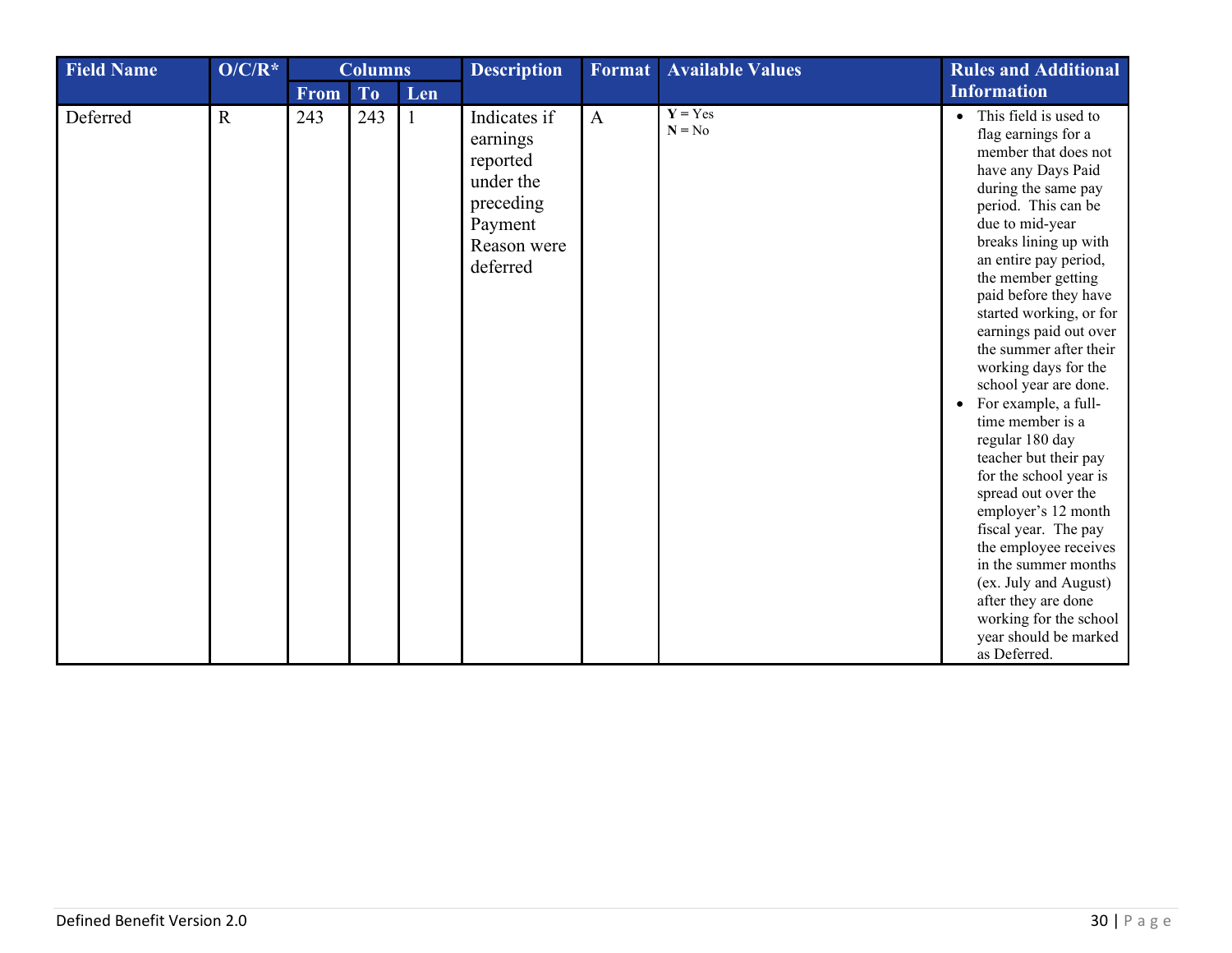<span id="page-30-0"></span>

| <b>Field Name</b>             | $O/C/R^*$   | <b>Columns</b> |           | <b>Description</b> | <b>Available Values</b><br>Format                                                       |              | <b>Rules and Additional</b>                                                                                                                                                                                                                                                                                                                                                                                                                                                                 |                                                                                                                                                                                                                                           |
|-------------------------------|-------------|----------------|-----------|--------------------|-----------------------------------------------------------------------------------------|--------------|---------------------------------------------------------------------------------------------------------------------------------------------------------------------------------------------------------------------------------------------------------------------------------------------------------------------------------------------------------------------------------------------------------------------------------------------------------------------------------------------|-------------------------------------------------------------------------------------------------------------------------------------------------------------------------------------------------------------------------------------------|
|                               |             | <b>From</b>    | <b>To</b> | Len                |                                                                                         |              |                                                                                                                                                                                                                                                                                                                                                                                                                                                                                             | <b>Information</b>                                                                                                                                                                                                                        |
| Increase/Decrease<br>Earnings | $\mathbf R$ | 244            | 244       |                    | Indicates<br>whether<br>reported<br>earnings are<br>a positive or<br>negative<br>amount | $\mathbf{A}$ | $=$ Positive/Increase<br>$+$<br>$=$ Negative/Decrease<br>—                                                                                                                                                                                                                                                                                                                                                                                                                                  | • Negative values<br>are used to<br>facilitate the<br>reporting of<br>adjustments to<br>certain fields.<br>• When reporting<br>negative earnings,<br>the adjustment<br>must reflect Pay<br>Period Dates prior<br>to the Report Date.      |
| Earnings                      | $\mathbf R$ | 245            | 253       | 9                  | Money<br>earned for<br>the specified<br>Payment<br>Reason                               | N            | $000000.00 - 999999.99$<br>Example A:<br>A member whose base salary<br>earnings for the pay period are<br>\$4,000 and who does not have any<br>portion of their TRS contributions<br>paid by their employer would be<br>reported as 004000.00<br>Example B:<br>A member whose base salary<br>earnings for the pay period are<br>\$4,000 and whose employer pays<br>the full 9% factor of their TRS<br>contributions on base salary would<br>be reported as $004395.60$ (4,000 x<br>1.098901 | • Earnings must<br>include any board-<br>paid TRS<br>contributions<br>using the<br>appropriate factor,<br>rather than benefit<br>number from<br>payroll. (Refer to<br>Chapter Three of<br>the Employer<br>Guide for a list of<br>factors) |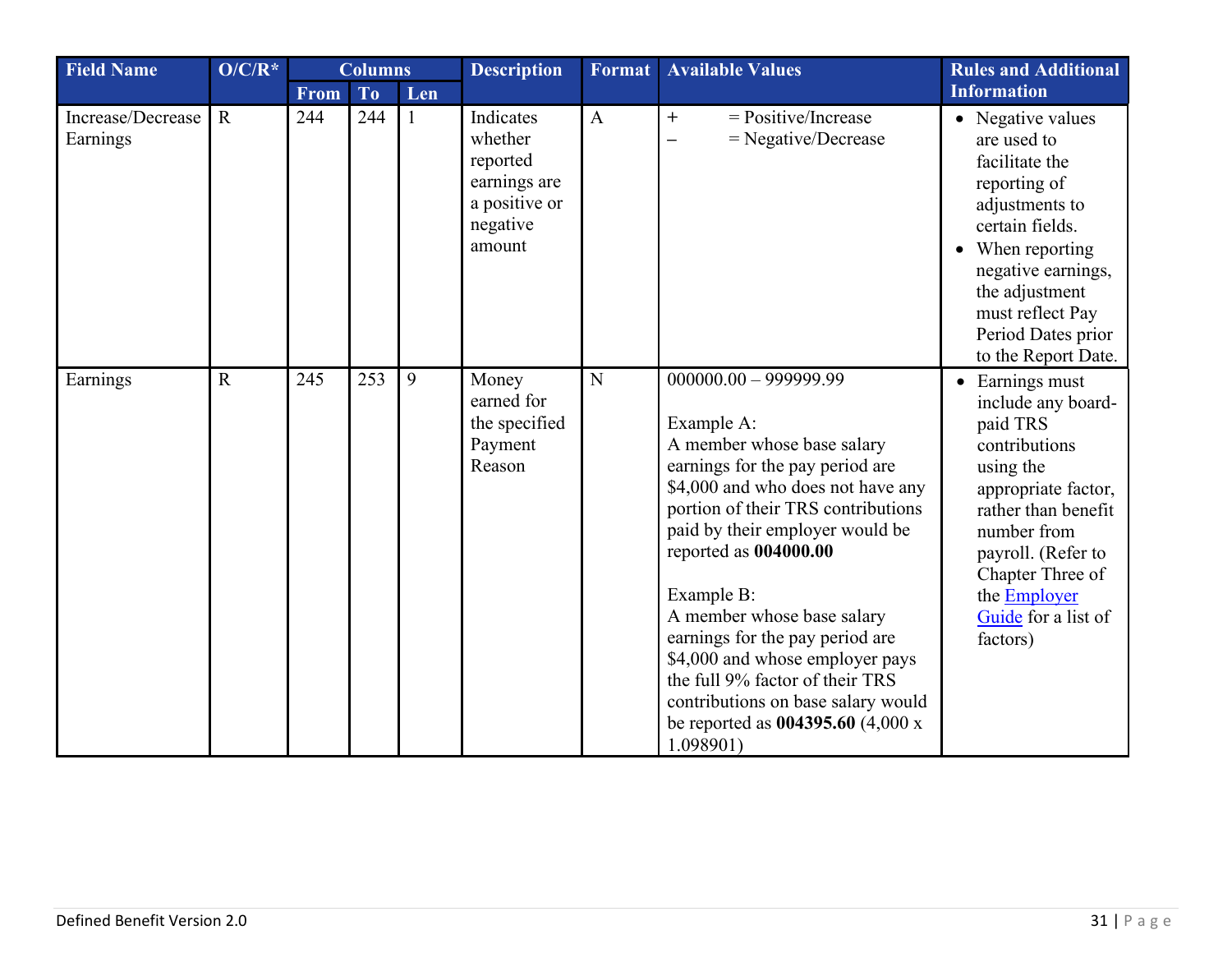| <b>Field Name</b>                                             | $O/C/R^*$      | <b>Columns</b> |     | <b>Description</b> |                                                                                                   | <b>Format</b> Available Values | <b>Rules and Additional</b>                                |                                                                                                                                                                                                                                                |
|---------------------------------------------------------------|----------------|----------------|-----|--------------------|---------------------------------------------------------------------------------------------------|--------------------------------|------------------------------------------------------------|------------------------------------------------------------------------------------------------------------------------------------------------------------------------------------------------------------------------------------------------|
|                                                               |                | <b>From</b>    | To/ | Len                |                                                                                                   |                                |                                                            | <b>Information</b>                                                                                                                                                                                                                             |
| Increase/Decrease<br>Earnings that<br>exceed Salary<br>Limits | $\overline{R}$ | 254            | 254 |                    | Indicates<br>whether<br>reported<br>excess<br>earnings are<br>a positive or<br>negative<br>amount | $\mathbf{A}$                   | $=$ Positive/Increase<br>$+$<br>$=$ Negative/Decrease<br>— | • Negative values<br>are used to<br>facilitate the<br>reporting of<br>adjustments to<br>certain fields.<br>• When reporting<br>negative excess<br>earnings, the<br>adjustment must<br>reflect Pay Period<br>Dates prior to the<br>Report Date. |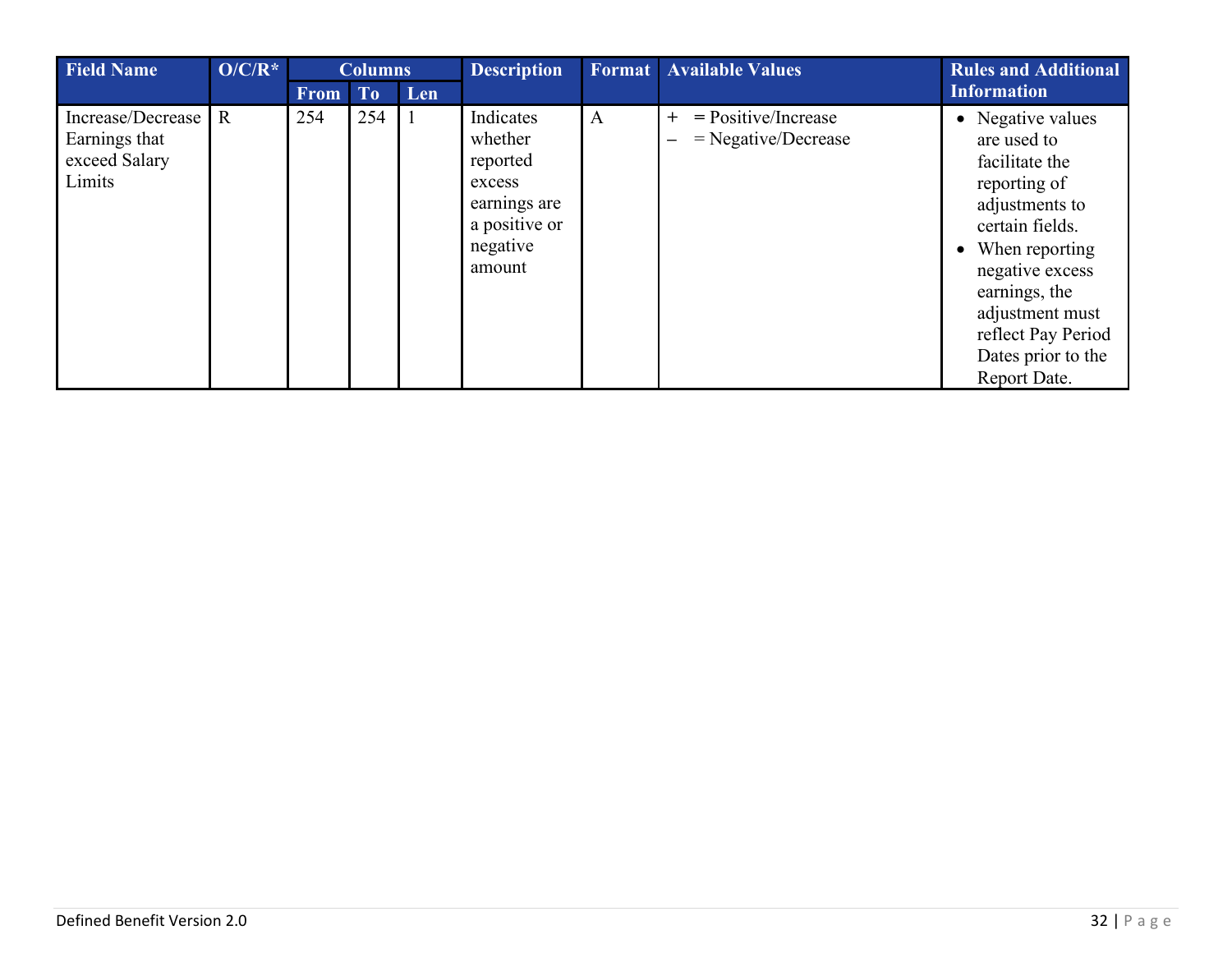<span id="page-32-0"></span>

| <b>Field Name</b>                        | $O/C/R^*$   | <b>Columns</b> |     |     | <b>Description</b>                                                                                                                                                | Format | <b>Available Values</b>                                                                                                                                                                                                                                                                                                                                                                                                                                                                                                                          | <b>Rules and Additional</b>                                                                                                                                                                                                                                                                                                                                                                                                                                                                                                                                                                                                                                                                                                                  |
|------------------------------------------|-------------|----------------|-----|-----|-------------------------------------------------------------------------------------------------------------------------------------------------------------------|--------|--------------------------------------------------------------------------------------------------------------------------------------------------------------------------------------------------------------------------------------------------------------------------------------------------------------------------------------------------------------------------------------------------------------------------------------------------------------------------------------------------------------------------------------------------|----------------------------------------------------------------------------------------------------------------------------------------------------------------------------------------------------------------------------------------------------------------------------------------------------------------------------------------------------------------------------------------------------------------------------------------------------------------------------------------------------------------------------------------------------------------------------------------------------------------------------------------------------------------------------------------------------------------------------------------------|
|                                          |             | <b>From</b>    | To  | Len |                                                                                                                                                                   |        |                                                                                                                                                                                                                                                                                                                                                                                                                                                                                                                                                  | <b>Information</b>                                                                                                                                                                                                                                                                                                                                                                                                                                                                                                                                                                                                                                                                                                                           |
| Earnings that<br>exceed Salary<br>Limits | $\mathbf R$ | 255            | 263 | 9   | Earnings<br>paid after the<br>member has<br>exceeded<br>either the<br><b>IRS</b><br>$401(a)(17)$ or<br>TRS Tier 2<br>pensionable<br>limits for the<br>fiscal year | N      | $000000.00 - 999999.99$<br>Example A:<br>A member whose base salary<br>earnings that exceeded annual IRS<br>limits for the pay period are \$6,000<br>and who does not have any portion<br>of their TRS contributions paid by<br>their employer would be reported<br>as 006000.00<br>Example B:<br>A member whose base salary<br>earnings that exceeded annual TRS<br>Tier 2 limits for the pay period are<br>\$3,000 and who does not have any<br>portion of their TRS contributions<br>paid by their employer would be<br>reported as 003000.00 | • This field is only<br>required if a<br>member's total<br>creditable earnings<br>for the current fiscal<br>year have exceeded<br>either the IRS or Tier<br>2 limitations for that<br>year.<br>The portion of a<br>member's earnings<br>that exceeds the<br>limits in a Pay Period<br>must be calculated by<br>adding up all the<br>creditable earnings<br>reported to TRS in a<br>fiscal year and<br>comparing that total<br>against the IRS limit<br>for that fiscal year.<br>IRS $401(a)(17)$ limits<br>$\bullet$<br>only apply to<br>employees who<br>established TRS<br>membership after<br>June 30, 1996. Tier 2<br>limits apply to<br>members with no<br>service in TRS or<br>another reciprocal<br>system before<br>January 1, 2011. |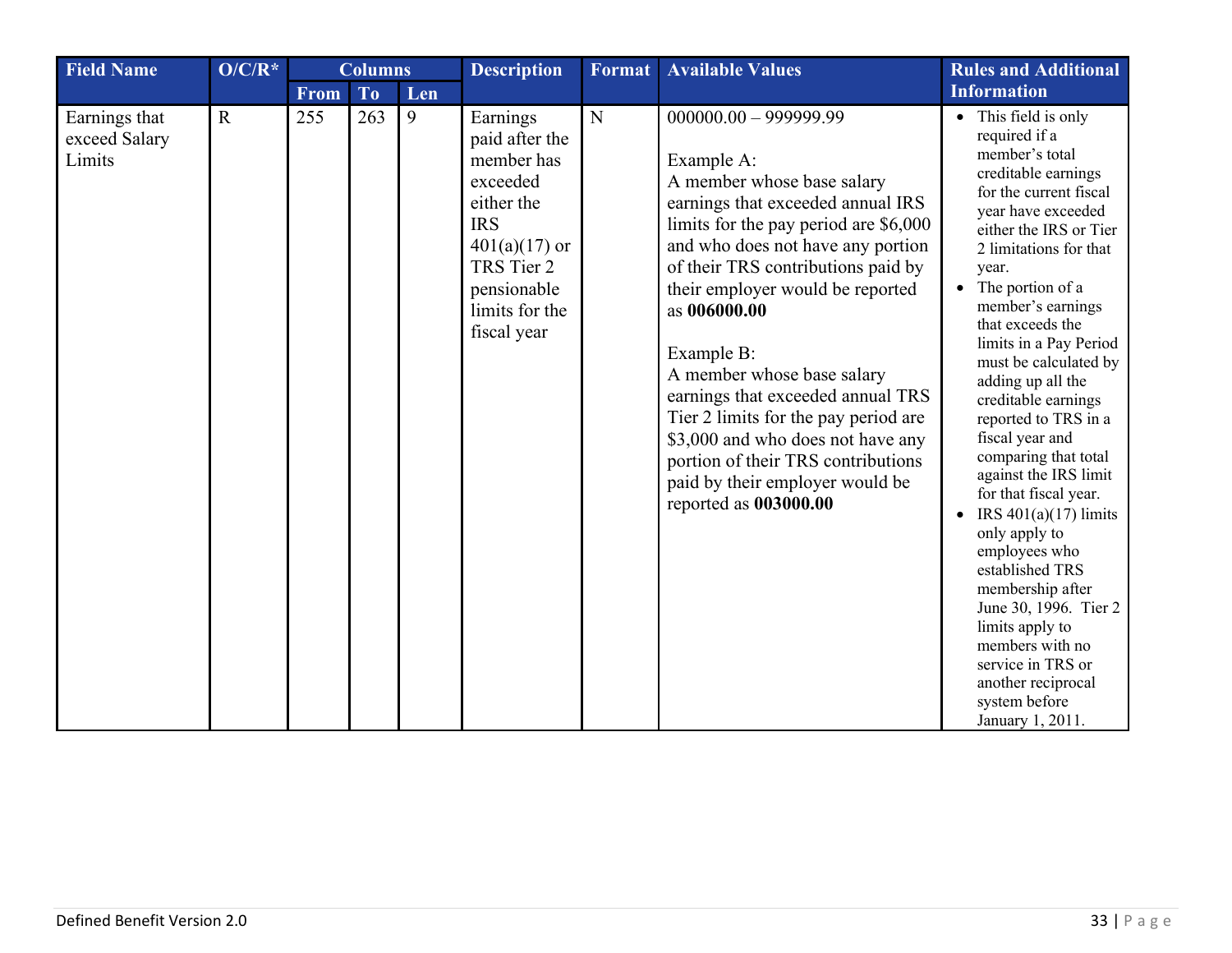| <b>Field Name</b>                    | $O/C/R^*$ |             | <b>Columns</b> |     | <b>Description</b>                                                                           |              | <b>Format</b> Available Values                                                    | <b>Rules and Additional</b>                                                                                                                                                                                                                  |
|--------------------------------------|-----------|-------------|----------------|-----|----------------------------------------------------------------------------------------------|--------------|-----------------------------------------------------------------------------------|----------------------------------------------------------------------------------------------------------------------------------------------------------------------------------------------------------------------------------------------|
|                                      |           | <b>From</b> | To             | Len |                                                                                              |              |                                                                                   | Information                                                                                                                                                                                                                                  |
| Increase/Decrease R<br>Contributions |           | 264         | 264            |     | Indicates<br>whether<br>reported<br>contributions<br>are a positive<br>or negative<br>amount | $\mathbf{A}$ | $=$ Positive/Increase<br>$+$<br>$=$ Negative/Decrease<br>$\overline{\phantom{m}}$ | • Negative values<br>are used to<br>facilitate the<br>reporting of<br>adjustments to<br>certain fields.<br>• When reporting<br>negative<br>contributions, the<br>adjustment must<br>reflect Pay Period<br>Dates prior to the<br>Report Date. |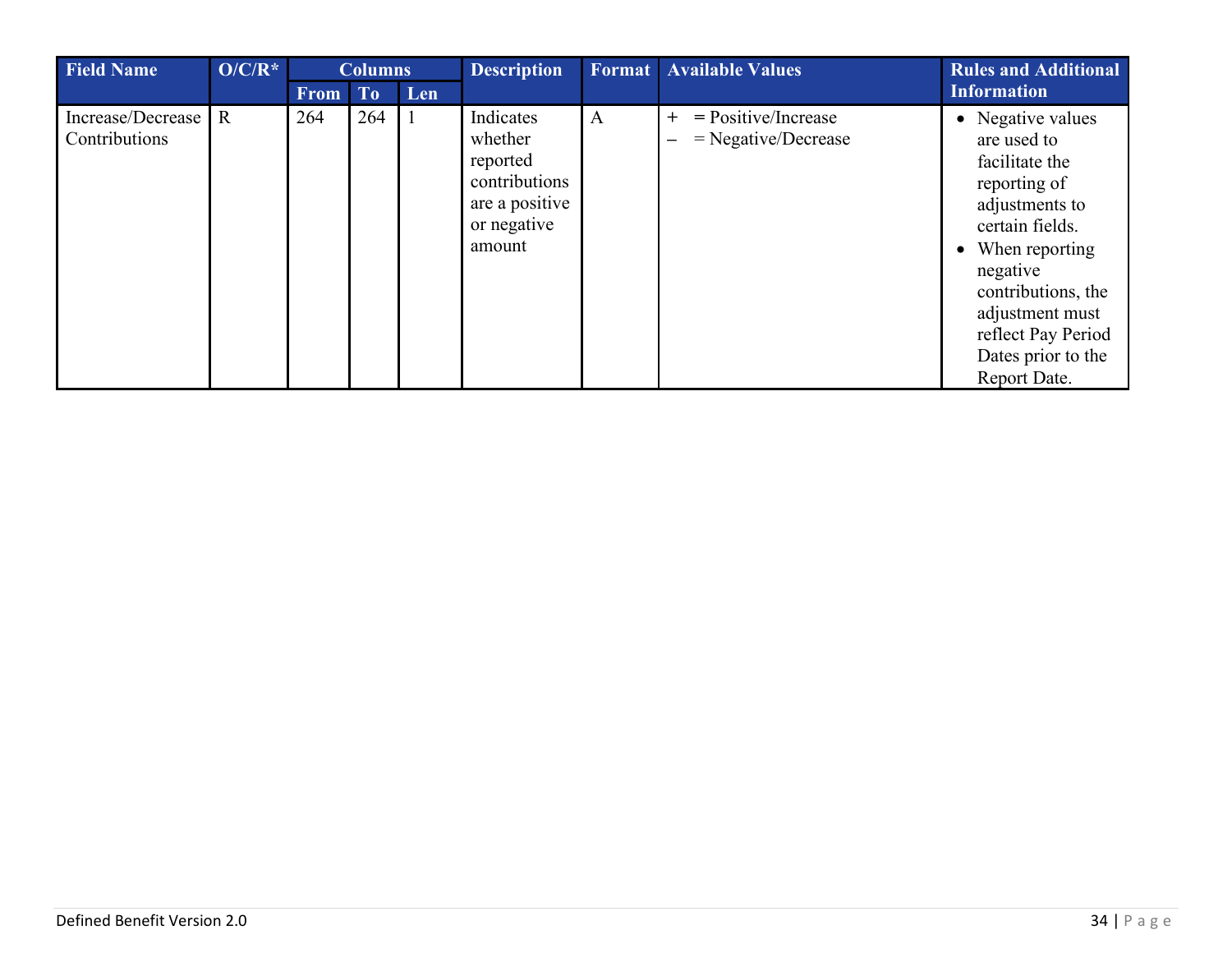| <b>Field Name</b> | $O/C/R^*$   | <b>Columns</b> |     | <b>Description</b> | <b>Format</b>                                                                                                        | <b>Available Values</b> | <b>Rules and Additional</b>                                                                                                                                                                                                                                                                                                                                                                                                    |                                                                                                                                                                                                                                                                                                                                                                                                                                                                                              |
|-------------------|-------------|----------------|-----|--------------------|----------------------------------------------------------------------------------------------------------------------|-------------------------|--------------------------------------------------------------------------------------------------------------------------------------------------------------------------------------------------------------------------------------------------------------------------------------------------------------------------------------------------------------------------------------------------------------------------------|----------------------------------------------------------------------------------------------------------------------------------------------------------------------------------------------------------------------------------------------------------------------------------------------------------------------------------------------------------------------------------------------------------------------------------------------------------------------------------------------|
|                   |             | <b>From</b>    | To  | Len                |                                                                                                                      |                         |                                                                                                                                                                                                                                                                                                                                                                                                                                | <b>Information</b>                                                                                                                                                                                                                                                                                                                                                                                                                                                                           |
| Contributions     | $\mathbf R$ | 265            | 273 | 9                  | The amount<br>of<br>contributions<br>paid by the<br>member or,<br>for DB plans<br>only, on the<br>member's<br>behalf | N                       | $000000.00 - 999999.99$<br>Example A:<br>A member earned \$2,000 in TRS<br>creditable earnings in the pay<br>period. The member's 9%<br>contribution would be reported as<br>000180.00<br>Example B:<br>A member earned \$2,197.80 in<br>TRS creditable earnings in the pay<br>period, including their full 9%<br>factor of board-paid TRS<br>contributions. The member's 9%<br>contribution would be reported as<br>000197.80 | • This field is<br>required for all<br>Contribution<br>Categories other<br>than 99 (Retired).<br>TRS expects the<br>$\bullet$<br>exact member<br>contribution rate<br>of the reported<br>creditable earnings<br>in this field.<br>Accelerating<br>Contributions is<br>not permitted with<br>this new reporting<br>format.<br>Any non-zero<br>$\bullet$<br>amount would<br>result in an error if<br>the member is<br>retired.<br>This field must be<br>right justified with<br>leading zeros. |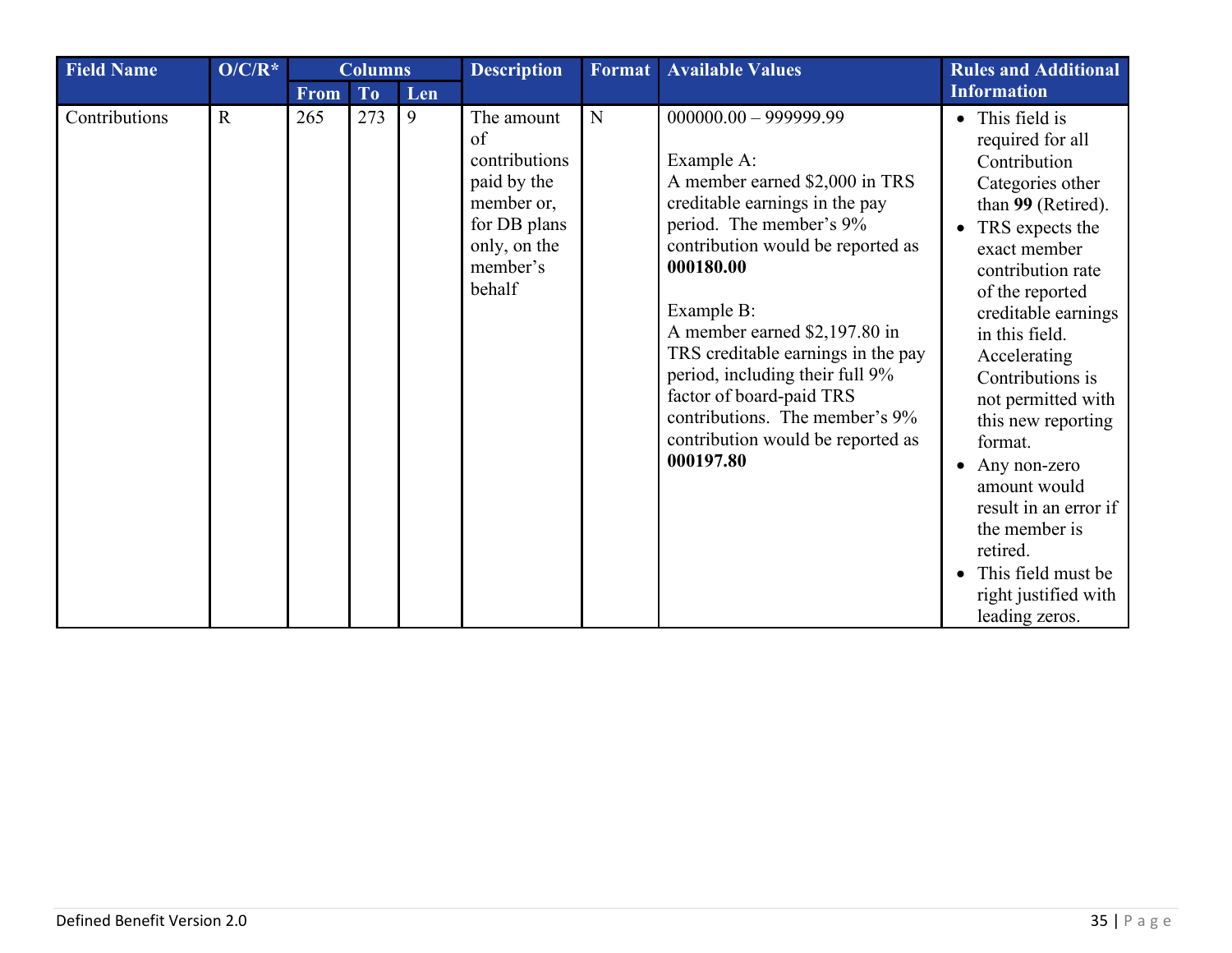| <b>Field Name</b>                                 | $O/C/R^*$   |      | <b>Columns</b> |              | <b>Description</b>                                                                                          | <b>Format</b> | <b>Available Values</b>                                                                                                                                                                                    | <b>Rules and Additional</b>                                                                                                                                                                                                                                                                                                                                        |
|---------------------------------------------------|-------------|------|----------------|--------------|-------------------------------------------------------------------------------------------------------------|---------------|------------------------------------------------------------------------------------------------------------------------------------------------------------------------------------------------------------|--------------------------------------------------------------------------------------------------------------------------------------------------------------------------------------------------------------------------------------------------------------------------------------------------------------------------------------------------------------------|
|                                                   |             | From | <b>To</b>      | Len          |                                                                                                             |               |                                                                                                                                                                                                            | <b>Information</b>                                                                                                                                                                                                                                                                                                                                                 |
| Increase/Decrease<br><b>THIS</b><br>Contributions | $\mathbf R$ | 274  | 274            | $\mathbf{1}$ | Indicates<br>whether<br>reported<br><b>THIS</b><br>Contributions<br>are a positive<br>or negative<br>amount | $\mathbf{A}$  | $=$ Positive/Increase<br>$+$<br>$=$ Negative/Decrease                                                                                                                                                      | • Negative values<br>are used to<br>facilitate the<br>reporting of<br>adjustments to<br>certain fields.<br>When reporting<br>negative THIS<br>Contributions, the<br>adjustment must<br>reflect Pay Period<br>Dates prior to the<br>Report Date.                                                                                                                    |
| <b>THIS</b><br>Contributions                      | $\mathbf R$ | 275  | 283            | 9            | The amount<br>of the<br>member's<br>contribution<br>to the THIS<br>Fund                                     | ${\bf N}$     | $000000.00 - 999999.99$<br>Example:<br>A member earned \$3,000 in TRS<br>creditable earnings during the pay<br>period. Their (currently) 1.24%<br>THIS Fund Contribution would be<br>reported as 000037.20 | • Any non-zero<br>amount would<br>result in an error if<br>the member is<br>retired.<br>• TRS expects<br>current THIS Fund<br>rate of the<br>member's reported<br>creditable earnings<br>in this field.<br>Accelerating<br>Contributions is<br>not permitted with<br>this new reporting<br>format.<br>This field must be<br>right justified with<br>leading zeros. |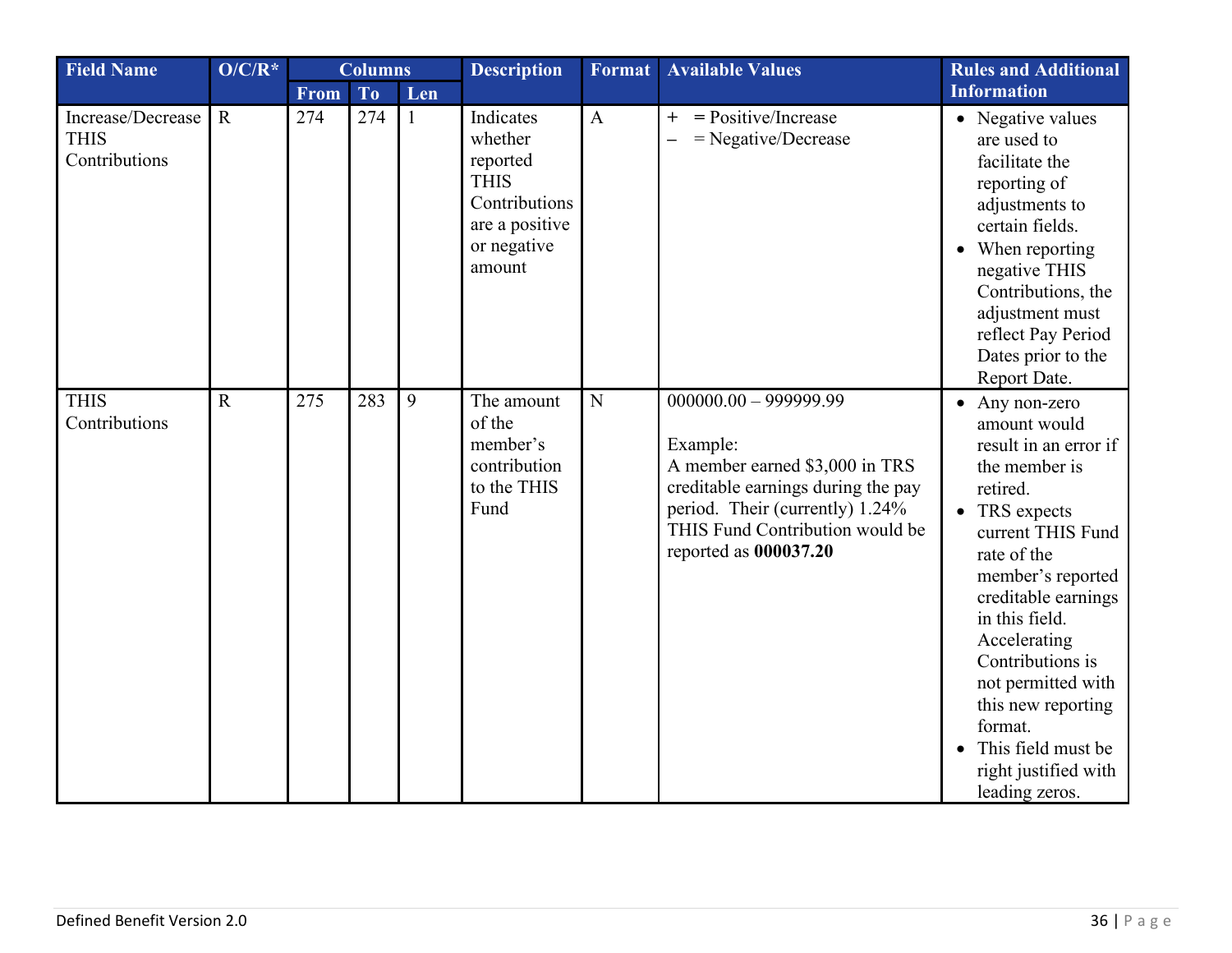<span id="page-36-0"></span>

| <b>Field Name</b>                                         | $O/C/R^*$      | <b>Columns</b> |           | <b>Description</b> | Format                                                                                                              | <b>Available Values</b> | <b>Rules and Additional</b>                           |                                                                                                                                                                                                                                                                                          |
|-----------------------------------------------------------|----------------|----------------|-----------|--------------------|---------------------------------------------------------------------------------------------------------------------|-------------------------|-------------------------------------------------------|------------------------------------------------------------------------------------------------------------------------------------------------------------------------------------------------------------------------------------------------------------------------------------------|
|                                                           |                | <b>From</b>    | <b>To</b> | Len                |                                                                                                                     |                         |                                                       | <b>Information</b>                                                                                                                                                                                                                                                                       |
| Increase/Decrease<br>Employer<br>Defined<br>Contributions | $\overline{O}$ | 284            | 284       | $\mathbf{1}$       | Indicates<br>whether<br>reported<br>employer<br>defined<br>contributions<br>are a positive<br>or negative<br>amount | $\mathbf{A}$            | $=$ Positive/Increase<br>$+$<br>$=$ Negative/Decrease | • Negative values<br>are used to<br>facilitate the<br>reporting of<br>adjustments to<br>certain fields.<br>When reporting<br>negative employer<br>defined<br>contributions, the<br>adjustment must<br>reflect Pay Period<br>Dates prior to the<br>Report Date.                           |
| Employer<br>Defined<br>Contributions                      | $\overline{O}$ | 285            | 293       | 9                  | Contributions<br>made to the<br>member's<br>Supplemental<br>Savings Plan<br>by the<br>employer                      | N                       | $000000.00 - 999999.99$                               | • This field will be<br>used for reporting<br>contributions<br>made by<br>employers to the<br>member's<br>Supplemental<br>Savings Plan.<br>Therefore it<br>should always be<br>reported as<br>000000.00 on DB<br>reports.<br>This field must be<br>right justified with<br>leading zeros |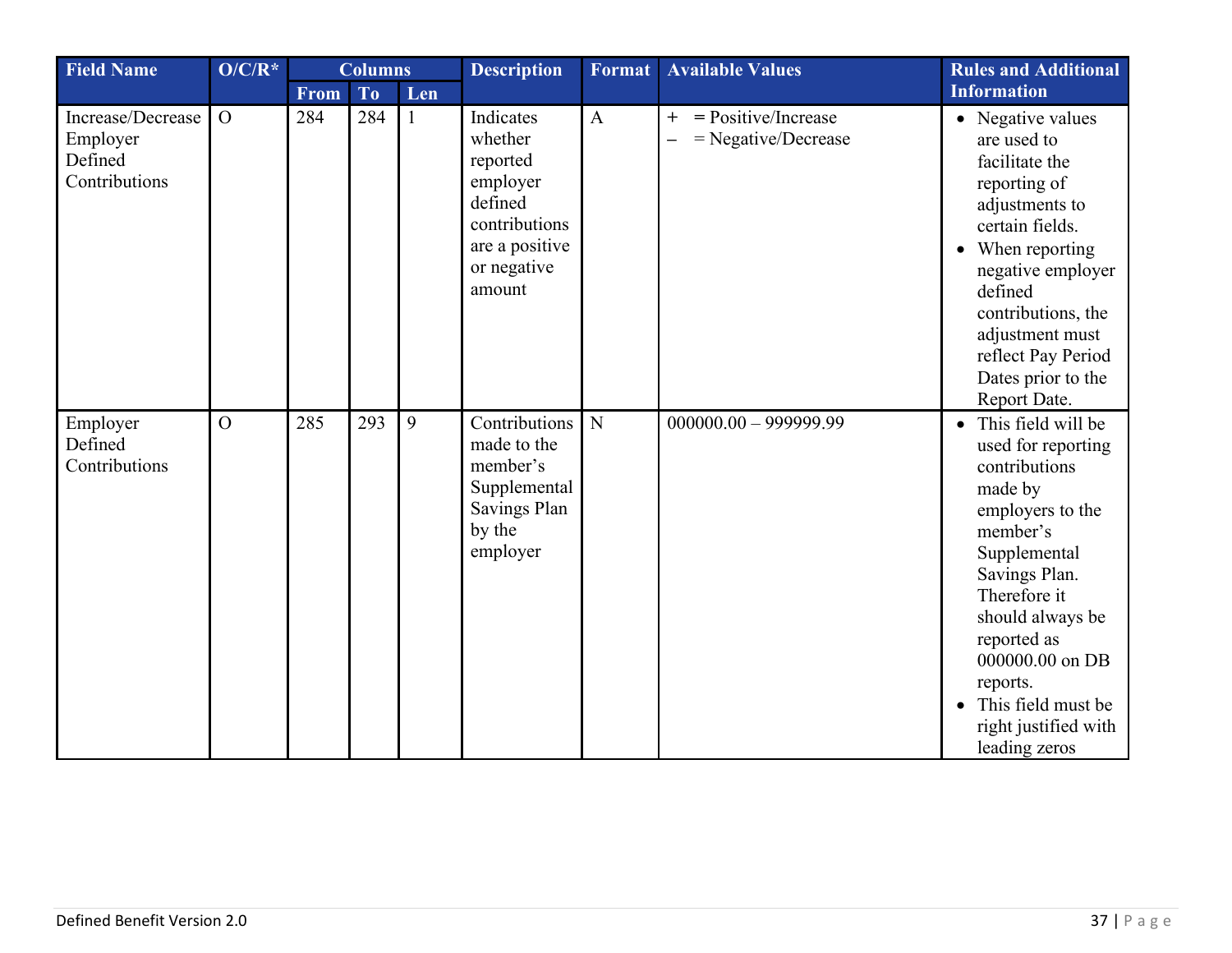<span id="page-37-0"></span>

| <b>Field Name</b> | $O/C/R^*$   |      | <b>Columns</b> |     | <b>Description</b>                                                  | Format         | <b>Available Values</b>                                                                                                                                                                                                                    | <b>Rules and Additional</b>                                                                                                                                                                                                                                                                                                                                                                                                                                                                                                                                                                                                                                                                                                                                                                                                                                                                                                                                                                                                                                   |
|-------------------|-------------|------|----------------|-----|---------------------------------------------------------------------|----------------|--------------------------------------------------------------------------------------------------------------------------------------------------------------------------------------------------------------------------------------------|---------------------------------------------------------------------------------------------------------------------------------------------------------------------------------------------------------------------------------------------------------------------------------------------------------------------------------------------------------------------------------------------------------------------------------------------------------------------------------------------------------------------------------------------------------------------------------------------------------------------------------------------------------------------------------------------------------------------------------------------------------------------------------------------------------------------------------------------------------------------------------------------------------------------------------------------------------------------------------------------------------------------------------------------------------------|
|                   |             | From | To             | Len |                                                                     |                |                                                                                                                                                                                                                                            | <b>Information</b>                                                                                                                                                                                                                                                                                                                                                                                                                                                                                                                                                                                                                                                                                                                                                                                                                                                                                                                                                                                                                                            |
| Docked Days       | $\mathbf R$ | 294  | 299            | 6   | Number of<br>days in<br>period for<br>which<br>member was<br>docked | $\overline{N}$ | $000.00 - 999.99$<br>Example A:<br>A member is docked 2.5 days<br>during the pay period. This would<br>be reported as 002.50<br>Example B:<br>A member is docked 3 half days<br>during the pay period. This would<br>be reported as 001.50 | This field represents<br>$\bullet$<br>total docked days in the<br>pay period, rounded out<br>to two decimal places.<br>The field must be right<br>$\bullet$<br>justified with leading<br>zero.<br>Combine partial docked<br>$\bullet$<br>days into full day<br>equivalents for Docked<br>Days field only, never<br>for Days Paid.<br>This field does not need<br>$\bullet$<br>to be adjusted to the<br>specific pay period in<br>which the day( $s$ ) was<br>actually missed.<br>Instead it can be<br>reported with the<br>payroll when the<br>member's pay is<br>docked. However, it<br>must be adjusted to at<br>least be in the correct<br>fiscal year when the<br>day(s) was missed.<br>Docked Days should<br>$\bullet$<br>only be reported with<br>the BS (Base Salary)<br>Payment Reason. They<br>do not need repeated<br>with every payment<br>reason.<br>Docked Days should<br>not be reported with a<br>member who is on an<br>approved Leave of<br>Absence (LA). Those<br>missed days should be<br>reported through the<br>Days Paid field instead. |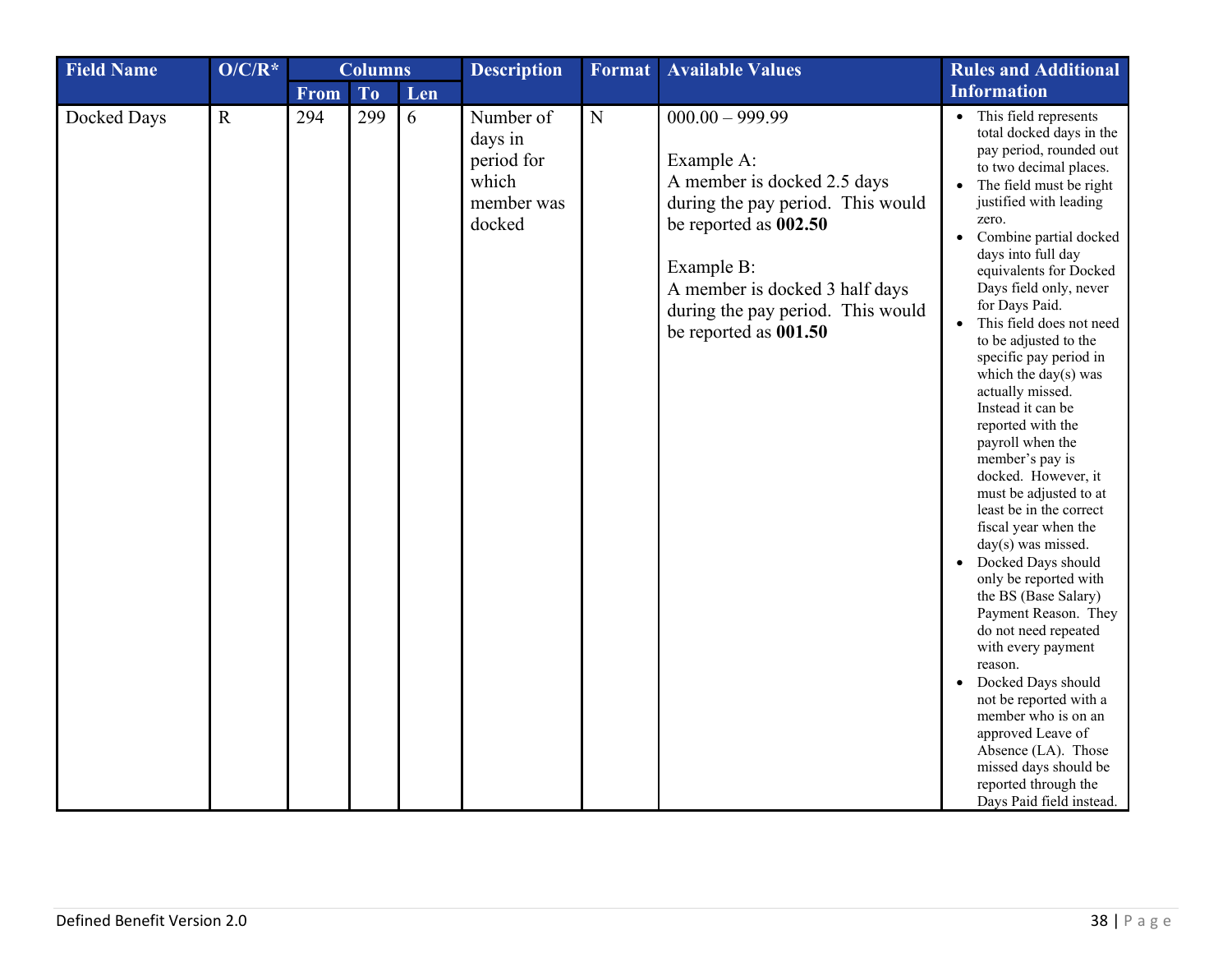<span id="page-38-0"></span>

| <b>Field Name</b>              | $O/C/R^*$    |             | <b>Columns</b> |     | <b>Description</b>                                                                              | Format      | <b>Available Values</b>                                                                                                                                                                                                                                                           | <b>Rules and Additional</b>                                                                                                                                                                                                                                                                                                                                                                                                                                                                |
|--------------------------------|--------------|-------------|----------------|-----|-------------------------------------------------------------------------------------------------|-------------|-----------------------------------------------------------------------------------------------------------------------------------------------------------------------------------------------------------------------------------------------------------------------------------|--------------------------------------------------------------------------------------------------------------------------------------------------------------------------------------------------------------------------------------------------------------------------------------------------------------------------------------------------------------------------------------------------------------------------------------------------------------------------------------------|
|                                |              | <b>From</b> | To             | Len |                                                                                                 |             |                                                                                                                                                                                                                                                                                   | <b>Information</b>                                                                                                                                                                                                                                                                                                                                                                                                                                                                         |
| Sick<br>Leave/Personal<br>Days | $\mathbf{R}$ | 300         | 305            | 6   | Current<br>combined<br>balance of<br>sick leave<br>and personal<br>time,<br>reported as<br>days | $\mathbf N$ | $0000.0 - 9999.9$<br>Example A:<br>A member's current balance of<br>sick leave and personal days is<br>83.5. This would be reported as<br>0083.5<br>Example B:<br>A member's current balance of<br>sick leave and personal days is<br>113.75. This would be reported as<br>0113.8 | • The field<br>represents the<br>number of days<br>rounded to the<br>nearest tenth by<br>the employer.<br>If the employer<br>$\bullet$<br>tracks leave time<br>in hours, it is their<br>responsibility to<br>determine what<br>that translates to in<br>days.<br>This field must be<br>right justified with<br>leading zeros.<br>Personal Leave<br>$\bullet$<br>days should only<br>be included in this<br>total if they are<br>available to use as<br>Sick Leave at the<br>given employer |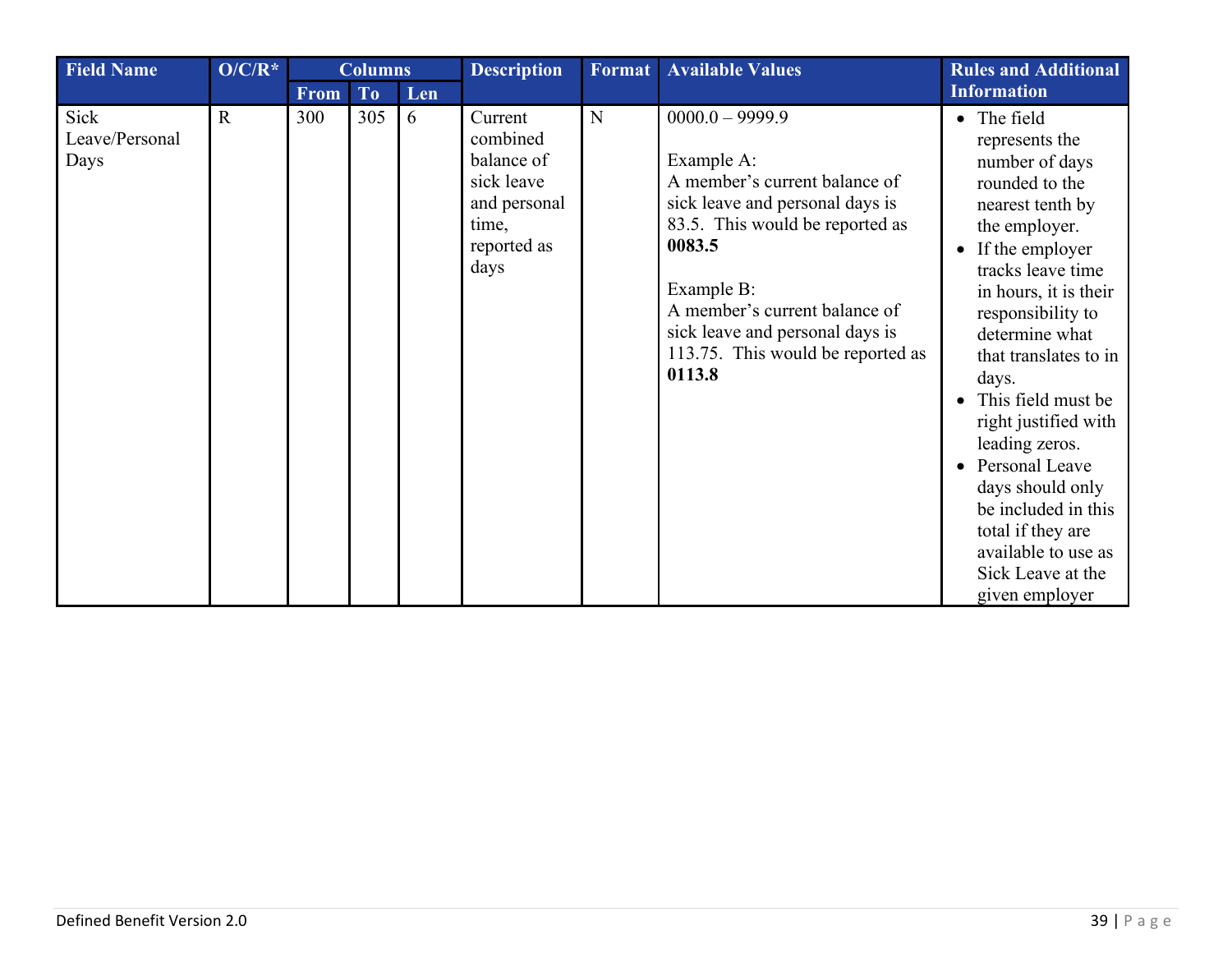| <b>Field Name</b> | $O/C/R^*$   | <b>Columns</b> |           | <b>Description</b> | Format                                                                               | <b>Available Values</b> | <b>Rules and Additional</b>                                                                                                                                                                                                                                                                                                                                                                                                                                                                                                                                                                                                                                                                                                                                                                                                                                                                                                                           |                                                                                                                                                                                                                                                                                                                                                                                                                                                                                                                                                                                                                                                                                                                                                                                                                                                                                                                                                                                                                                                             |
|-------------------|-------------|----------------|-----------|--------------------|--------------------------------------------------------------------------------------|-------------------------|-------------------------------------------------------------------------------------------------------------------------------------------------------------------------------------------------------------------------------------------------------------------------------------------------------------------------------------------------------------------------------------------------------------------------------------------------------------------------------------------------------------------------------------------------------------------------------------------------------------------------------------------------------------------------------------------------------------------------------------------------------------------------------------------------------------------------------------------------------------------------------------------------------------------------------------------------------|-------------------------------------------------------------------------------------------------------------------------------------------------------------------------------------------------------------------------------------------------------------------------------------------------------------------------------------------------------------------------------------------------------------------------------------------------------------------------------------------------------------------------------------------------------------------------------------------------------------------------------------------------------------------------------------------------------------------------------------------------------------------------------------------------------------------------------------------------------------------------------------------------------------------------------------------------------------------------------------------------------------------------------------------------------------|
|                   |             | <b>From</b>    | <b>To</b> | Len                |                                                                                      |                         |                                                                                                                                                                                                                                                                                                                                                                                                                                                                                                                                                                                                                                                                                                                                                                                                                                                                                                                                                       | <b>Information</b>                                                                                                                                                                                                                                                                                                                                                                                                                                                                                                                                                                                                                                                                                                                                                                                                                                                                                                                                                                                                                                          |
| Days Paid         | $\mathbf R$ | 306            | 307       | $\overline{2}$     | Number of<br>days for<br>which the<br>member was<br>paid during<br>the pay<br>period | N                       | $00 - 99$<br>Example A:<br>A member worked six full days and<br>two half days. Their Days Paid should<br>be reported as 08<br>Example B:<br>A member worked 12 partial days.<br>Their Days Paid should be reported as<br>12<br>Example C:<br>A member is on an unpaid leave of<br>absence. During this pay period they<br>missed 15 days for which they would<br>have been paid. Their Payment<br>Reason should be reported as LA and<br>their Days Paid as 15<br>Example D:<br>A member started an unpaid leave of<br>absence in the middle of the pay<br>period. They were paid for seven days<br>and then missed eight more work days<br>while on leave. Their employer<br>should include two detail records for<br>the member, one for their base salary<br>reported as BS in the Payment Reason<br>field with Days Paid of 07, and a<br>second detail record with LA reported<br>in the Payment Reason Field with a<br>Days Paid reported as 08. | This field must contain<br>whole number days only.<br>Report the total number<br>$\bullet$<br>of days, Monday through<br>Friday, during the school<br>year for which the<br>member performed<br>duties requiring<br>licensure. See the TRS<br><b>Employer Guide Chapter</b><br>Six for further<br>information on days that<br>earn service credit.<br>Do not combine partial<br>$\bullet$<br>days into full day<br>equivalents.<br>Do not include:<br>o Unpaid snow days<br>o Unpaid holidays and<br>vacations<br>o Days during which<br>only extra duties not<br>requiring licensure<br>were performed<br>Saturdays, unless the<br>day qualifies as a day<br>of service and the<br>service was required<br>due to a lawful day of<br>attendance<br>O Days paid by lump<br>sum but not worked,<br>such as accumulated<br>vacation and sick<br>days or contract buy-<br>outs<br>If payment reason is LA,<br>this field should be used<br>to report the days for<br>which the member would<br>have been paid were they<br>not on leave (Work days<br>missed). |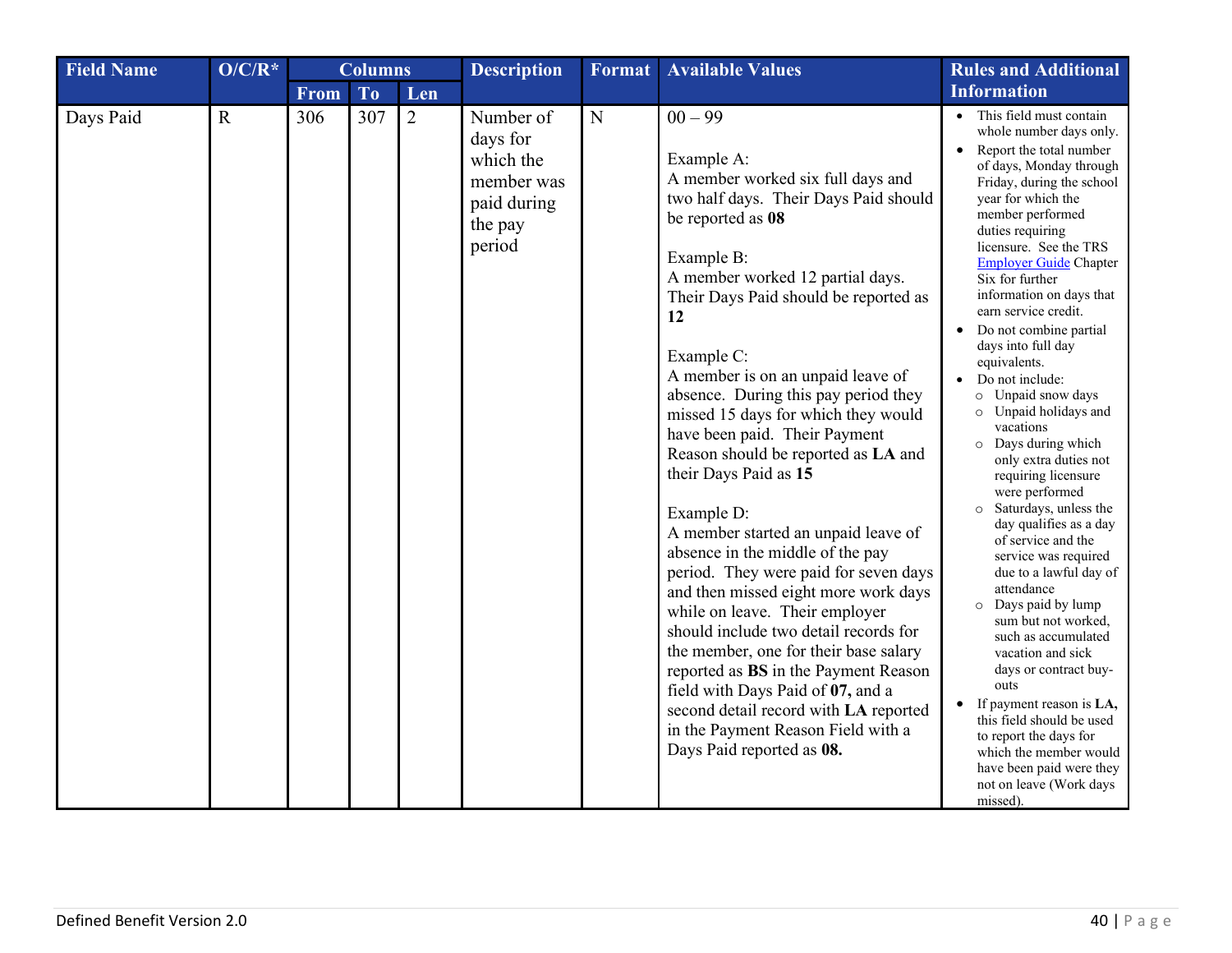| <b>Field Name</b>        | $O/C/R^*$   |      | <b>Columns</b> |     | <b>Description</b>                                                                                                                                                                                        | Format      | <b>Available Values</b>                                                                                                                                                                                                                               | <b>Rules and Additional</b>                                                                                                                                                                                                                                                                                                                                                                                                                                                                                                                                                                                                                                                                                                                            |
|--------------------------|-------------|------|----------------|-----|-----------------------------------------------------------------------------------------------------------------------------------------------------------------------------------------------------------|-------------|-------------------------------------------------------------------------------------------------------------------------------------------------------------------------------------------------------------------------------------------------------|--------------------------------------------------------------------------------------------------------------------------------------------------------------------------------------------------------------------------------------------------------------------------------------------------------------------------------------------------------------------------------------------------------------------------------------------------------------------------------------------------------------------------------------------------------------------------------------------------------------------------------------------------------------------------------------------------------------------------------------------------------|
|                          |             | From | <b>To</b>      | Len |                                                                                                                                                                                                           |             |                                                                                                                                                                                                                                                       | <b>Information</b>                                                                                                                                                                                                                                                                                                                                                                                                                                                                                                                                                                                                                                                                                                                                     |
| Post-Retirement<br>Hours | $\mathbf C$ | 308  | 313            | 6   | Number of<br>hours a<br>retired<br>member<br>worked in the<br>pay period.<br>Any days<br>during which<br>the member<br>worked more<br>than five<br>hours, should<br>only be<br>recorded as<br>five hours. | $\mathbf N$ | $000.00 - 999.99$<br>Example:<br>A retired TRS member works five<br>days in the pay period working<br>four, three, seven, four, and seven<br>hours respectively. Their total<br>hours worked during the pay<br>period should be reported as<br>021.00 | • This field is only<br>required if the<br>Contribution<br>Category is Retired.<br>This field must only<br>$\bullet$<br>include work that<br>counts towards TRS<br>post-retirement<br>limitations. See the<br>TRS Employer<br>Guide Chapter 10<br>for further<br>information on post-<br>retirement<br>employment.<br>If a member works<br>$\bullet$<br>more than five hours<br>in any one day, their<br>number of hours<br>worked that day<br>must only be<br>recorded as five<br>hours.<br>Status would need<br>$\bullet$<br>to be changed from<br>retired, the<br>beginning of the pay<br>period following the<br>$601st$ (variable<br>maximum) hour of<br>post-retirement<br>work.<br>This field must be<br>right justified with<br>leading zeros. |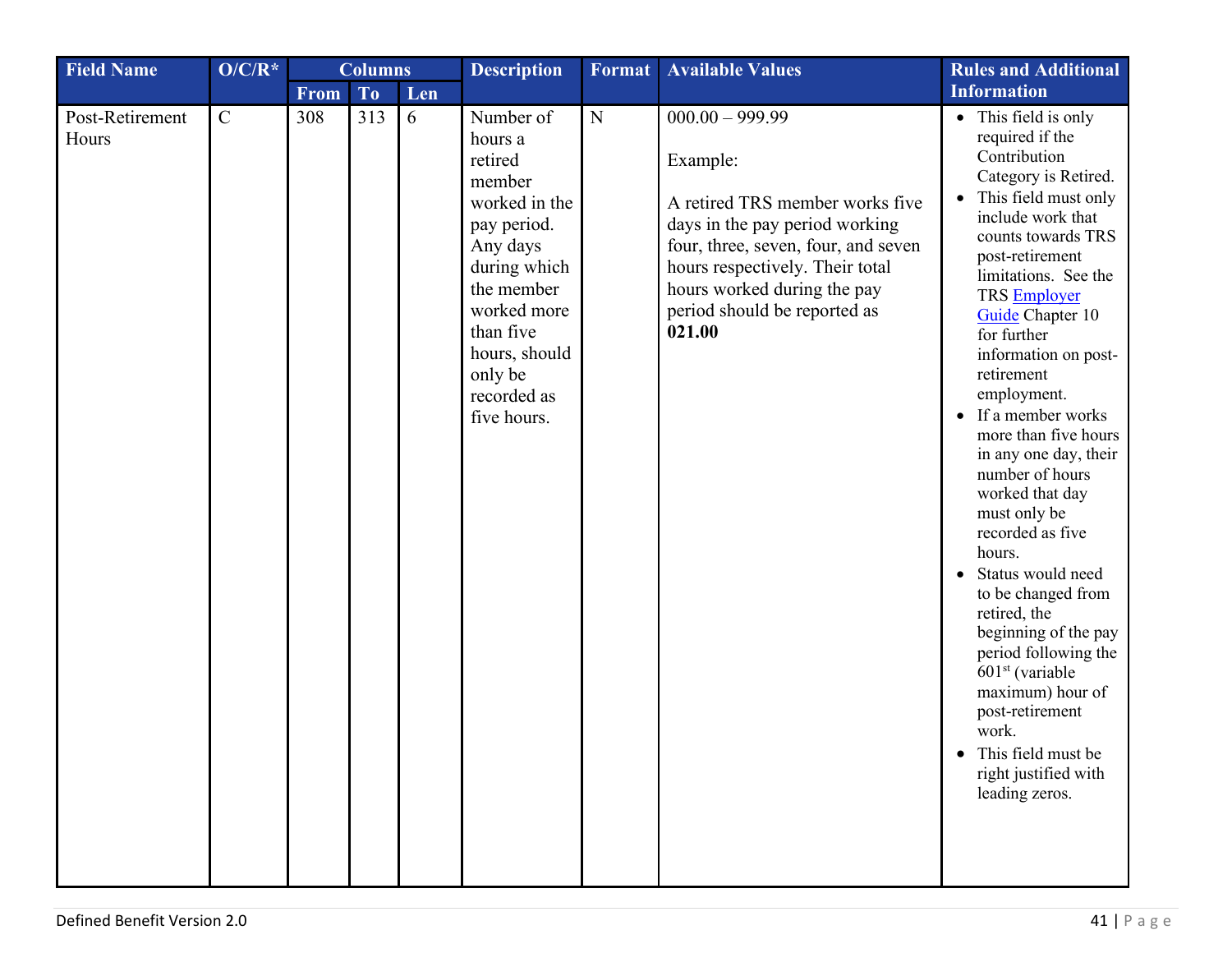<span id="page-41-1"></span><span id="page-41-0"></span>

| <b>Field Name</b>    | $O/C/R^*$      | <b>Columns</b> |           | <b>Description</b> | <b>Format</b>                                                                                 | <b>Available Values</b> | <b>Rules and Additional</b> |                                                                                                                                                                                                                                                                                                                                                                                                                                                                                                                                                          |
|----------------------|----------------|----------------|-----------|--------------------|-----------------------------------------------------------------------------------------------|-------------------------|-----------------------------|----------------------------------------------------------------------------------------------------------------------------------------------------------------------------------------------------------------------------------------------------------------------------------------------------------------------------------------------------------------------------------------------------------------------------------------------------------------------------------------------------------------------------------------------------------|
|                      |                | From           | <b>To</b> | Len                |                                                                                               |                         |                             | <b>Information</b>                                                                                                                                                                                                                                                                                                                                                                                                                                                                                                                                       |
| Balanced<br>Calendar | $\mathbf C$    | 314            | 314       | $\mathbf{1}$       | Indicates<br>whether the<br>member is<br>working on a<br>balanced<br>(year-round)<br>calendar | $\mathbf{A}$            | $=$ Yes<br>Y<br>$N = No$    | • This field is only<br>required for<br>Employment<br>Types F and P.<br>This refers to the<br>$\bullet$<br>school calendar,<br>not an individual's<br>contract days. If<br>the school<br>calendar runs July<br>$-$ June with no<br>true summer<br>break, then it is<br>"Balanced". If<br>you are on a<br>traditional school<br>calendar, i.e. begin<br>in August, end in<br>May with a<br>summer break,<br>you are not<br>"Balanced".<br>Generally, the<br>$\bullet$<br>concept of a<br><b>Balanced Calendar</b><br>will not apply to<br>Administrators. |
| <b>Email Address</b> | $\overline{O}$ | 315            | 389       | 75                 | Member's<br>current email<br>address on<br>file with their<br>employer                        | $\mathbf{A}$            |                             | • This field must be<br>left justified with<br>spaces to the right.                                                                                                                                                                                                                                                                                                                                                                                                                                                                                      |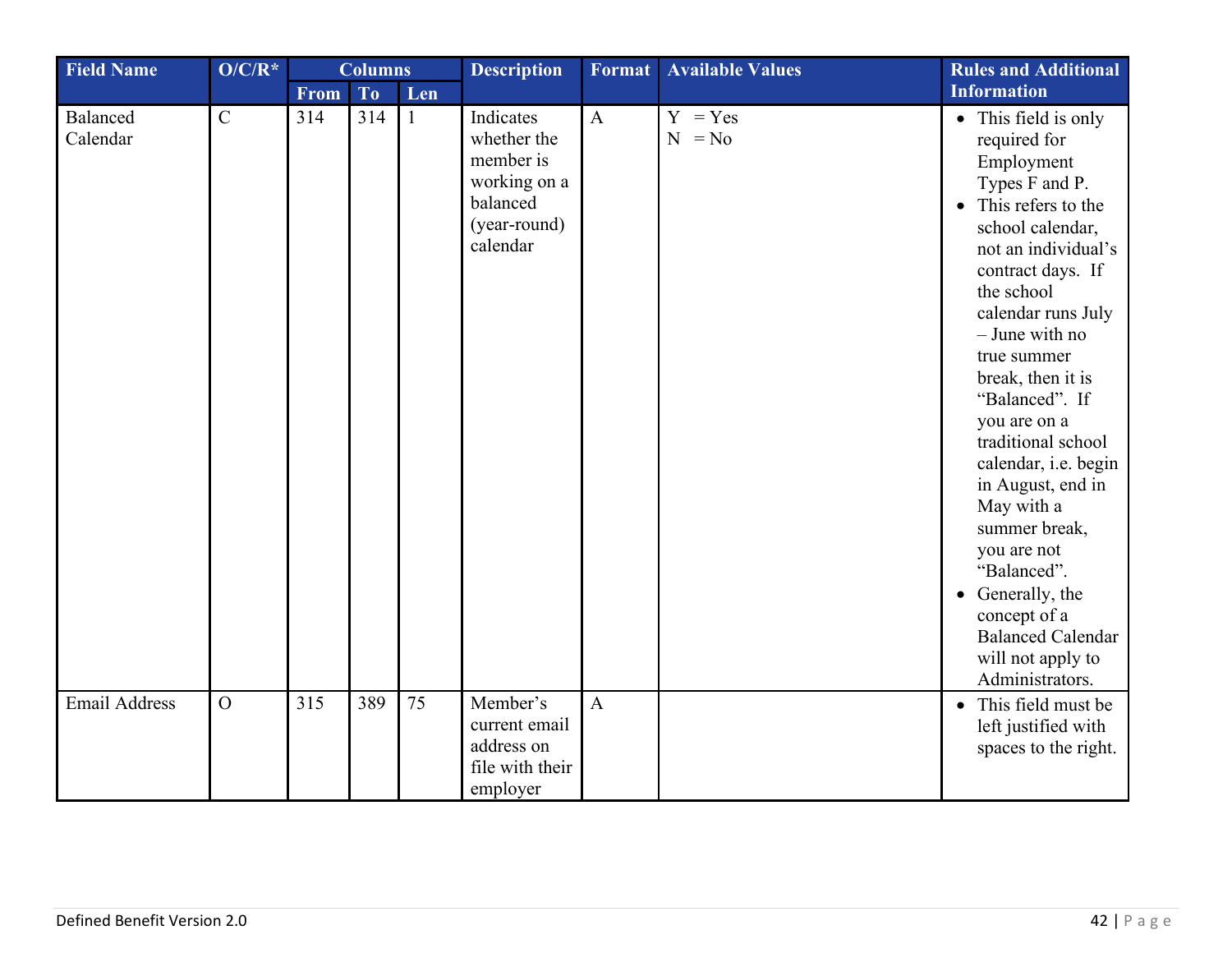<span id="page-42-2"></span><span id="page-42-1"></span><span id="page-42-0"></span>

| <b>Field Name</b> | $O/C/R^*$      | <b>Columns</b> |           | <b>Description</b> | Format                                    | <b>Available Values</b> | <b>Rules and Additional</b>                                                           |                                                                                                                                                                                 |
|-------------------|----------------|----------------|-----------|--------------------|-------------------------------------------|-------------------------|---------------------------------------------------------------------------------------|---------------------------------------------------------------------------------------------------------------------------------------------------------------------------------|
|                   |                | From           | <b>To</b> | Len                |                                           |                         |                                                                                       | <b>Information</b>                                                                                                                                                              |
| Phone             | $\mathbf R$    | 390            | 399       | 10                 | Member's<br>contact<br>phone<br>number    | $\mathbf N$             |                                                                                       | • If the employer<br>does not have<br>phone number for<br>the employee this<br>field can be filled<br>with zeros,<br>otherwise, a Ten-<br>digit phone<br>number is<br>required. |
| Address Line 1    | $\mathbf R$    | 400            | 449       | 50                 | Member's<br>current<br>mailing<br>address | $\mathbf{A}$            | Valid characters are:<br>$A-Z$<br>$0 - 9$<br>Space<br>Dash or Hyphen<br>Forward Slash | • Post Office Boxes<br>or Care Of $(C/O)$<br>should always be<br>reported in<br>Address Line 1.<br>See Appendix D:<br><b>Address Standards</b>                                  |
| Address Line 2    | $\overline{O}$ | 450            | 499       | 50                 | Member's<br>current<br>mailing<br>address | $\mathbf{A}$            | Valid characters are:<br>$A-Z$<br>$0 - 9$<br>Space<br>Dash or Hyphen<br>Forward Slash | • See Appendix D:<br><b>Address Standards</b>                                                                                                                                   |
| City              | $\mathbf R$    | 500            | 524       | 25                 | Member's<br>current<br>mailing<br>address | $\mathbf{A}$            |                                                                                       | • See Appendix D:<br><b>Address Standards</b>                                                                                                                                   |
| <b>State</b>      | $\mathbf R$    | 525            | 526       | $\overline{2}$     | Member's<br>current<br>mailing<br>address | $\mathbf{A}$            | A list available state values can be<br>found in Appendix B                           | • This field must be a<br>valid United States<br>Postal Code for any<br>US State, Territory,<br>Possession, or<br><b>Armed Forces</b><br>Office<br>(APO/FPO/DPO).               |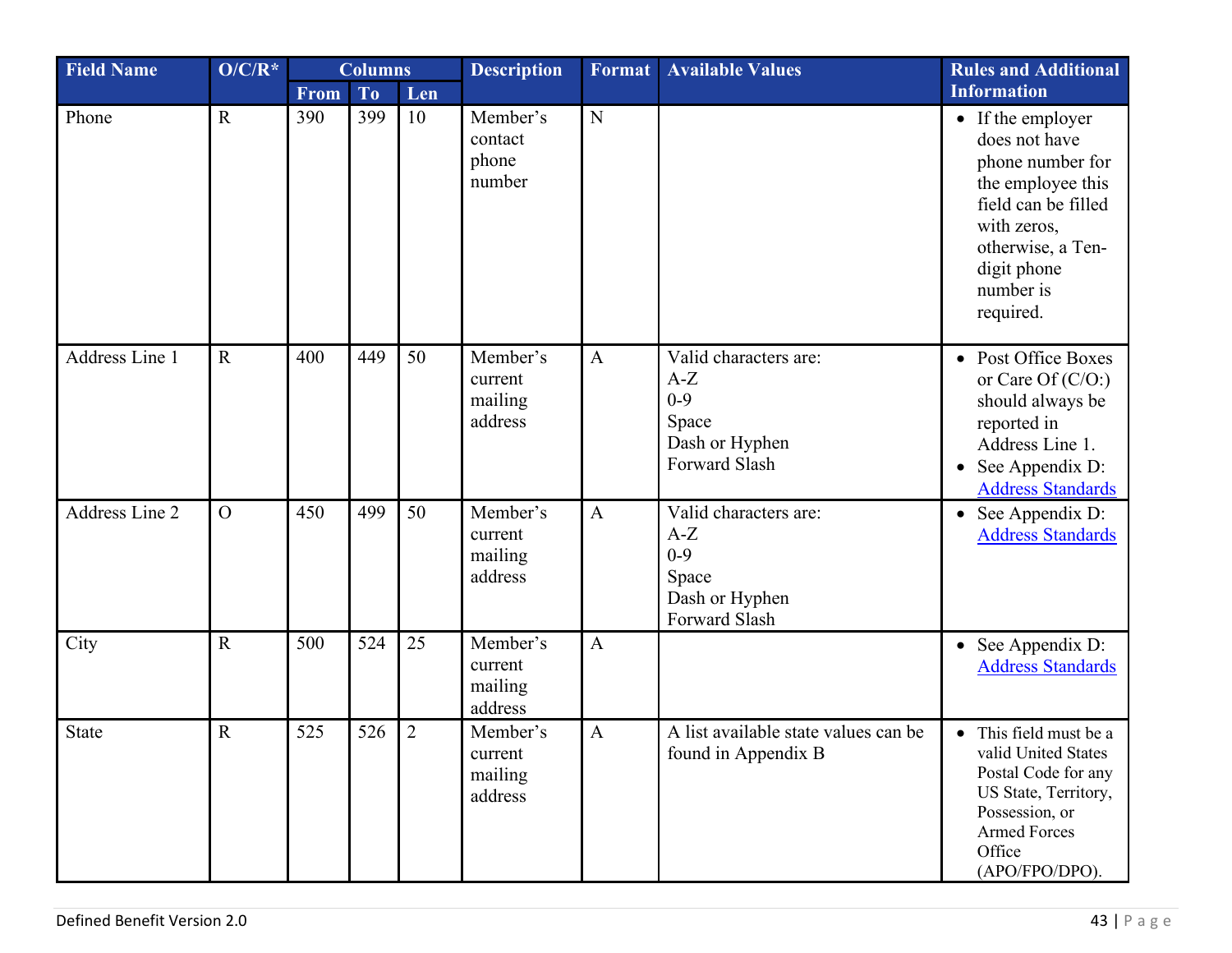| <b>Field Name</b> | $O/C/R^*$ | <b>Columns</b> |           | <b>Description</b> |                                           | <b>Format Available Values</b> | <b>Rules and Additional</b>                                     |                                                                       |
|-------------------|-----------|----------------|-----------|--------------------|-------------------------------------------|--------------------------------|-----------------------------------------------------------------|-----------------------------------------------------------------------|
|                   |           | <b>From</b>    | <b>To</b> | Len                |                                           |                                |                                                                 | <b>Information</b>                                                    |
| Zip Code          | R         | 527            | 535       | 9                  | Member's<br>current<br>mailing<br>address | A                              | Left justified with spaces to the<br>right                      | Must be AT<br>$\bullet$<br>LEAST five digits                          |
| Country           | $\Omega$  | 536            | 537       | $\sqrt{2}$         | Member's<br>current<br>mailing<br>address | A                              | A list of available country codes<br>can be found in Appendix C | • This field is only<br>required if<br>entering a foreign<br>address. |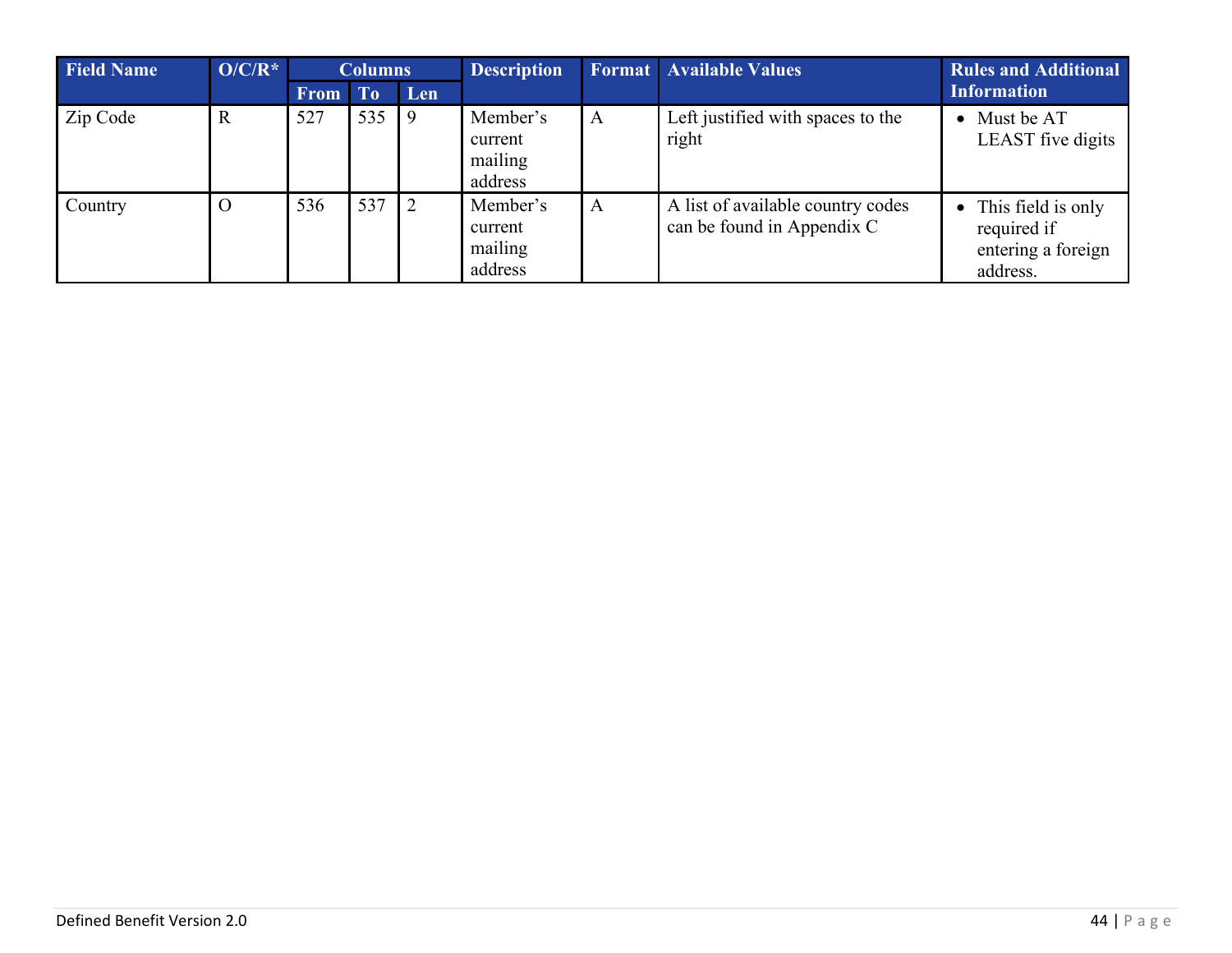<span id="page-44-0"></span>

| <b>Field Name</b>  | $O/C/R^*$   | <b>Columns</b> |           | <b>Description</b> | Format                                                                | <b>Available Values</b> | <b>Rules and Additional</b>                                                                           |                                                                                                                                                                                                                                                                                                                                                                                                                                                                                                                                                                                                                                                                                                                                                                               |
|--------------------|-------------|----------------|-----------|--------------------|-----------------------------------------------------------------------|-------------------------|-------------------------------------------------------------------------------------------------------|-------------------------------------------------------------------------------------------------------------------------------------------------------------------------------------------------------------------------------------------------------------------------------------------------------------------------------------------------------------------------------------------------------------------------------------------------------------------------------------------------------------------------------------------------------------------------------------------------------------------------------------------------------------------------------------------------------------------------------------------------------------------------------|
|                    |             | From           | <b>To</b> | Len                |                                                                       |                         |                                                                                                       | <b>Information</b>                                                                                                                                                                                                                                                                                                                                                                                                                                                                                                                                                                                                                                                                                                                                                            |
| Detail Fiscal Year | $\mathbf R$ | 538            | 545       | 8                  | Fiscal year to<br>which this<br>detail record<br>should be<br>applied | ${\bf N}$               | YYYYYYY<br>Example:<br>A record that is for fiscal year<br>2021-2022 would be reported as<br>20212022 | • Must be a valid<br>fiscal year, i.e., two<br>consecutive years.<br>As with all TRS<br>$\bullet$<br>Defined Benefit<br>Reporting,<br>application of<br>Earnings to a<br>particular fiscal year<br>is based upon the<br>fiscal year in which<br>the money was<br>earned; not<br>necessarily when it<br>was paid. For<br>example, a payroll<br>with a Pay Date of<br>July 31 <sup>st</sup> , 2022 could<br>include<br>Administrators<br>being paid for work<br>in 2022-2023 as<br>well as Teachers<br>still being paid out<br>for the work they<br>completed in 2021-<br>2022. In this<br>example the<br>Administrators<br>would be reported<br>with a Detail Fiscal<br>Year of 20222023<br>and the Teachers<br>would be reported<br>with a Detail Fiscal<br>Year of 20212022. |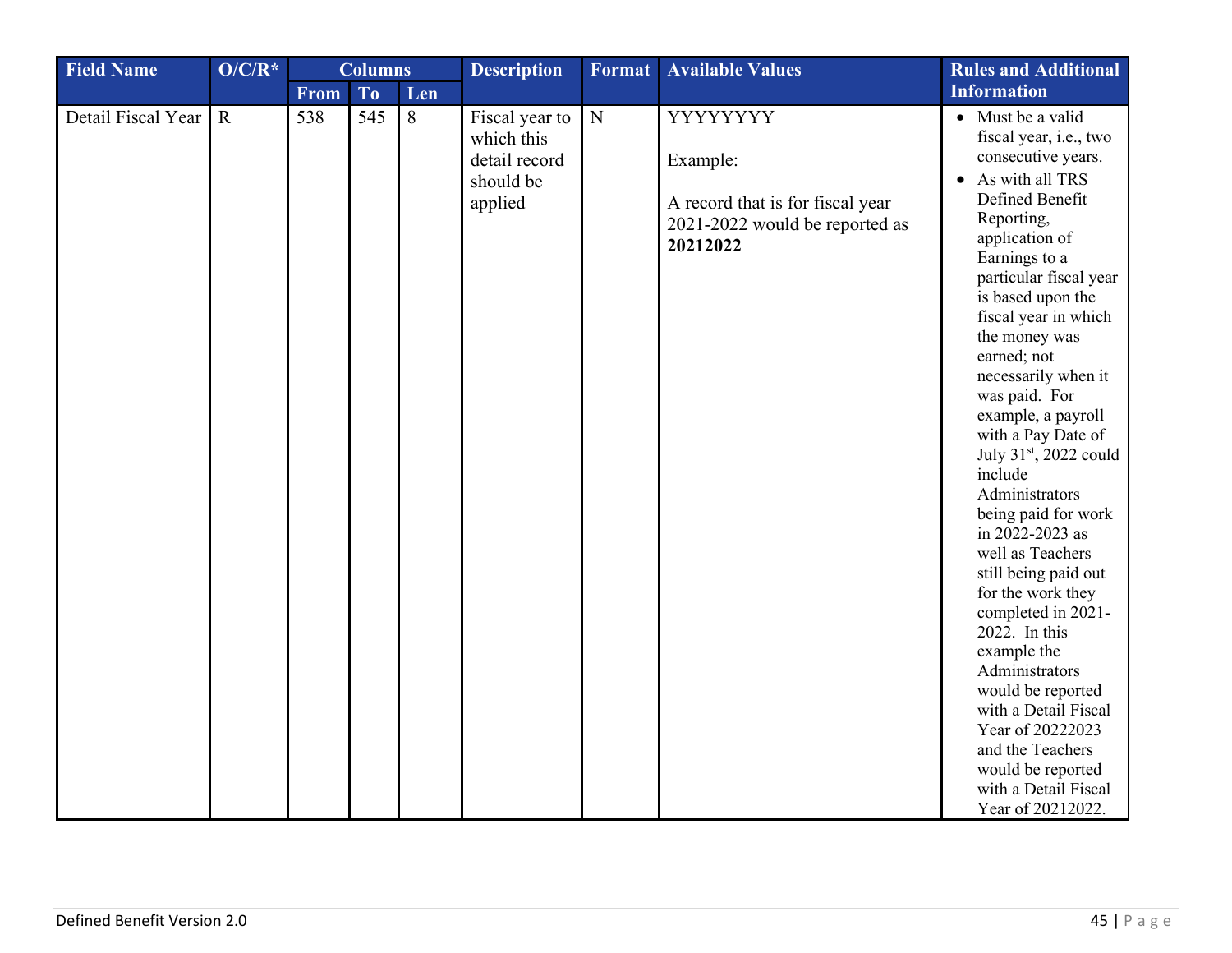<span id="page-45-0"></span>

| <b>Field Name</b> | $O/C/R^*$ | <b>Columns</b> |                | <b>Description</b> |                     | <b>Format</b> Available Values | <b>Rules and Additional</b>         |                                                                          |
|-------------------|-----------|----------------|----------------|--------------------|---------------------|--------------------------------|-------------------------------------|--------------------------------------------------------------------------|
|                   |           | <b>From</b>    | T <sub>o</sub> | Len                |                     |                                |                                     | <b>Information</b>                                                       |
| Padding           | R         | 546            | 600            | 55                 | <b>Blank</b> spaces | $\mathsf{A}$                   | Must be entirely filled with spaces | Blank space<br>padding to be<br>reserved for<br>potential future<br>use. |

\*O/C/R = Optional/Conditional/Required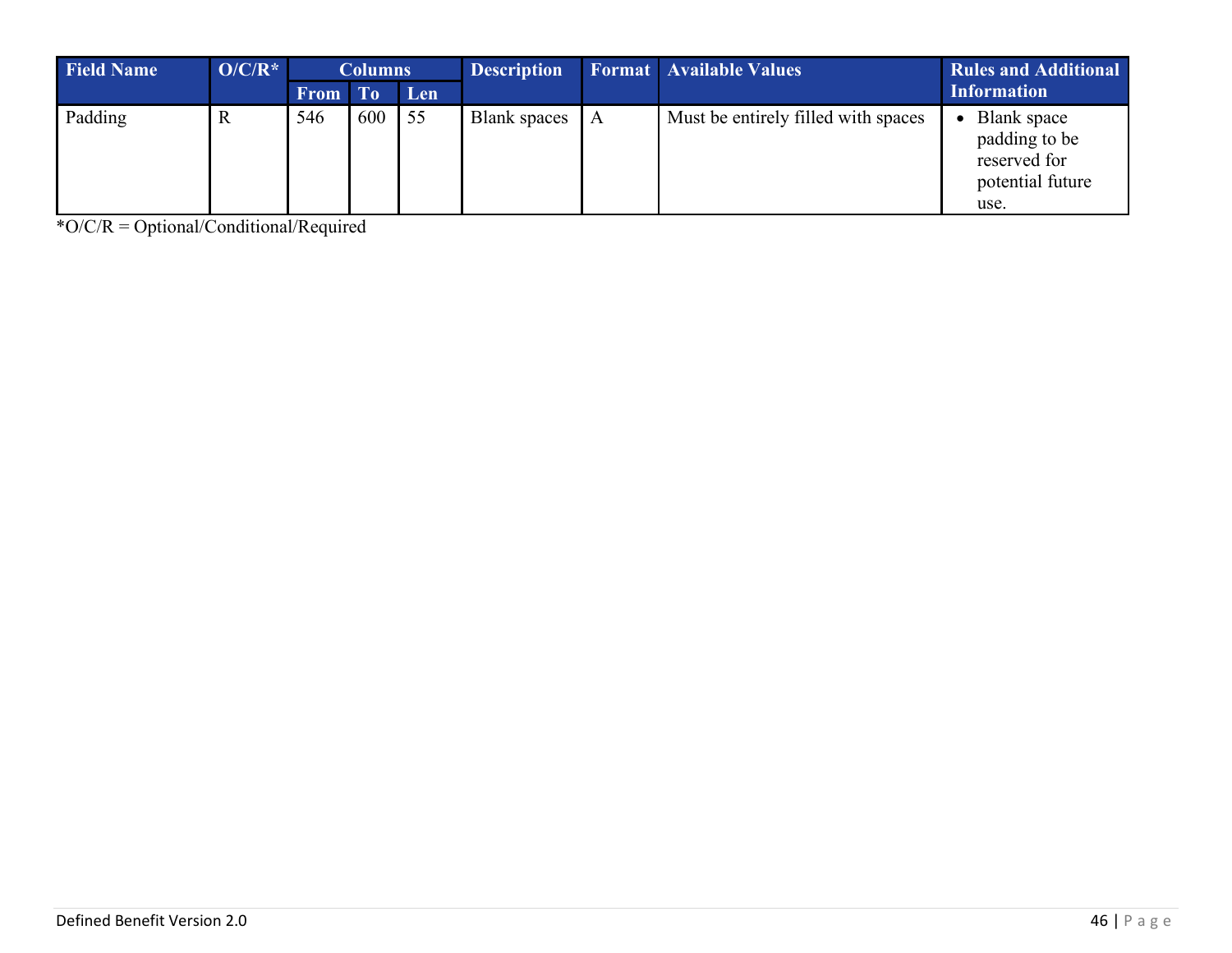## <span id="page-46-0"></span>**Footer Record Format**

<span id="page-46-2"></span><span id="page-46-1"></span>

| <b>Field Name</b> | $O/C/R^*$    |                | <b>Columns</b> |                | <b>Description</b>                                                                           | <b>Format</b> | <b>Available Values</b>                                      | <b>Rules and Additional</b>                                                                                           |
|-------------------|--------------|----------------|----------------|----------------|----------------------------------------------------------------------------------------------|---------------|--------------------------------------------------------------|-----------------------------------------------------------------------------------------------------------------------|
|                   |              | <b>From</b>    | To             | Len            |                                                                                              |               |                                                              | <b>Information</b>                                                                                                    |
| Record Type       | $\mathbf R$  | $\mathbf{1}$   |                | 1              | Field that<br>designates<br>this as a<br>header,<br>detail, or<br>footer record              | $\mathbf{A}$  | $F =$ Footer                                                 | • This field must<br>contain a value of<br>F since this is a<br>footer record.                                        |
| Report Type       | $\mathbf{R}$ | $\overline{2}$ | 3              | $\overline{2}$ | Indicates the<br>grouping of<br>data on<br>Defined<br>Benefit vs.<br>Defined<br>Contribution | N             | $01$ = Defined Benefit<br>$02 =$ SSP Defined<br>Contribution | • Separate reports<br>must be submitted<br>for each report<br>type.                                                   |
| Format Version    | $\mathbf R$  | $\overline{4}$ | 6              | 3              | Indicates<br>which file<br>layout format<br>the employer<br>is using                         | N             | 001                                                          | This field must<br>$\bullet$<br>contain a value of<br>001 if it includes<br>the new fields<br>added in version<br>2.0 |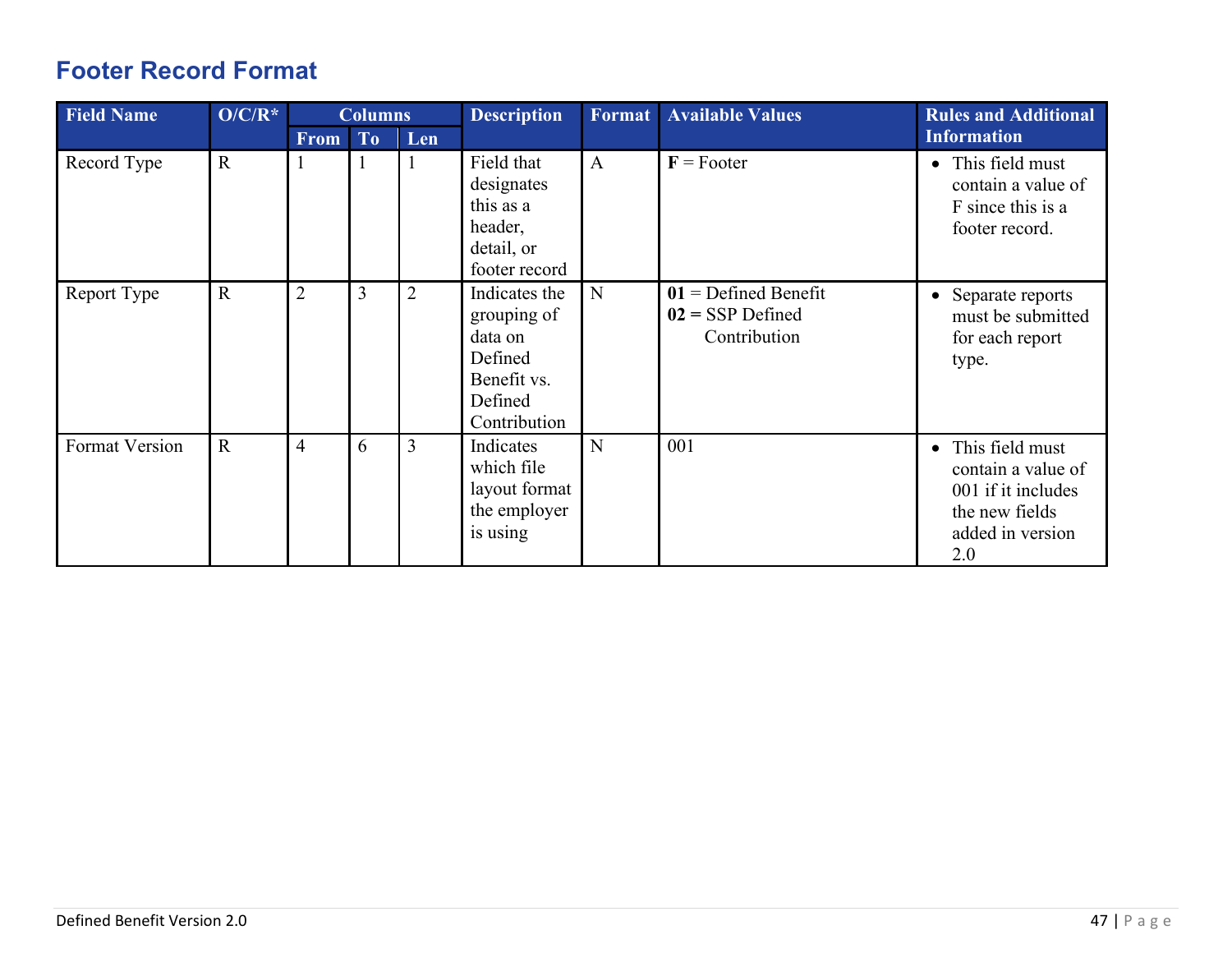| <b>Field Name</b> | $O/C/R^*$   |                | <b>Columns</b> |        | <b>Description</b>                                    | Format | <b>Available Values</b> | <b>Rules and Additional</b>                                                                                                                                                                                                                                                                                          |
|-------------------|-------------|----------------|----------------|--------|-------------------------------------------------------|--------|-------------------------|----------------------------------------------------------------------------------------------------------------------------------------------------------------------------------------------------------------------------------------------------------------------------------------------------------------------|
|                   |             | <b>From</b>    | To             | Len    |                                                       |        |                         | Information                                                                                                                                                                                                                                                                                                          |
| TRS Code          | $\mathbf R$ | $\overline{7}$ | 13             | $\tau$ | A unique<br>number that<br>identifies the<br>employer | N      |                         | $\bullet$ A unique number<br>assigned by TRS<br>that identifies the<br>employer.<br>• This number is<br>fixed at seven<br>digits.<br>• The first three<br>characters are<br>based upon the<br>county the<br>employer is located<br>1n.<br>The last four are<br>based on the<br>employer's school<br>district number. |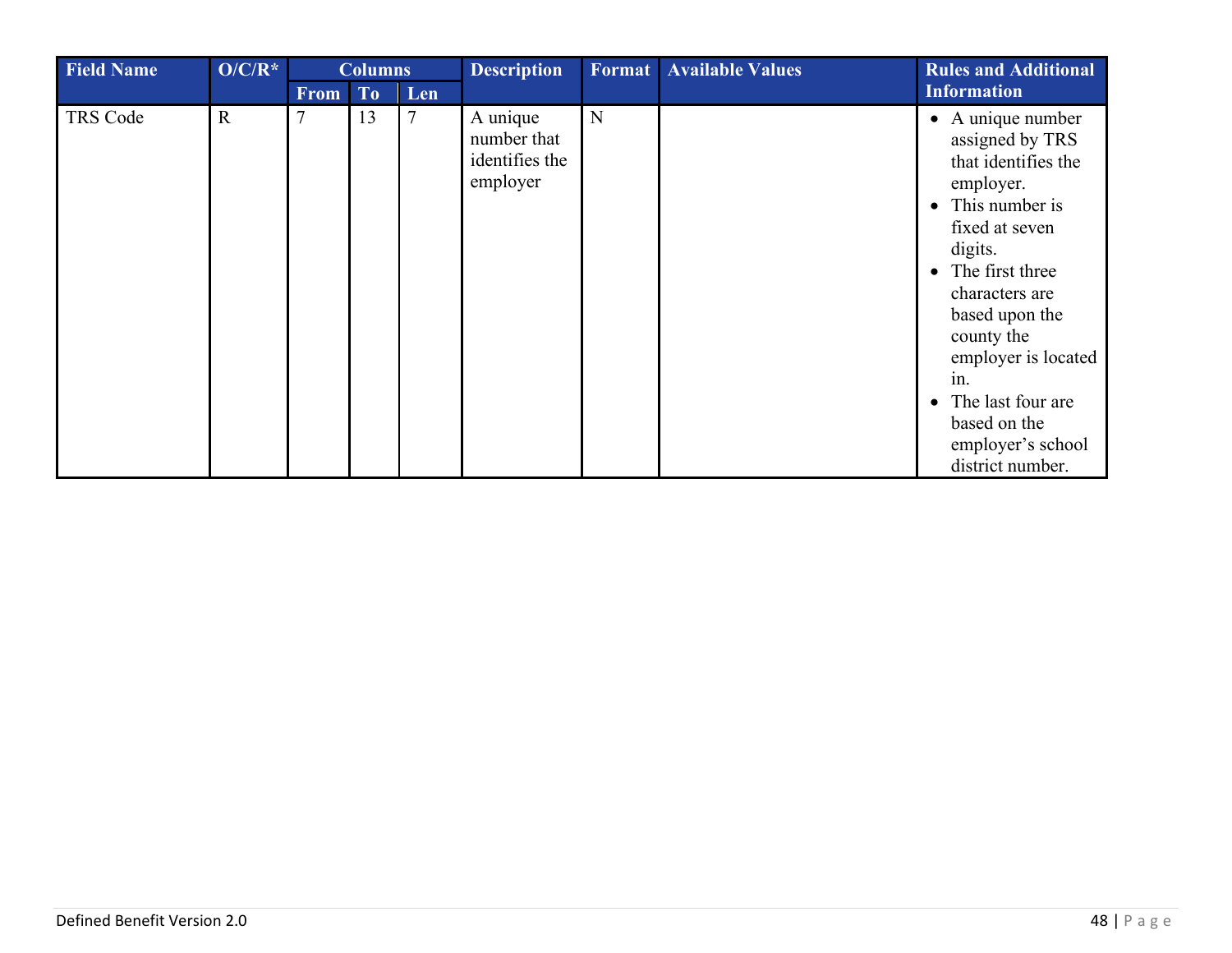| <b>Field Name</b>   | $O/C/R^*$   | <b>Columns</b> |           | <b>Description</b> | <b>Format</b>                                                                                    | <b>Available Values</b> | <b>Rules and Additional</b>                                                       |                                                                                                                                                                                                                                                                                                                                                                                                                                                                                                                                                                                                |
|---------------------|-------------|----------------|-----------|--------------------|--------------------------------------------------------------------------------------------------|-------------------------|-----------------------------------------------------------------------------------|------------------------------------------------------------------------------------------------------------------------------------------------------------------------------------------------------------------------------------------------------------------------------------------------------------------------------------------------------------------------------------------------------------------------------------------------------------------------------------------------------------------------------------------------------------------------------------------------|
|                     |             | <b>From</b>    | <b>To</b> | Len                |                                                                                                  |                         |                                                                                   | <b>Information</b>                                                                                                                                                                                                                                                                                                                                                                                                                                                                                                                                                                             |
| <b>Report Date</b>  | $\mathbf R$ | 14             | 21        | 8                  | Represents<br>the year,<br>month and<br>day of the<br>contribution<br>report being<br>submitted. | $\mathbf N$             | <b>MMDDYYYY</b><br>Example:<br>November 15, 2021 would be<br>reported as 11152021 | • A Report Date is the<br>period for which the<br>employer is<br>submitting the<br>contribution report.<br>This will coincide<br>with the pay dates<br>provided by the<br>employer to TRS<br>during the beginning<br>of the fiscal year<br>when payroll<br>schedules are<br>reported through the<br>Employer Portal.<br>• If reporting each<br>payroll separately, the<br>Report Date should<br>be the pay date of the<br>payroll being<br>reported.<br>• If combining multiple<br>payrolls into monthly<br>reports, the Report<br>Date should be the<br>first of the month<br>being reported. |
| <b>Record Count</b> | $\mathbf R$ | 22             | 27        | 6                  | Indicates the<br>total number<br>of detail<br>records<br>reported                                | N                       |                                                                                   | • This count should<br>only include<br>records marked as<br>D.                                                                                                                                                                                                                                                                                                                                                                                                                                                                                                                                 |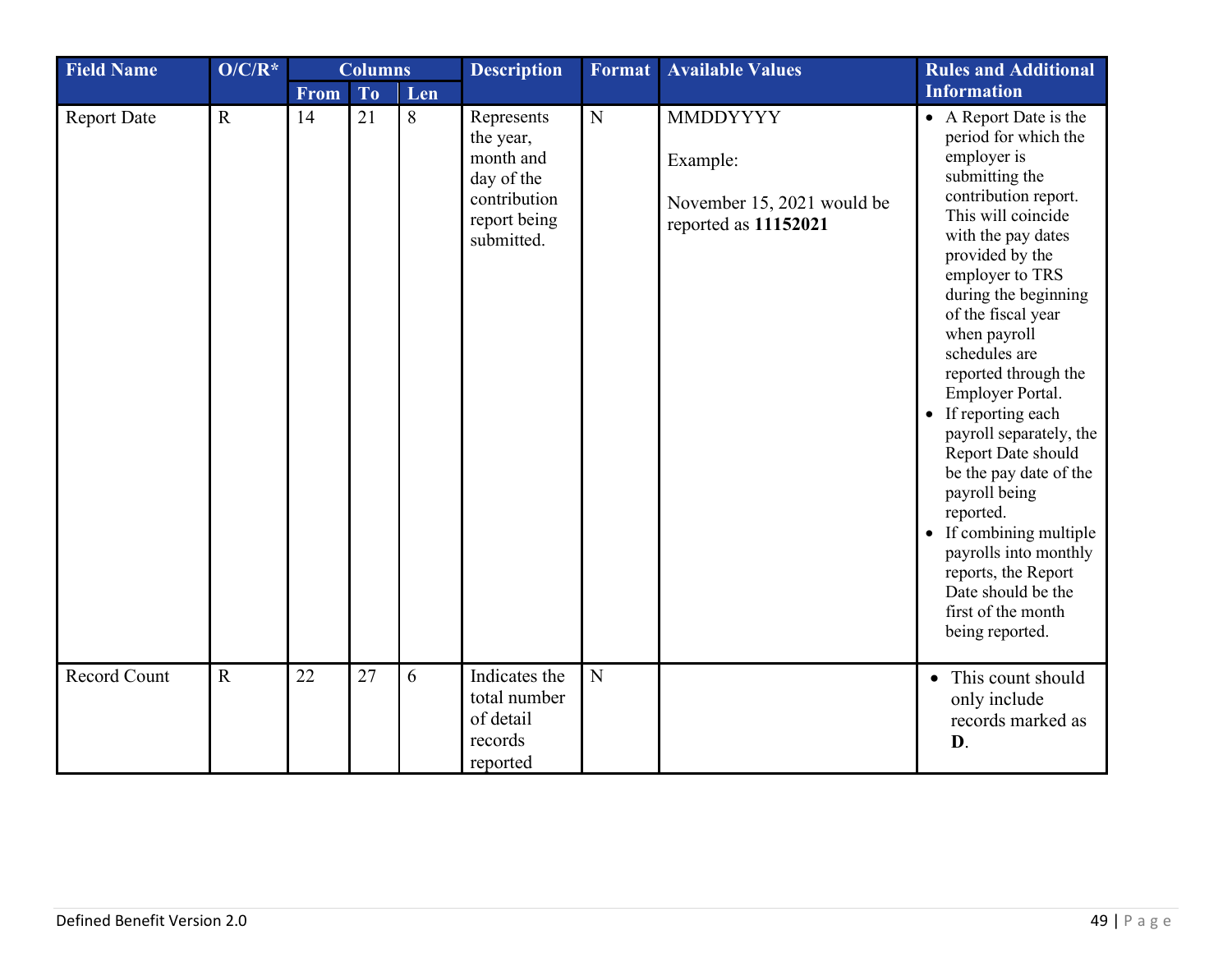| <b>Field Name</b>                                                                 | $O/C/R^*$   | <b>Columns</b> |                | <b>Description</b> | <b>Format</b>                                                                                     | <b>Available Values</b> | <b>Rules and Additional</b>                              |                                                                                                                                                                                                                                              |
|-----------------------------------------------------------------------------------|-------------|----------------|----------------|--------------------|---------------------------------------------------------------------------------------------------|-------------------------|----------------------------------------------------------|----------------------------------------------------------------------------------------------------------------------------------------------------------------------------------------------------------------------------------------------|
|                                                                                   |             | <b>From</b>    | T <sub>o</sub> | Len                |                                                                                                   |                         |                                                          | <b>Information</b>                                                                                                                                                                                                                           |
| Increase/Decrease<br><b>Total Earnings</b>                                        | $\mathbf R$ | 28             | 28             | $\mathbf{1}$       | Indicates<br>whether<br>reported<br>earnings are<br>a positive or<br>negative<br>amount           | $\mathbf{A}$            | $=$ Positive/Increase<br>$^{+}$<br>$=$ Negative/Decrease | • Negative values<br>are used to<br>facilitate the<br>reporting of<br>adjustments to<br>certain fields.<br>• When reporting<br>negative earnings,<br>the adjustment<br>must reflect Pay<br>Period Dates prior<br>to the Report Date.         |
| <b>Total Earnings</b>                                                             | $\mathbf R$ | 29             | 41             | 13                 | <b>Total Monies</b><br>earned for all<br>Payment<br>Reasons                                       | $\mathbf N$             | $0000000000.00 -$<br>9999999999.99                       | • This field must<br>include any board-<br>paid TRS<br>contributions using<br>the appropriate<br>factor, rather than<br>benefit number<br>from payroll.<br>This field must be<br>$\bullet$<br>right justified with<br>leading zeros.         |
| Increase/Decrease<br><b>Total Earnings</b><br>that exceed<br><b>Salary Limits</b> | $\mathbf R$ | 42             | 42             |                    | Indicates<br>whether<br>reported<br>excess<br>earnings are<br>a positive or<br>negative<br>amount | $\mathbf{A}$            | = Positive/Increase<br>$\pm$<br>$=$ Negative/Decrease    | • Negative values<br>are used to<br>facilitate the<br>reporting of<br>adjustments to<br>certain fields.<br>When reporting<br>negative excess<br>earnings, the<br>adjustment must<br>reflect Pay Period<br>Dates prior to the<br>Report Date. |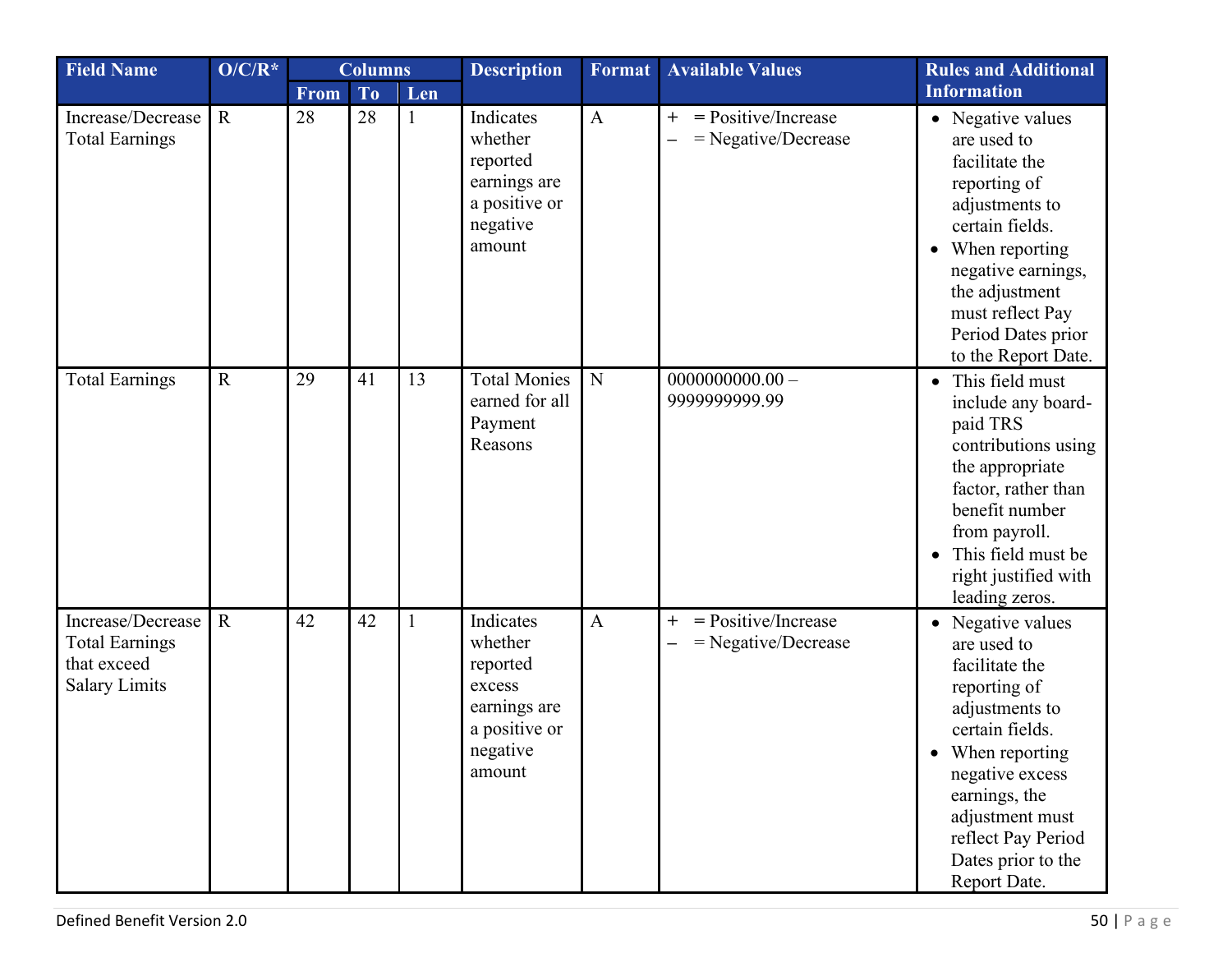<span id="page-50-0"></span>

| <b>Field Name</b>                                            | $O/C/R^*$   | <b>Columns</b> |                | <b>Description</b> | Format                                                                                                                          | <b>Available Values</b> | <b>Rules and Additional</b>                           |                                                                                                                                                                                                                                                                                                                                                                                                                                                                                   |
|--------------------------------------------------------------|-------------|----------------|----------------|--------------------|---------------------------------------------------------------------------------------------------------------------------------|-------------------------|-------------------------------------------------------|-----------------------------------------------------------------------------------------------------------------------------------------------------------------------------------------------------------------------------------------------------------------------------------------------------------------------------------------------------------------------------------------------------------------------------------------------------------------------------------|
|                                                              |             | <b>From</b>    | T <sub>o</sub> | Len                |                                                                                                                                 |                         |                                                       | <b>Information</b>                                                                                                                                                                                                                                                                                                                                                                                                                                                                |
| <b>Total Earnings</b><br>that exceed<br><b>Salary Limits</b> | ${\bf C}$   | 43             | 55             | 13                 | Total<br>Earnings<br>paid after the<br>member has<br>exceeded the<br><b>IRS</b><br>pensionable<br>limits for the<br>fiscal year | $\overline{N}$          | $0000000000.00 -$<br>999999999.99                     | • This field is only<br>required if any<br>member's total<br>creditable earnings<br>for the current fiscal<br>year have exceeded<br>the IRS or Tier 2<br>limitations for that<br>year.<br>• The portion of any<br>member's earnings<br>that exceeds the<br>applicable limit in a<br>Pay Period must be<br>calculated by adding<br>up all the creditable<br>earnings reported to<br>TRS in a fiscal year<br>and comparing that<br>total against the limit<br>for that fiscal year. |
| Increase/Decrease<br>Total<br>Contributions                  | $\mathbf R$ | 56             | 56             | $\mathbf{1}$       | Indicates<br>whether<br>reported<br>contributions<br>are a positive<br>or negative<br>amount                                    | $\mathbf{A}$            | $=$ Positive/Increase<br>$+$<br>$=$ Negative/Decrease | • Negative values<br>are used to<br>facilitate the<br>reporting of<br>adjustments to<br>certain fields.<br>• When reporting<br>negative<br>contributions, the<br>adjustment must<br>reflect Pay Period<br>Dates prior to the<br>Report Date.                                                                                                                                                                                                                                      |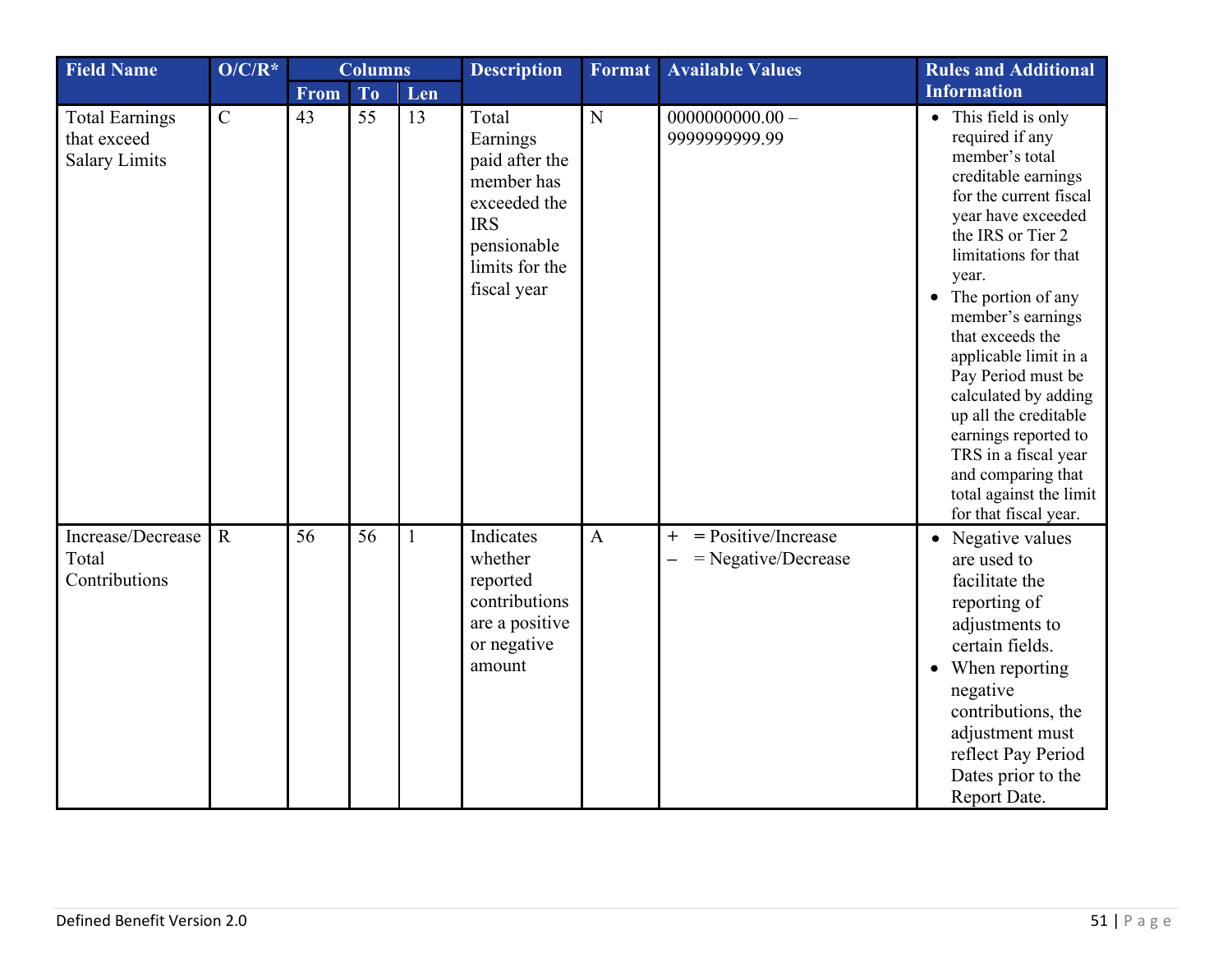<span id="page-51-0"></span>

| <b>Field Name</b>                                       | $O/C/R^*$   | <b>Columns</b> |                |     | <b>Description</b>                                                                                                | Format         | <b>Available Values</b>                               | <b>Rules and Additional</b>                                                                                                                                                                                                                     |  |  |
|---------------------------------------------------------|-------------|----------------|----------------|-----|-------------------------------------------------------------------------------------------------------------------|----------------|-------------------------------------------------------|-------------------------------------------------------------------------------------------------------------------------------------------------------------------------------------------------------------------------------------------------|--|--|
|                                                         |             | <b>From</b>    | T <sub>o</sub> | Len |                                                                                                                   |                |                                                       | <b>Information</b>                                                                                                                                                                                                                              |  |  |
| Total<br>Contributions                                  | $\mathbf R$ | 57             | 69             | 13  | The total<br>amount of<br>contributions<br>paid by all<br>members                                                 | N              | $0000000000.00 -$<br>9999999999.99                    | • This field must be<br>right justified with<br>leading zeros.                                                                                                                                                                                  |  |  |
| Increase/Decrease<br><b>Total THIS</b><br>Contributions | $\mathbf R$ | 70             | 70             |     | Indicates<br>whether<br>reported total<br><b>THIS</b><br>Contributions<br>are a positive<br>or negative<br>amount | $\overline{A}$ | $=$ Positive/Increase<br>$+$<br>$=$ Negative/Decrease | • Negative values<br>are used to<br>facilitate the<br>reporting of<br>adjustments to<br>certain fields.<br>When reporting<br>negative THIS<br>Contributions, the<br>adjustment must<br>reflect Pay Period<br>Dates prior to the<br>Report Date. |  |  |
| <b>Total THIS</b><br>Contributions                      | $\mathbf R$ | 71             | 83             | 13  | The total<br>amount of<br>the members'<br>contribution<br>to the THIS<br>Fund                                     | N              | $0000000000.00 -$<br>9999999999.99                    | This field must be<br>$\bullet$<br>right justified with<br>leading zeros.                                                                                                                                                                       |  |  |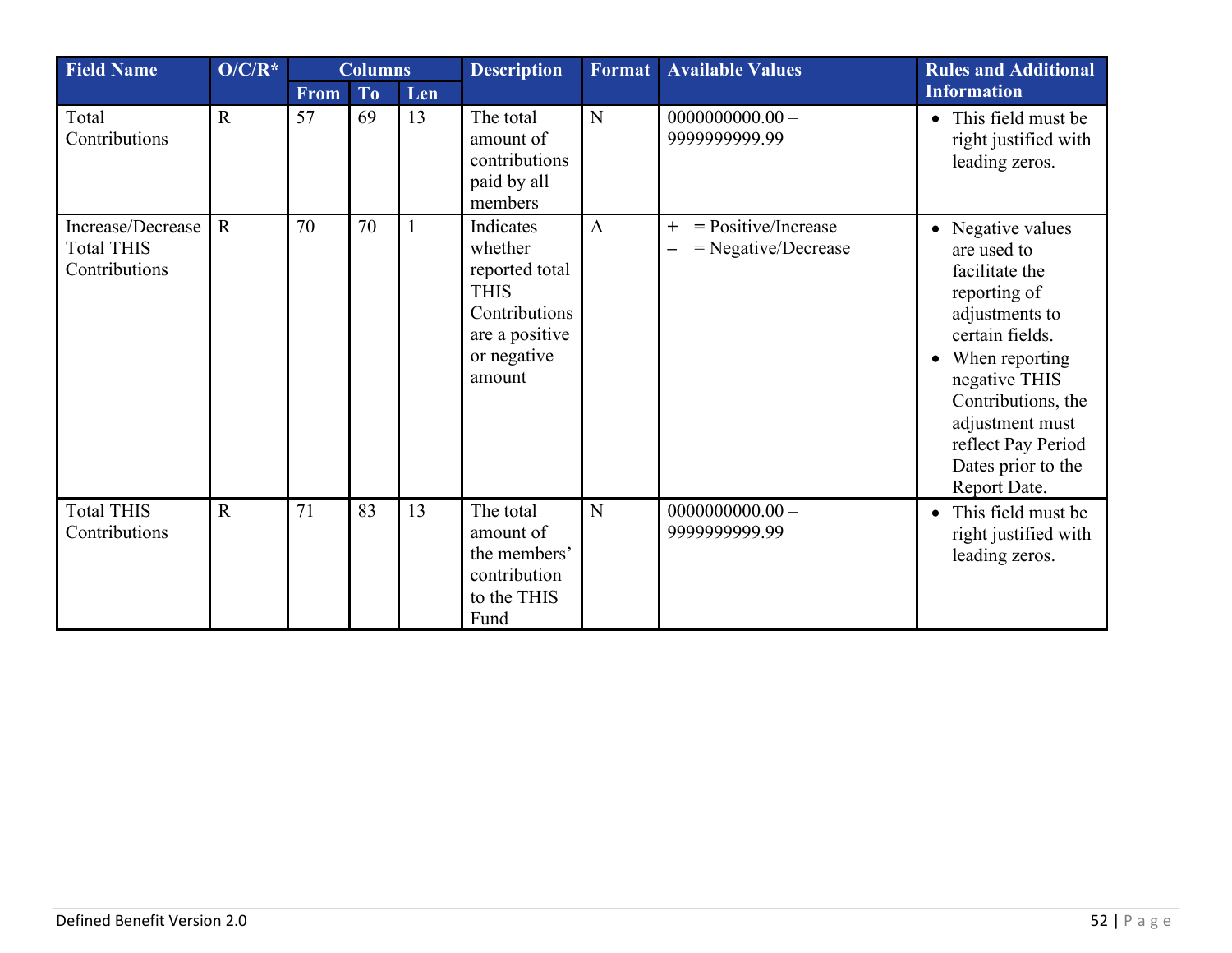| <b>Field Name</b>                                                      | $O/C/R^*$   | <b>Columns</b> |           | <b>Description</b> | <b>Format</b>                                                                                                             | <b>Available Values</b> | <b>Rules and Additional</b>                           |                                                                                                                                                                                                                                                                                                                               |
|------------------------------------------------------------------------|-------------|----------------|-----------|--------------------|---------------------------------------------------------------------------------------------------------------------------|-------------------------|-------------------------------------------------------|-------------------------------------------------------------------------------------------------------------------------------------------------------------------------------------------------------------------------------------------------------------------------------------------------------------------------------|
|                                                                        |             | <b>From</b>    | <b>To</b> | Len                |                                                                                                                           |                         |                                                       | <b>Information</b>                                                                                                                                                                                                                                                                                                            |
| Increase/Decrease<br><b>Total Employer</b><br>Defined<br>Contributions | $\mathbf R$ | 84             | 84        | $\mathbf{1}$       | Indicates<br>whether<br>reported total<br>employer<br>defined<br>contributions<br>are a positive<br>or negative<br>amount | $\mathbf{A}$            | $=$ Positive/Increase<br>$+$<br>$=$ Negative/Decrease | • Negative values<br>are used to<br>facilitate the<br>reporting of<br>adjustments to<br>certain fields.<br>• When reporting<br>negative employer<br>defined<br>contributions, the<br>adjustment must<br>reflect Pay Period<br>Dates prior to the<br>Report Date.                                                              |
| <b>Total Employer</b><br>Defined<br>Contributions                      | $\mathbf R$ | 85             | 97        | 13                 | Total<br>Contributions<br>made to a<br><b>TRS</b><br>connected<br>DC plan by<br>the employer                              | N                       | $0000000000.00 -$<br>9999999999.99                    | • This field will be<br>used for reporting<br>contributions made<br>by employers to<br>TRS associated<br>defined<br>contribution plans.<br>• The type of plan<br>will be determined<br>using the<br>Contribution<br>Category and<br>Report Type.<br>This field must be<br>$\bullet$<br>right justified with<br>leading zeros. |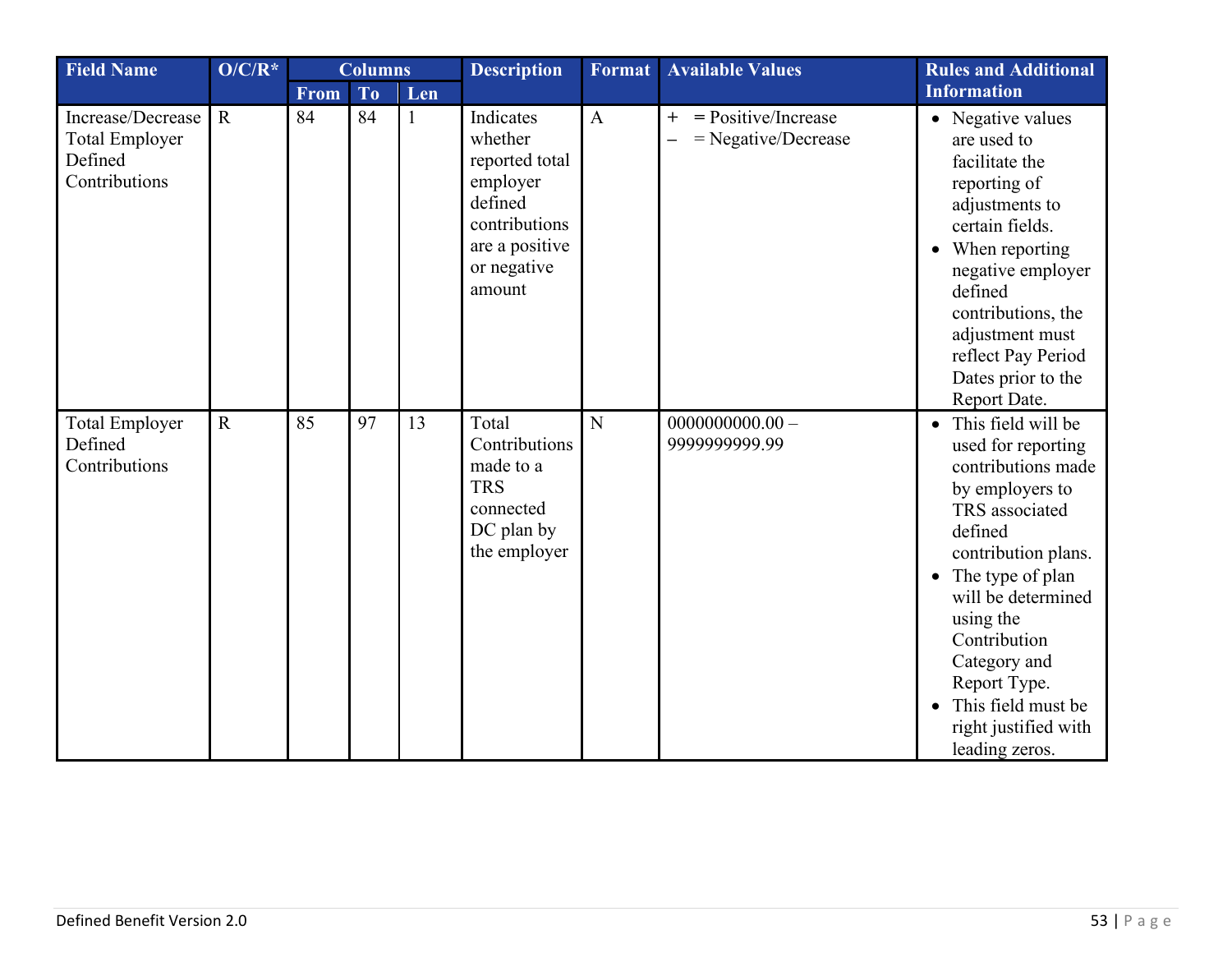| <b>Field Name</b>            | $O/C/R^*$   |             | <b>Columns</b> |     | <b>Description</b>                                 | <b>Format</b> | <b>Available Values</b>                                                                                | <b>Rules and Additional</b>                                                                                                                                                                                                                            |
|------------------------------|-------------|-------------|----------------|-----|----------------------------------------------------|---------------|--------------------------------------------------------------------------------------------------------|--------------------------------------------------------------------------------------------------------------------------------------------------------------------------------------------------------------------------------------------------------|
|                              |             | <b>From</b> | To             | Len |                                                    |               |                                                                                                        | <b>Information</b>                                                                                                                                                                                                                                     |
| <b>File Creation</b><br>Date | $\mathbf R$ | 98          | 105            | 8   | Date the<br>submitted<br>file was<br>created       | N             | <b>MMDDYYYY</b><br>Example:<br>November 27, 2021 would be<br>reported as 11272021                      | • This date should<br>not be modified<br>based upon payroll<br>frequency or<br>reporting<br>frequency. It must<br>strictly be the date<br>the file was<br>created.                                                                                     |
| <b>Report Fiscal</b><br>Year | $\mathbf R$ | 106         | 113            | 8   | Fiscal Year<br>to which this<br>report<br>applies. | N             | YYYYYYYY<br>Example:<br>A report that is for fiscal year<br>2021-2022 would be reported<br>as 20212022 | • Must be a valid<br>fiscal year, i.e., two<br>consecutive years.<br>• The report can still<br>contain Adjustment<br>detail records for a<br>different fiscal year.<br>All non-Adjustment<br>details in the report<br>should match this<br>fiscal year |

<span id="page-53-0"></span>\*O/C/R = Optional/Conditional/Required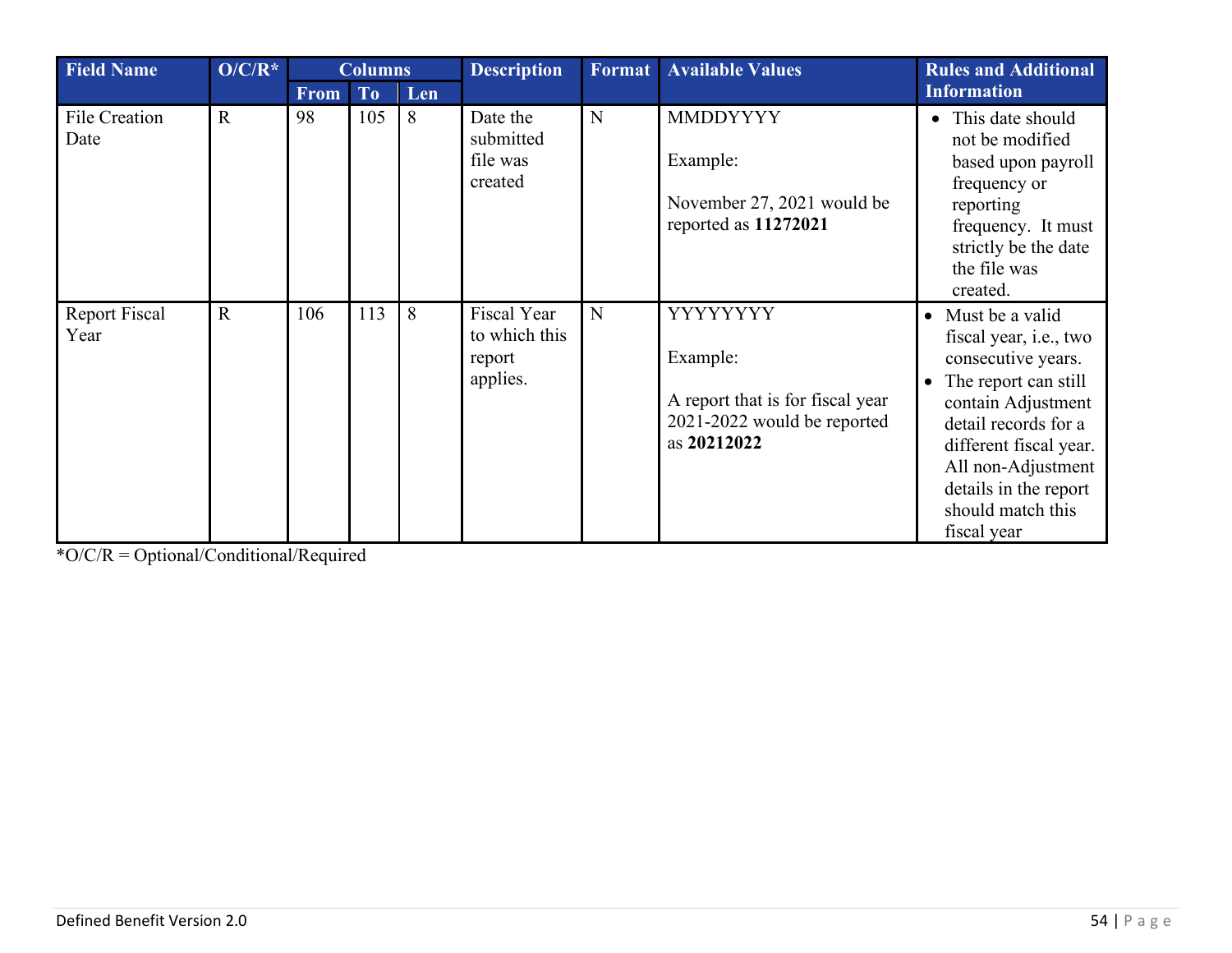## <span id="page-54-0"></span>**Frequently Asked Questions**

This section has been moved to the public area of the TRS website so that it can be kept as up to date as possible.

It can be found at the following address:<https://www.trsil.org/employers/GeminiFAQs>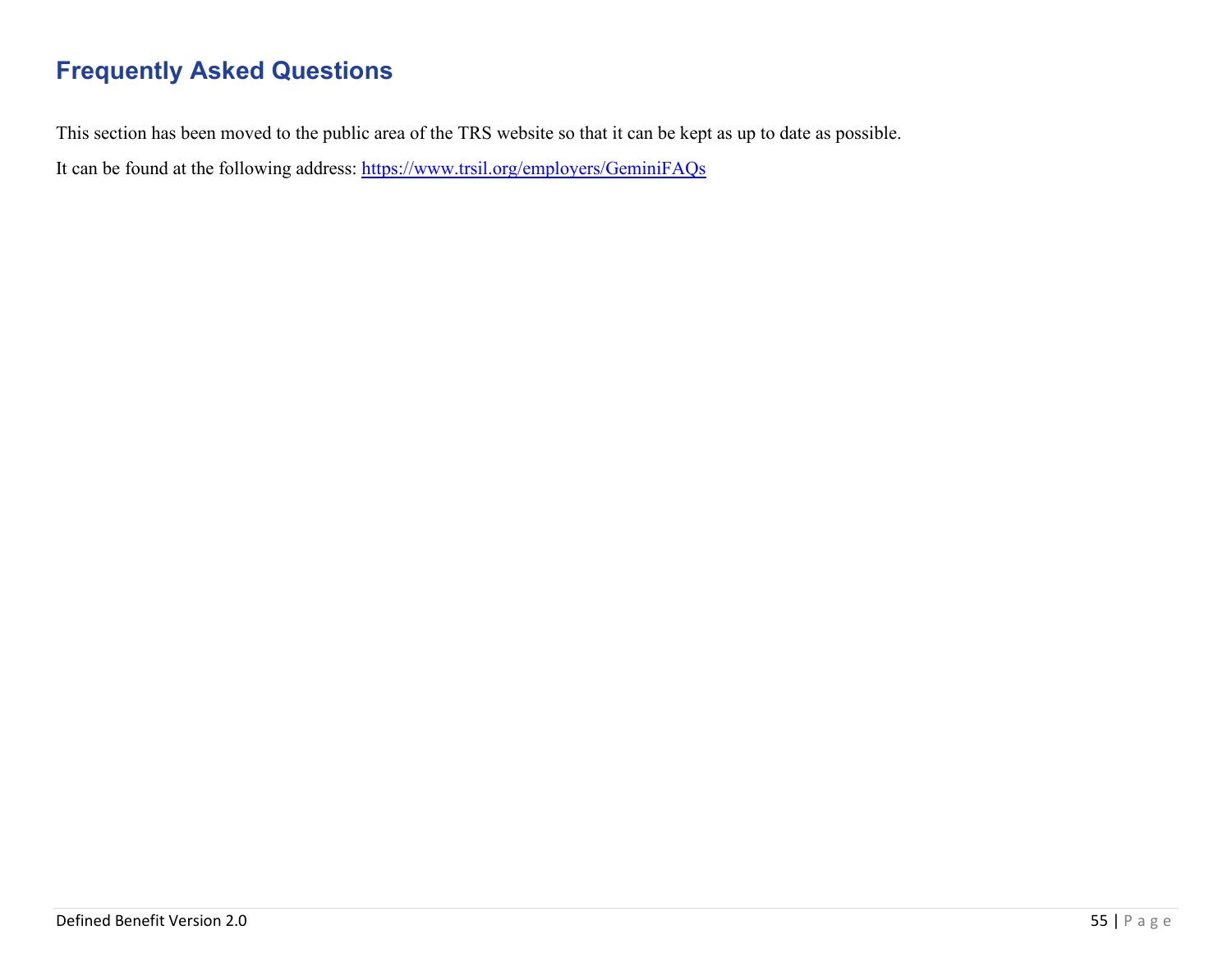## <span id="page-55-0"></span>**Appendices**

### **Appendix A: Payroll File Examples**

The examples depicted below do not include all detail fields, nor are they in the correct order. Each example only contains those fields necessary to illustrate each concept.

#### **Contribution Category**

| <b>SSN</b>   |         |          | Prefix First Name Middle Name Last Name Contribution Category  F |
|--------------|---------|----------|------------------------------------------------------------------|
| 123456789 MR | Holden  | Caufield | 101                                                              |
| 123456788 MS | Jane    | Evre     | 102                                                              |
| 123456787 DR | Leopold | Bloom    | 199                                                              |

This illustration shows detail records for three different members. Holden Caufield is being reported as Tier 1, Jane Eyre is being reported as Tier 2, and Leopold Bloom is being reported as retired.

#### **Payment Reason**

| SSN          |           |               | Prefix First Name Middle Name Last Name Payment Reason +/- Earnings |           |  |
|--------------|-----------|---------------|---------------------------------------------------------------------|-----------|--|
| 123456786 MS | Elizabeth | Bennet        | IBS                                                                 | 004000.00 |  |
| 123456786 MS | Elizabeth | <b>Bennet</b> | <b>IED</b>                                                          | 000200.00 |  |
| 123456786 MS | Elizabeth | Bennet        | <b>ITX</b>                                                          | 000100.00 |  |
|              |           |               |                                                                     |           |  |

This illustration shows three different detail records all for the same member. Each detail has a different Payment Reason. This pay period, Elizabeth Bennet received \$4,000 in Base Salary, \$200 from Extra Duty, and her employer contributed \$100 to a qualified taxdeferred plan on her behalf.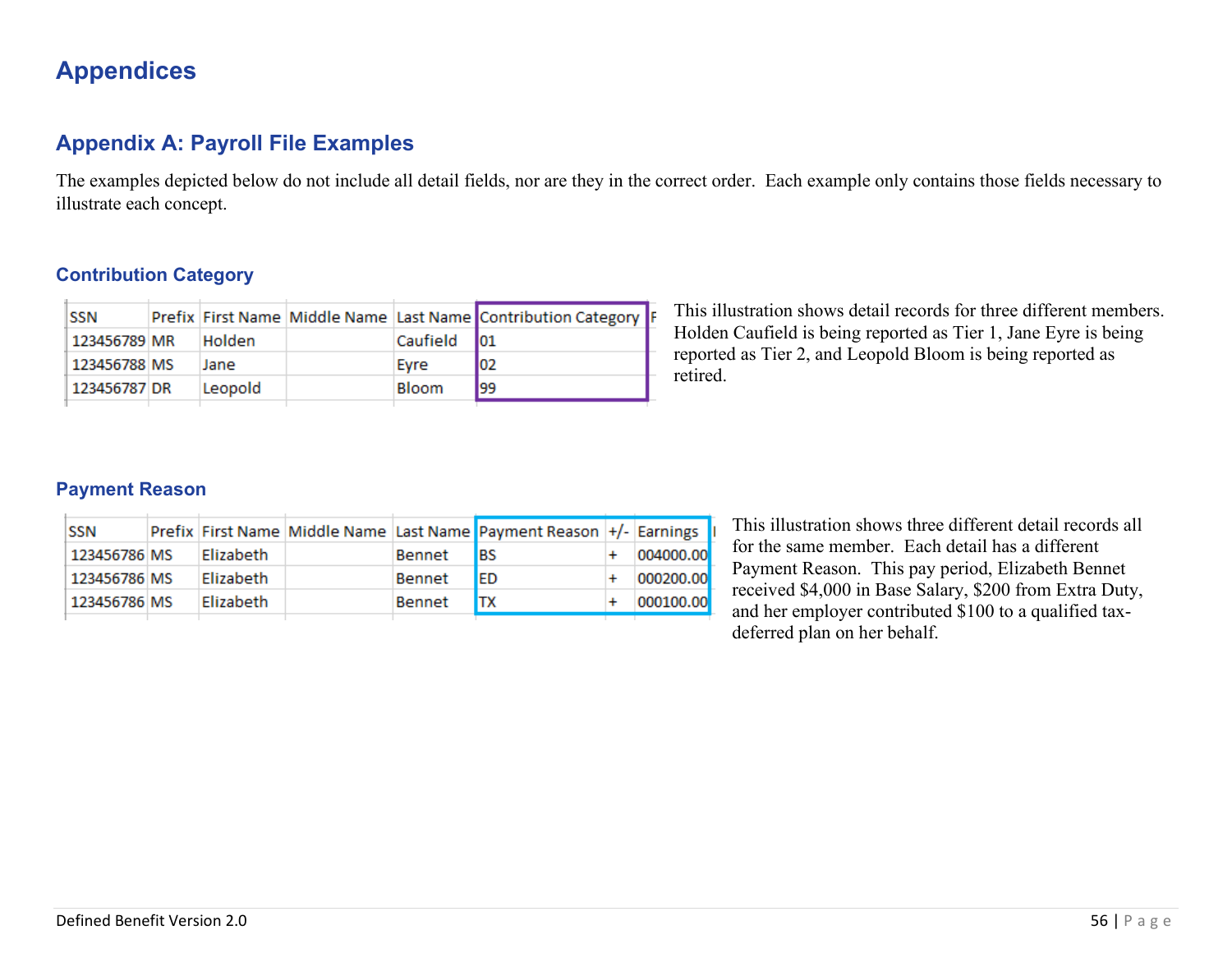**Board Paid TRS**

| <b>SSN</b>   |              | Prefix First Name Middle Name Last Name +/- Earnings +/- Cotributions + |           |    |               |           |  |
|--------------|--------------|-------------------------------------------------------------------------|-----------|----|---------------|-----------|--|
| 123456785 MS | Jo           |                                                                         | March     |    | $004000.00 +$ | 000360.00 |  |
| 123456784 MS | Jean         | Louise                                                                  | Finch     | l+ | $002000.00 +$ | 000180.00 |  |
|              |              |                                                                         |           |    |               |           |  |
|              |              |                                                                         |           |    |               |           |  |
| <b>SSN</b>   |              | Prefix First Name Middle Name Last Name +/- Earnings +/- Cotributions + |           |    |               |           |  |
| 123456783 MR | Jay          |                                                                         | Gatsby    |    | $004395.60 +$ | 000395.60 |  |
| 123456782 MS | <b>Holly</b> |                                                                         | Golightly |    | $002197.80 +$ | 000197.80 |  |

This figure illustrates the reporting difference between those employers who pay for all or a portion of their members TRS contributions. Jo March and Jean Finch pay their own contributions. Jay Gatsby and Holly Golightly have the full 9% factor paid by their employer. Jay and Holly's Earnings correctly include the board-paid TRS amounts. Their Contribution fields also correctly include the full 9% without regard to who paid the contribution.

#### **Non-Contributory Earnings**

| <b>SSN</b>   |      |          | Prefix First Name Middle Name Last Name Payment Reason +/- Earnings +/- Cotributions + |                 |           |
|--------------|------|----------|----------------------------------------------------------------------------------------|-----------------|-----------|
| 123456777 MS | Anna | Karenina | <b>IBS</b>                                                                             | $004000.00 +$   | 000360.00 |
| 123456777 MS | Anna | Karenina | IED                                                                                    | $000200.00 +$   | 000018.00 |
| 123456777 MS | Anna | Karenina | <b>ITX</b>                                                                             | $000100.00 +$   | 000009.00 |
| 123456777 MS | Anna | Karenina | <b>INC</b>                                                                             | $ 000300.00  +$ | 000000.00 |
|              |      |          |                                                                                        |                 |           |

This figure illustrates the concept of reporting Non-Contributory Earnings to TRS. Anna was paid a total of \$4,600 during the pay period, however, \$300 of it was for work that is not reportable to TRS. The remaining \$4,300 is reported regularly, separated by Payment Reason.

#### **Docked Days**

| SSN          |              | Prefix First Name Middle Name Last Name Docked Days Days Paid F |        |         |    |
|--------------|--------------|-----------------------------------------------------------------|--------|---------|----|
| 123456772 MR | Guv          |                                                                 | Montag | 1003.50 | 13 |
| 123456771 MS | <b>Brett</b> |                                                                 | Ashley | 1001.00 | 12 |

This figure illustrates how docked days should be reported and how they relate to Days Paid. Guy was docked 3.5 full day equivalents during the pay period, but he missed seven half days, so he still gets his Days Paid reported as the whole 13 in the pay period. Brett was docked 1.00 day which was a whole day she missed so her Days Paid would be reported as only 12.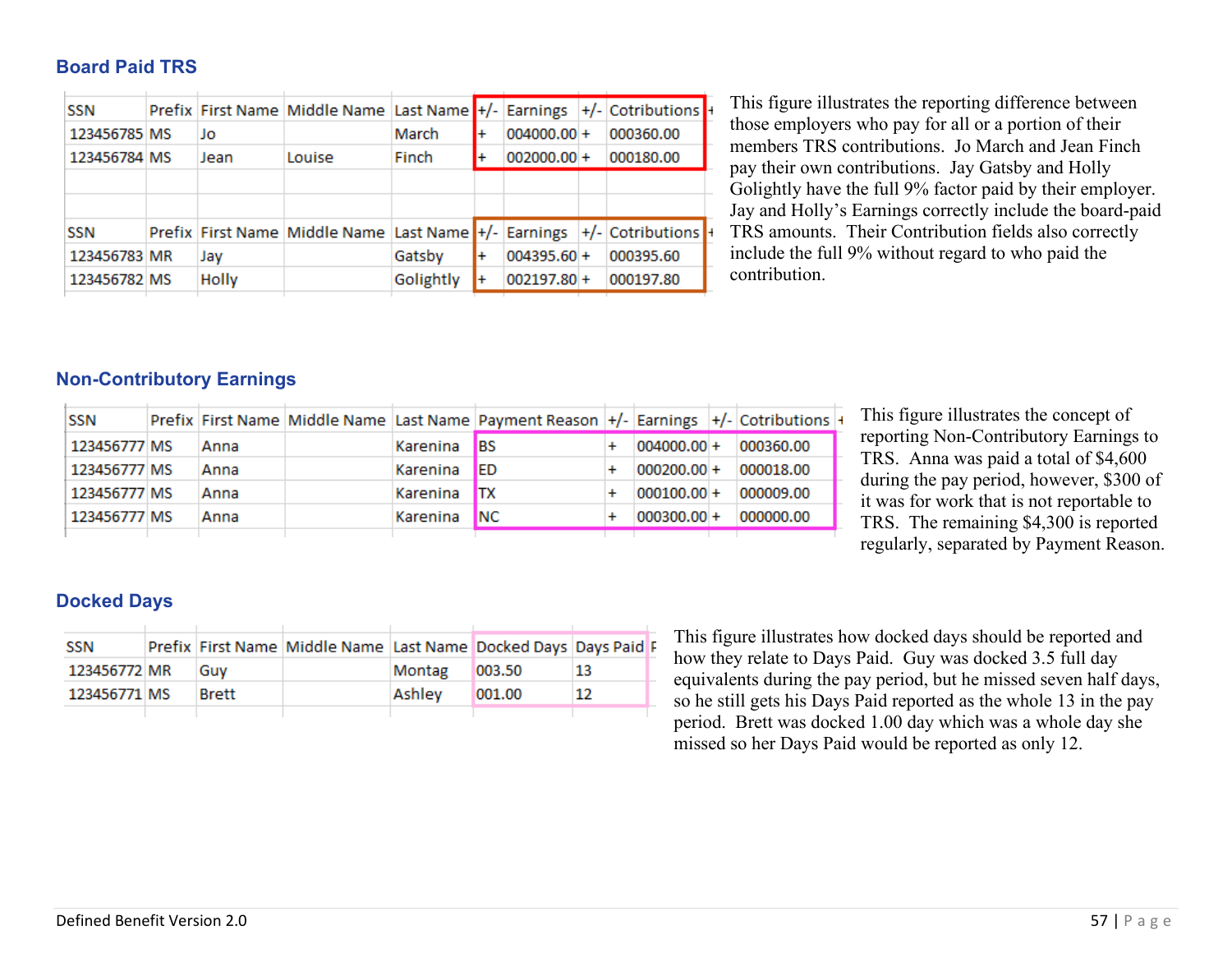#### **Leave of Absence Reporting**

| <b>SSN</b>   |        |      |  |  |                             | Prefix First Name Middle Name Last Name Payment Reason +/- Earnings +/- Cotributions +/- THIS Contribution Days Paid F |  |
|--------------|--------|------|--|--|-----------------------------|------------------------------------------------------------------------------------------------------------------------|--|
| 123456776 MS | Vesper | Lynd |  |  | $ 000000.00  +  000000.00 $ | 000000.00                                                                                                              |  |
|              |        |      |  |  |                             |                                                                                                                        |  |

The above figure illustrates the concept of Leave of Absence reporting as it will exist in the new reporting system. Vesper was on a board approved leave of absence for the entire pay period. She is still reported to TRS using the value LA in the Payment Reason field to indicate she is on a leave. Because the Payment Reason has been reported as LA, the Days Paid field should indicate the number of days Vesper would have worked, had she not been on leave. Asking for this information up front will allow TRS to award purchasable leave credit to members without having to ask for further information from their employers years after the leave occurred.

| <b>SSN</b>   |     |      |    |               |           | Prefix First Name Middle Name Last Name Payment Reason  +/- Earnings  +/- Cotributions  +/- THIS Contribution Days Paid F |  |
|--------------|-----|------|----|---------------|-----------|---------------------------------------------------------------------------------------------------------------------------|--|
| 123456775 MR | Tom | Joad | BS | $001850.00 +$ | 000166.50 | 000022.94                                                                                                                 |  |
| 123456775 MR | Tom | Joad |    | $000000.00 +$ | 000000.00 | 000000.00                                                                                                                 |  |

The above figure contains a second example for Leave of Absence reporting. Tom started a board approved leave in the middle of a 12 day pay period. Tom worked the first five work days of the period and earned \$1,850.00. Then he started his leave which caused him to miss the remaining seven work days in the pay period.

#### **End of Fiscal Year Reporting**

| <b>SSN</b>   |      |   |        | Prefix First Name Middle Name Last Name Pay Period Begin Date Pay Period End Date Payment Reason +/- Earnings Deferred |          |    |             |  |
|--------------|------|---|--------|------------------------------------------------------------------------------------------------------------------------|----------|----|-------------|--|
| 123456770 DR | John |   | Watson | 06082021                                                                                                               | 06212021 | BS | 002450.00 N |  |
| 123456770 DR | John | н | Watson | 06082021                                                                                                               | 06212021 | ED | 000200.00 N |  |
| 123456770 DR | John | н | Watson | 06222021                                                                                                               | 07052021 | BS | 002450.00 Y |  |
| 123456770 DR | John | н | Watson | 06222021                                                                                                               | 07052021 | ED | 000200.00 Y |  |
| 123456770 DR | John | н | Watson | 07062021                                                                                                               | 07192021 | BS | 002450.00 Y |  |
| 123456770 DR | John |   | Watson | 07202021                                                                                                               | 08022021 | BS | 002450.00 Y |  |
| 123456770 DR | John |   | Watson | 08032021                                                                                                               | 08162021 | BS | 002450.00 Y |  |
| 123456770 DR | John |   | Watson | 08172021                                                                                                               | 08302021 | BS | 002450.00 Y |  |
|              |      |   |        |                                                                                                                        |          |    |             |  |

The above figure illustrates the concept of reporting the pay periods after the member has stopped working for the year but still has deferred earnings to be paid out. This will allow employers to collect and remit all required contributions to TRS by the end of the fiscal year. Dr. Watson's employer starts their new year September 1. His contract days stopped on June 15<sup>th</sup>, all future pay periods for the fiscal year (including those in July and August) should then be reported together with the last payroll in June and marked as deferred. All payments made for work during the previous school year, after that employee's work year is over, should be marked as deferred.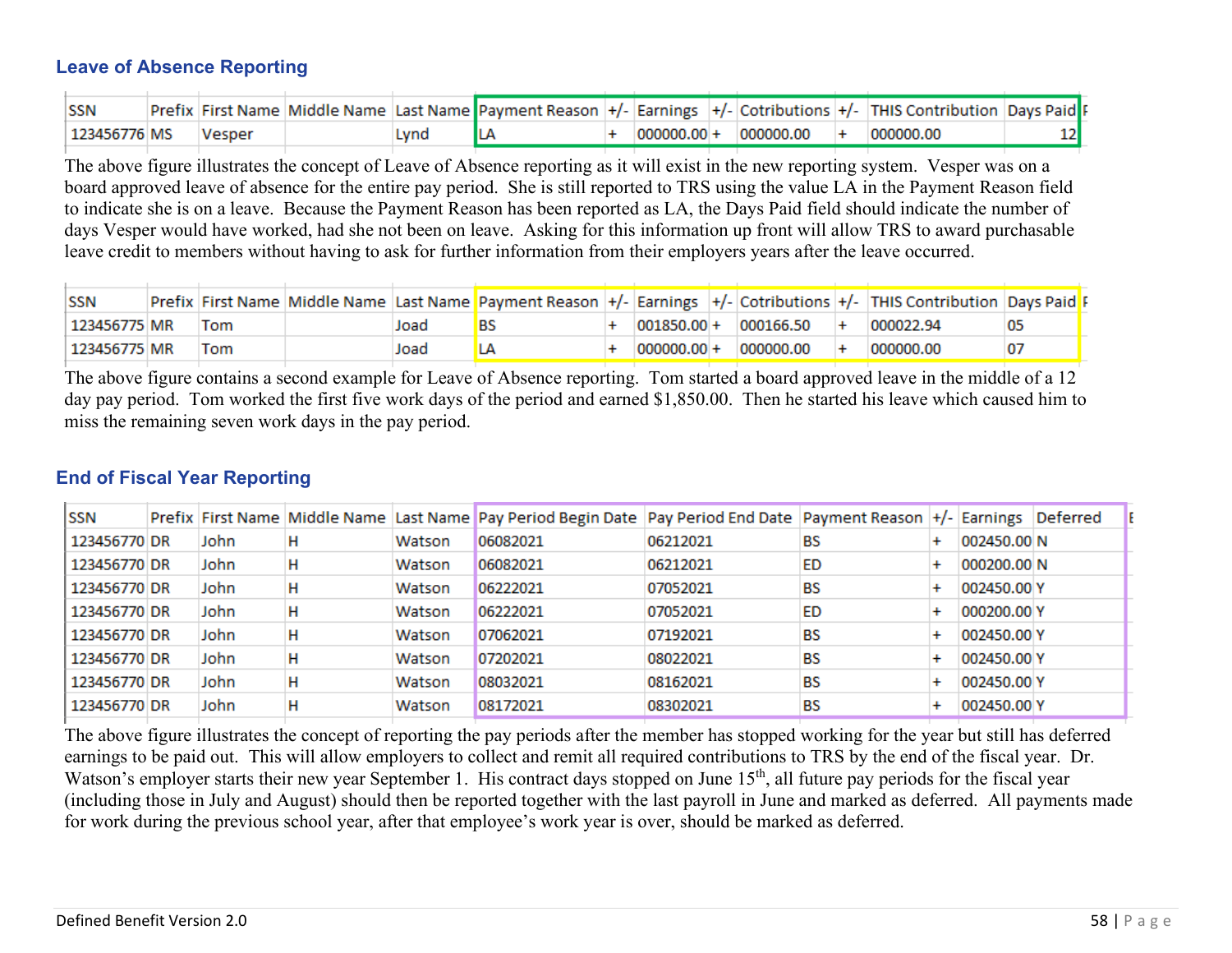#### <span id="page-58-0"></span>**Deferred Field**

| <b>SSN</b>   | Prefix First Name Last Name |                             | Pay Period Begin Date   Pay Period End Date   Deferred |          |   | Days Paid |
|--------------|-----------------------------|-----------------------------|--------------------------------------------------------|----------|---|-----------|
| 123456768 MZ | Annie                       | Wilkes                      | 08012021                                               | 08152021 |   | 00        |
| 123456768 MZ | Annie                       | Wilkes                      | 08162021                                               | 08312021 | N | 12        |
|              |                             |                             |                                                        |          |   |           |
| <b>SSN</b>   |                             | Prefix First Name Last Name | Pay Period Begin Date   Pay Period End Date   Deferred |          |   | Days Paid |
|              |                             |                             |                                                        |          |   |           |
| 123456767 MR | Paul                        | Sheldon                     | 12042021                                               | 12172021 |   | 10        |
| 123456767 MR | Paul                        | <b>Sheldon</b>              | 12182021                                               | 12312021 |   | 00        |
| 123456767 MR | Paul                        | Sheldon                     | 01012022                                               | 01142022 | N | 10        |

This figure illustrates two different examples of when the Deferred flag might be used outside of the normal summer time frame. Annie works for a district that has a pay period in the new school year that is before they have started to work that year. This first period would be reported with her Earnings for that paycheck and Days Paid as zero, meaning it must be marked as Deferred. For Paul, this year his school's winter break happens to line up with an entire pay period. For this period, he would also be reported with Days Paid equal to zero and his Earnings marked as Deferred.

#### **Back Wage Reporting**

| SSN           | Prefix First Name Last Name |                            | Pay Period Begin Date Pay Period End Date Payment Reason +/- Earnings       |           |    |           |           |
|---------------|-----------------------------|----------------------------|-----------------------------------------------------------------------------|-----------|----|-----------|-----------|
| 123456769 MRS | Lobelia                     | Sackville-Baggins 12012021 |                                                                             | 123120201 | BW | $\pmb{+}$ | 002500.00 |
|               |                             |                            |                                                                             |           |    |           |           |
|               |                             |                            |                                                                             |           |    |           |           |
| <b>SSN</b>    | Prefix First Name Last Name |                            | Pay Period Begin Date   Pay Period End Date   Payment Reason   +/- Earnings |           |    |           |           |
| 123456769 MRS | Lobelia                     | Sackville-Baggins 07012021 |                                                                             | 07312021  | BW | $\ddot{}$ | 000500.00 |
| 123456769 MRS | Lobelia                     | Sackville-Baggins 08012021 |                                                                             | 08312021  | BW | ÷         | 000500.00 |
| 123456769 MRS | Lobelia                     | Sackville-Baggins 09012021 |                                                                             | 09302021  | BW | ÷         | 000500.00 |
| 123456769 MRS | Lobelia                     | Sackville-Baggins 10012021 |                                                                             | 10312021  | BW | $\ddot{}$ | 000500.00 |
| 123456769 MRS | Lobelia                     | Sackville-Baggins 11012021 |                                                                             | 11302021  | BW | $\pmb{+}$ | 000500.00 |

This figure illustrates two different ways that back wages can be reported. Due to being placed incorrectly on the salary schedule, Lobelia is owed a total of \$2,500 in back wages. This amount can be reported as one lump sum or split out into the individual pay periods where she would have received the extra pay. If reporting as one lump sum, the pay period *must* reflect the correct fiscal year in which the back wages were earned.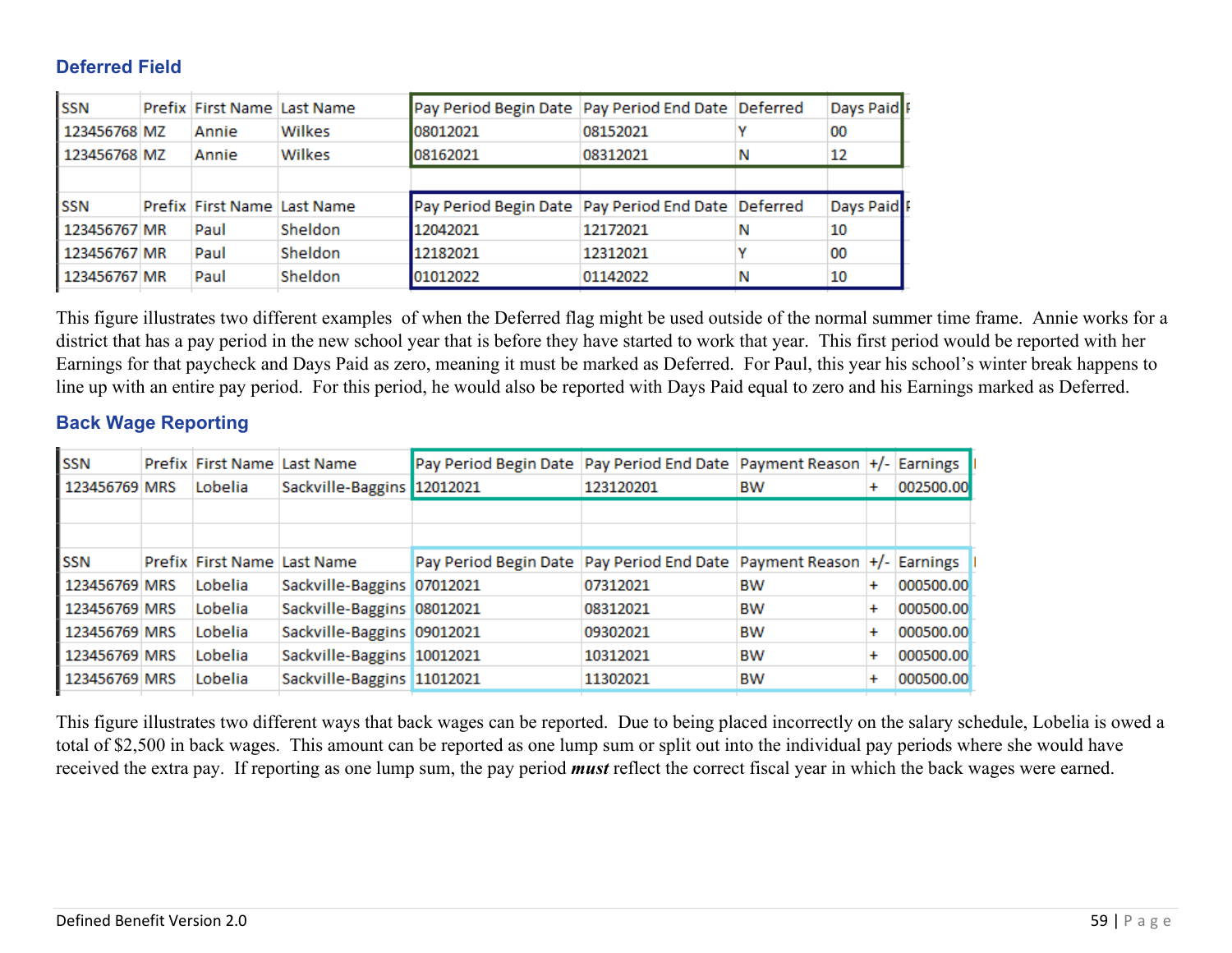## **Appendix B: State, Territory, Possession, Associated States, and Armed Forces Abbreviations**

| Alabama       | AL             |
|---------------|----------------|
| Alaska        | AK             |
| Arizona       | AZ             |
| Arkansas      | <b>AR</b>      |
| California    | CA             |
| Colorado      | CO             |
| Connecticut   | <b>CT</b>      |
| Delaware      | DE             |
| Florida       | <b>FL</b>      |
| Georgia       | <b>GA</b>      |
| Hawaii        | H <sub>I</sub> |
| Idaho         | ID             |
| Illinois      | IL             |
| Indiana       | IN             |
| Iowa          | IA             |
| Kansas        | <b>KS</b>      |
| Kentucky      | <b>KY</b>      |
| Louisiana     | LA             |
| Maine         | <b>ME</b>      |
| Maryland      | <b>MD</b>      |
| Massachusetts | MA             |
| Michigan      | MI             |
| Minnesota     | <b>MN</b>      |
| Mississippi   | <b>MS</b>      |
| Missouri      | <b>MO</b>      |
| Montana       | MT             |
| Nebraska      | <b>NE</b>      |
| Nevada        | NV             |
| New Hampshire | <b>NH</b>      |
| New Jersey    | NJ             |
| New Mexico    | <b>NM</b>      |

| New York                          | NY             |
|-----------------------------------|----------------|
| North Carolina                    | N <sub>C</sub> |
| North Dakota                      | <b>ND</b>      |
| Ohio                              | <b>OH</b>      |
| Oklahoma                          | OK             |
| Oregon                            | <b>OR</b>      |
| Pennsylvania                      | PA             |
| Rhode Island                      | RI             |
| South Carolina                    | <b>SC</b>      |
| South Dakota                      | <b>SD</b>      |
| Tennessee                         | TN             |
| Texas                             | <b>TX</b>      |
| Utah                              | UT             |
| Vermont                           | <b>VT</b>      |
| Virginia                          | <b>VA</b>      |
| Washington                        | <b>WA</b>      |
| West Virginia                     | WV             |
| Wisconsin                         | WI             |
| Wyoming                           | <b>WY</b>      |
| District of Columbia              | DC             |
| American Samoa                    | <b>AS</b>      |
| Guam                              | GU             |
| Northern Mariana Islands          | <b>MP</b>      |
| Puerto Rico                       | PR             |
| U.S. Virgin Islands               | VI             |
| Micronesia, Federated States of   | <b>FM</b>      |
| Marshall Islands, Republic of the | МH             |
| Palau, Republic of                | <b>PW</b>      |
| <b>Armed Forces - Americas</b>    | AA             |
| Armed Forces - Europe             | <b>AE</b>      |
| Armed Forces - Pacific            | AP             |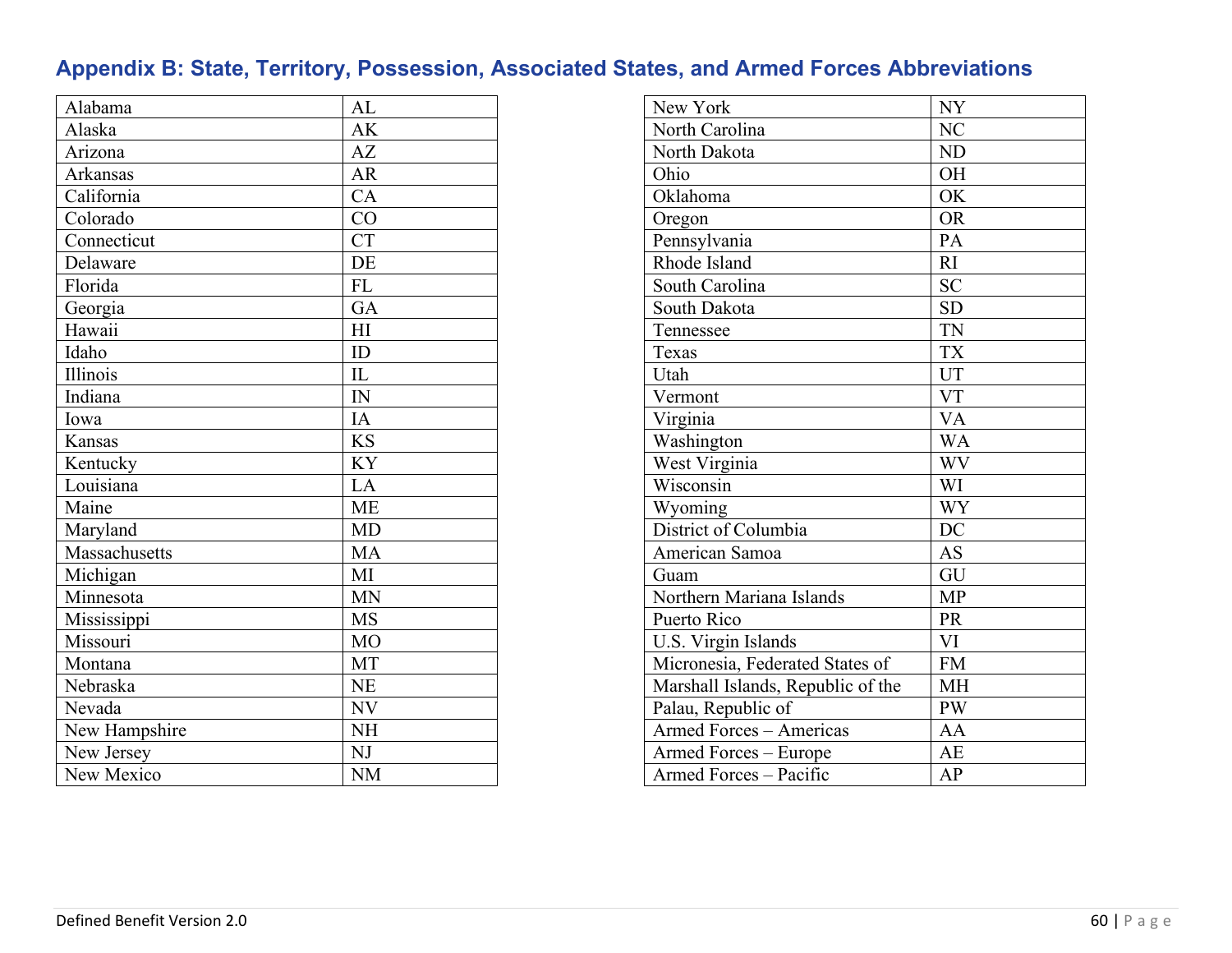## **Appendix C: Country Codes**

These codes come from the International Standards Organization (ISO 3166-1 alpha-2).

| AD             | Andorra                          |
|----------------|----------------------------------|
| AE             | <b>United Arab Emirates</b>      |
| AF             | Afghanistan                      |
| AG             | Antigua and Barbuda              |
| AI             | Anguilla                         |
| AL             | Albania                          |
| AM             | Armenia                          |
| AO             | Angola                           |
| AQ             | Antarctica                       |
| <b>AR</b>      | Argentina                        |
| AT             | Austria                          |
| AU             | Australia                        |
| AW             | Aruba                            |
| AX             | Åland Islands                    |
| AZ             | Azerbaijan                       |
| <b>BA</b>      | Bosnia and Herzegovina           |
| <b>BB</b>      | <b>Barbados</b>                  |
| <b>BD</b>      | Bangladesh                       |
| <b>BE</b>      | Belgium                          |
| <b>BF</b>      | <b>Burkina Faso</b>              |
| <b>BG</b>      | Bulgaria                         |
| <b>BH</b>      | Bahrain                          |
| <b>BI</b>      | Burundi                          |
| <b>BJ</b>      | Benin                            |
| BL             | Saint Barthélemy                 |
| <b>BM</b>      | Bermuda                          |
| <b>BN</b>      | Brunei Darussalam                |
| B <sub>O</sub> | Bolivia, Plurinational State of  |
| <b>BQ</b>      | Bonaire, Sint Eustatius and Saba |

| <b>BR</b> | <b>Brazil</b>                         |
|-----------|---------------------------------------|
| <b>BS</b> | <b>Bahamas</b>                        |
| <b>BT</b> | <b>Bhutan</b>                         |
| <b>BV</b> | <b>Bouvet Island</b>                  |
| <b>BW</b> | Botswana                              |
| <b>BY</b> | <b>Belarus</b>                        |
| <b>BZ</b> | <b>Belize</b>                         |
| <b>CA</b> | Canada                                |
| CC        | Cocos (Keeling) Islands               |
| CD        | Congo, the Democratic Republic of the |
| CF        | Central African Republic              |
| CG        | Congo                                 |
| <b>CH</b> | Switzerland                           |
| CI        | Côte d'Ivoire                         |
| <b>CK</b> | Cook Islands                          |
| <b>CL</b> | Chile                                 |
| CM        | Cameroon                              |
| <b>CN</b> | China                                 |
| CO        | Colombia                              |
| CR        | Costa Rica                            |
| <b>CU</b> | Cuba                                  |
| <b>CV</b> | Cabo Verde                            |
| CW        | Curaçao                               |
| <b>CX</b> | Christmas Island                      |
| <b>CY</b> | Cyprus                                |
| CZ        | Czechia                               |
| DE        | Germany                               |
| DJ        | Djibouti                              |
| DK        | Denmark                               |
|           |                                       |

| <b>DM</b>      | Dominica                                             |
|----------------|------------------------------------------------------|
| D <sub>O</sub> | Dominican Republic                                   |
| DZ             | Algeria                                              |
| EC             | Ecuador                                              |
| EE             | Estonia                                              |
| EG             | Egypt                                                |
| <b>EH</b>      | Western Sahara                                       |
| ER             | Eritrea                                              |
| ES             | Spain                                                |
| ET             | Ethiopia                                             |
| FI             | Finland                                              |
| FJ             | Fiji                                                 |
| <b>FK</b>      | Falkland Islands (Malvinas)                          |
| <b>FM</b>      | Micronesia, Federated States of                      |
| FO             | Faroe Islands                                        |
| FR.            | France                                               |
| <b>GA</b>      | Gabon                                                |
| <b>GB</b>      | United Kingdom of Great Britain and Northern Ireland |
| GD             | Grenada                                              |
| GE             | Georgia                                              |
| <b>GF</b>      | French Guiana                                        |
| GG             | Guernsey                                             |
| GH             | Ghana                                                |
| GI             | Gibraltar                                            |
| <b>GL</b>      | Greenland                                            |
| <b>GM</b>      | Gambia                                               |
| <b>GN</b>      | Guinea                                               |
| <b>GP</b>      | Guadeloupe                                           |
| GQ             | Equatorial Guinea                                    |

Defined Benefit Version 2.0 61 | Page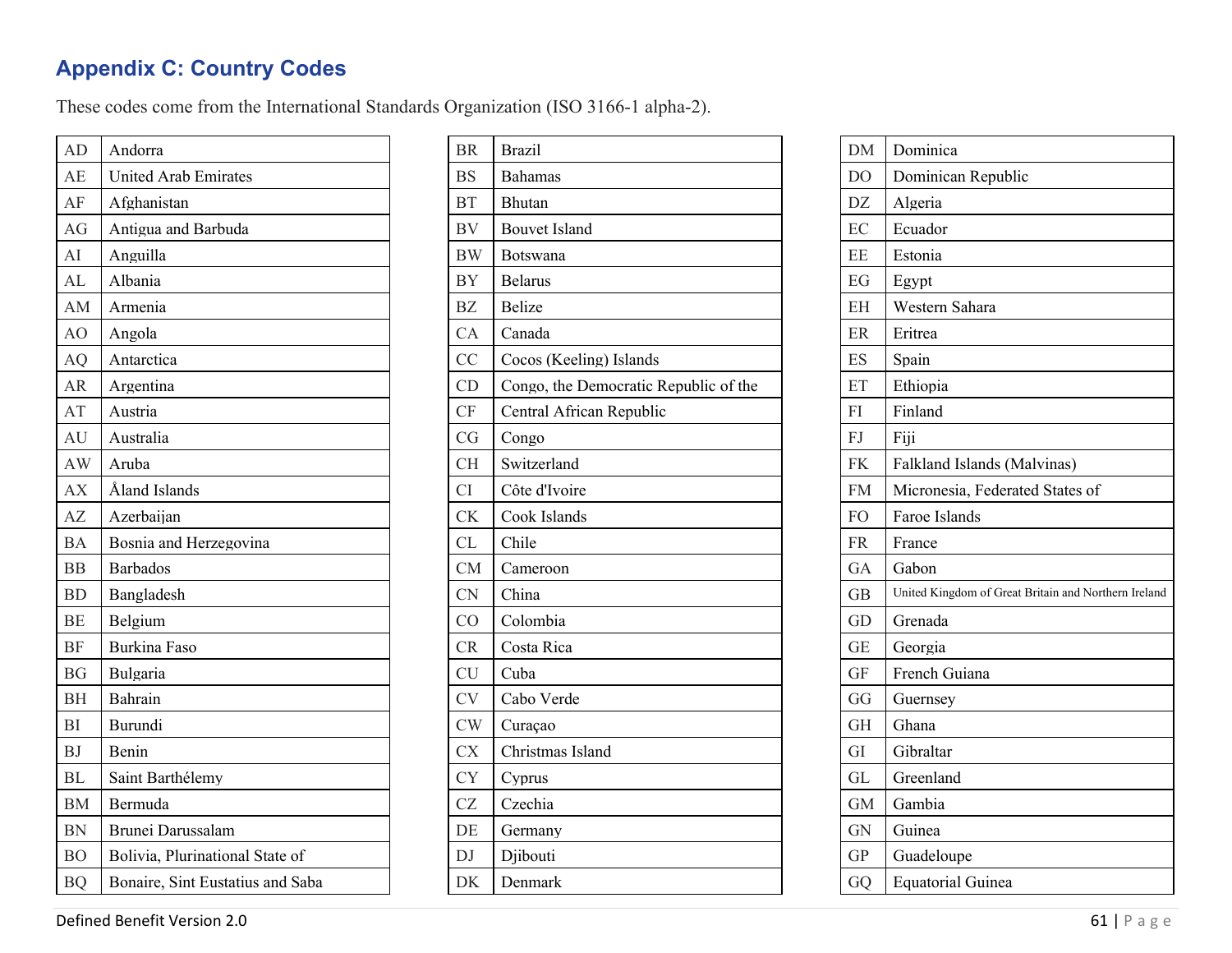| <b>GR</b> | Greece                                       |  |
|-----------|----------------------------------------------|--|
| <b>GS</b> | South Georgia and the South Sandwich Islands |  |
| GT        | Guatemala                                    |  |
| <b>GW</b> | Guinea-Bissau                                |  |
| <b>GY</b> | Guyana                                       |  |
| НK        | Hong Kong                                    |  |
| HM        | Heard Island and McDonald Islands            |  |
| HN        | Honduras                                     |  |
| <b>HR</b> | Croatia                                      |  |
| HT        | Haiti                                        |  |
| HU        | Hungary                                      |  |
| ID        | Indonesia                                    |  |
| IE        | Ireland                                      |  |
| IL        | Israel                                       |  |
| IM        | Isle of Man                                  |  |
| IN        | India                                        |  |
| IO        | <b>British Indian Ocean Territory</b>        |  |
| IQ        | Iraq                                         |  |
| IR        | Iran, Islamic Republic of                    |  |
| IS        | Iceland                                      |  |
| IT        | Italy                                        |  |
| JE        | Jersey                                       |  |
| JM        | Jamaica                                      |  |
| JO.       | Jordan                                       |  |
| $\rm{JP}$ | Japan                                        |  |
| ΚE        | Kenya                                        |  |
| KG        | Kyrgyzstan                                   |  |
| ΚH        | Cambodia                                     |  |
| KI        | Kiribati                                     |  |
| KM        | Comoros                                      |  |
| KN        | Saint Kitts and Nevis                        |  |
| KP        | Korea, Democratic People's Republic of       |  |

| <b>KR</b>  | Korea, Republic of               |
|------------|----------------------------------|
| <b>KW</b>  | Kuwait                           |
| ΚY         | Cayman Islands                   |
| ΚZ         | Kazakhstan                       |
| LA         | Lao People's Democratic Republic |
| LB         | Lebanon                          |
| LC         | Saint Lucia                      |
| LI         | Liechtenstein                    |
| LK         | Sri Lanka                        |
| <b>LR</b>  | Liberia                          |
| LS         | Lesotho                          |
| LT         | Lithuania                        |
| LU         | Luxembourg                       |
| ${\rm LV}$ | Latvia                           |
| LY         | Libya                            |
| MA         | Morocco                          |
| MC         | Monaco                           |
| MD         | Moldova, Republic of             |
| ME         | Montenegro                       |
| MF         | Saint Martin (French part)       |
| MG         | Madagascar                       |
| МH         | Marshall Islands                 |
| МK         | North Macedonia, Republic of     |
| МL         | Mali                             |
| МM         | Myanmar                          |
| MN         | Mongolia                         |
| MО         | Macao                            |
| MQ         | Martinique                       |
| MR         | Mauritania                       |
| <b>MS</b>  | Montserrat                       |
| MT         | Malta                            |
| MU         | Mauritius                        |
|            |                                  |

| MV             | Maldives                  |
|----------------|---------------------------|
| MW             | Malawi                    |
| MX             | Mexico                    |
| MY             | Malaysia                  |
| MZ             | Mozambique                |
| <b>NA</b>      | Namibia                   |
| N <sub>C</sub> | New Caledonia             |
| <b>NE</b>      | Niger                     |
| NF             | Norfolk Island            |
| NG             | Nigeria                   |
| NI             | Nicaragua                 |
| NL             | Netherlands               |
| NO             | Norway                    |
| NP             | Nepal                     |
| $\rm NR$       | Nauru                     |
| NU             | Niue                      |
|                |                           |
| NZ             | New Zealand               |
| <b>OM</b>      | Oman                      |
| PA             | Panama                    |
| PE             | Peru                      |
| PF             | French Polynesia          |
| PG             | Papua New Guinea          |
| PH             | Philippines               |
| PK             | Pakistan                  |
| PL             | Poland                    |
| PM             | Saint Pierre and Miquelon |
| PN             | Pitcairn                  |
| PS             | Palestine, State of       |
| PT             | Portugal                  |
| PW             | Palau                     |
| PY             | Paraguay                  |

Defined Benefit Version 2.0 62 | Page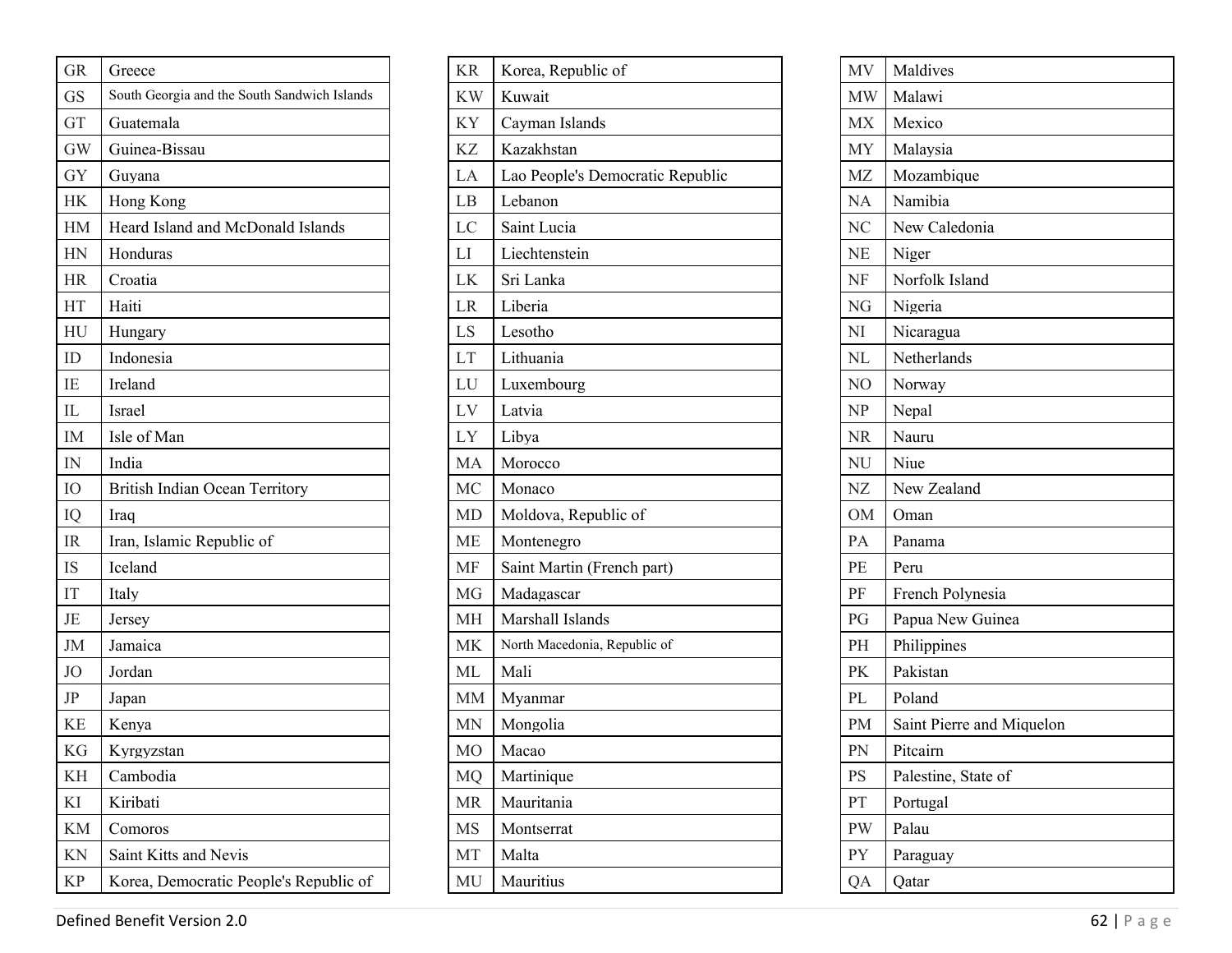| <b>RE</b>      | Réunion                                      |
|----------------|----------------------------------------------|
| R <sub>O</sub> | Romania                                      |
| <b>RS</b>      | Serbia                                       |
| <b>RU</b>      | <b>Russian Federation</b>                    |
| <b>RW</b>      | Rwanda                                       |
| <b>SA</b>      | Saudi Arabia                                 |
| <b>SB</b>      | Solomon Islands                              |
| <b>SC</b>      | Seychelles                                   |
| <b>SD</b>      | Sudan                                        |
| <b>SE</b>      | Sweden                                       |
| SG             | Singapore                                    |
| SH             | Saint Helena, Ascension and Tristan da Cunha |
| <b>SI</b>      | Slovenia                                     |
| <b>SJ</b>      | Svalbard and Jan Mayen                       |
| <b>SK</b>      | Slovakia                                     |
| <b>SL</b>      | Sierra Leone                                 |
| <b>SM</b>      | San Marino                                   |
| SN             | Senegal                                      |
| SO.            | Somalia                                      |
| <b>SR</b>      | Suriname                                     |
| <b>SS</b>      | South Sudan                                  |

| <b>ST</b> | Sao Tome and Principe              |  |
|-----------|------------------------------------|--|
| SV        | El Salvador                        |  |
| <b>SX</b> | Sint Maarten (Dutch part)          |  |
| SY        | Syrian Arab Republic               |  |
| <b>SZ</b> | Eswatini                           |  |
| TC        | <b>Turks and Caicos Islands</b>    |  |
| TD        | Chad                               |  |
| TF        | <b>French Southern Territories</b> |  |
| <b>TG</b> | Togo                               |  |
| TH        | Thailand                           |  |
| TJ        | Tajikistan                         |  |
| TK        | Tokelau                            |  |
| TL        | Timor-Leste                        |  |
| TM        | Turkmenistan                       |  |
| TN        | Tunisia                            |  |
| <b>TO</b> | Tonga                              |  |
| <b>TR</b> | Turkey                             |  |
| <b>TT</b> | Trinidad and Tobago                |  |
| TV        | Tuvalu                             |  |
| TW        | Taiwan, Province of China          |  |
| TZ        | Tanzania, United Republic of       |  |

| UA        | Ukraine                              |
|-----------|--------------------------------------|
| UG        | Uganda                               |
| UM        | United States Minor Outlying Islands |
| US        | United States of America             |
| UY        | Uruguay                              |
| UZ        | Uzbekistan                           |
| VA.       | Holy See                             |
| <b>VC</b> | Saint Vincent and the Grenadines     |
| <b>VE</b> | Venezuela, Bolivarian Republic of    |
| VG        | Virgin Islands, British              |
| VN        | Viet Nam                             |
| VU        | Vanuatu                              |
| WF        | Wallis and Futuna                    |
| WS        | Samoa                                |
| YE        | Yemen                                |
| YT        | Mayotte                              |
| ZA.       | South Africa                         |
| ZM.       | Zambia                               |
| ZW        | Zimbabwe                             |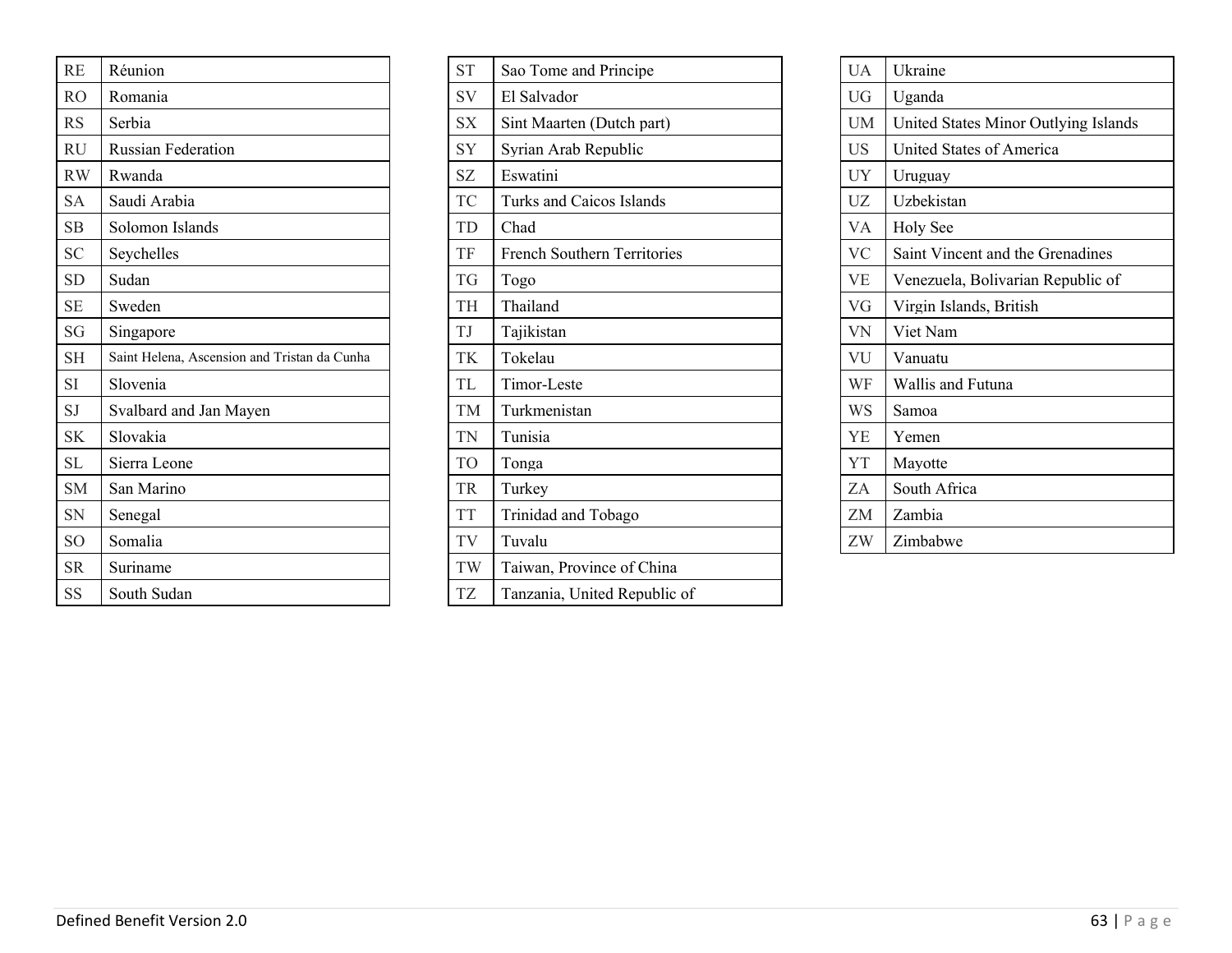## <span id="page-63-0"></span>**Appendix D: Address Standards**

When submitting member addresses to TRS, please try to adhere to USPS standards (detailed briefly below) as much as possible to avoid issues attempting to compare reported addresses with those already on file for members.

- Do not use punctuation of any kind other than dashes or forward slashes in addresses. This includes omitting periods at the end of abbreviations.
- Be sure to include any apartment numbers or similar using Address Line 2. See list of USPS standard abbreviations for common unit designations below. The pound sign (#) should not be used if the proper unit designation is known.

| Unit Designation | <b>USPS Standard Abbreviation</b> | <b>Unit Designation</b> | <b>USPS Standard Abbreviation</b> |
|------------------|-----------------------------------|-------------------------|-----------------------------------|
| Apartment        | <b>APT</b>                        | Penthouse               | <b>PH</b>                         |
| <b>Basement</b>  | <b>BSMT</b>                       | Pier                    | <b>PIER</b>                       |
| <b>Building</b>  | <b>BLDG</b>                       | Rear                    | <b>REAR</b>                       |
| Department       | <b>DEPT</b>                       | Room                    | RM                                |
| Floor            | FL                                | Side                    | <b>SIDE</b>                       |
| Front            | <b>FRNT</b>                       | Slip                    | <b>SLIP</b>                       |
| Hanger           | <b>HNGR</b>                       | Space                   | <b>SPC</b>                        |
| Key              | <b>KEY</b>                        | Stop                    | <b>STOP</b>                       |
| Lobby            | <b>LBBY</b>                       | Suite                   | <b>STE</b>                        |
| Lot              | <b>LOT</b>                        | Trailer                 | <b>TRLR</b>                       |
| Lower            | <b>LOWR</b>                       | Unit                    | <b>UNIT</b>                       |
| Office           | <b>OFC</b>                        | Upper                   | <b>UPPR</b>                       |

- Post Office Boxes should be listed in Address Line 1 in the format "PO Box" with no periods.
- Use "RR" rather than spelling out Rural Route
- Abbreviate directionals unless they are a part of the streets primary name (Ex. N Main St instead of North Main St).
- Ordinal streets should generally always be reported in abbreviated format (Ex:  $7<sup>th</sup>$  St instead Seventh St).
- City names should not be abbreviated (Ex: Arlington Heights not Arlington Hts) unless it part of the actual name of the city (Ex: East St. Louis not E St. Louis or East Saint Louis)
- Use the USPS standard abbreviations on the below pages for Address Lines 1 and 2: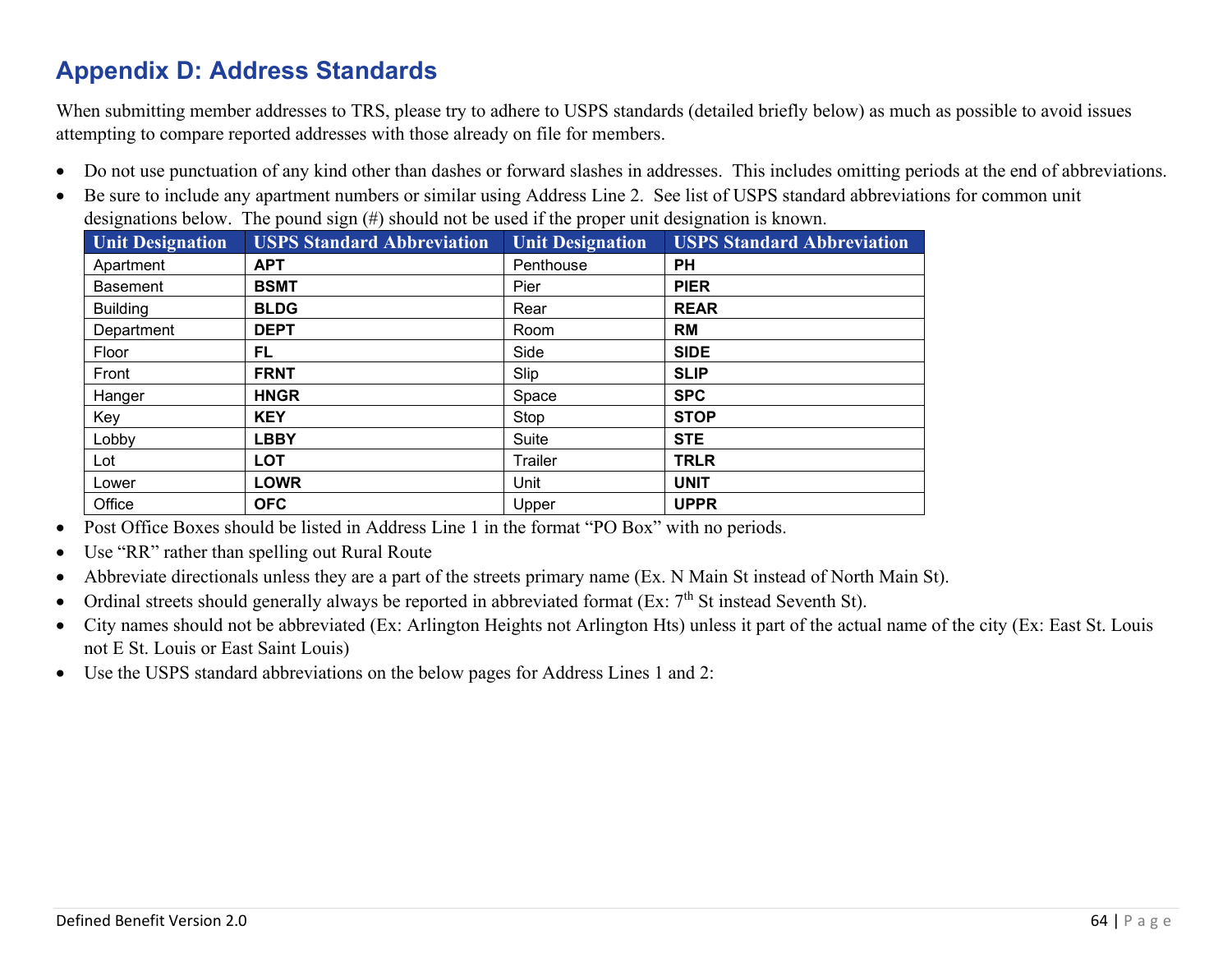| <b>Primary Street</b> | <b>USPS Standard</b> |
|-----------------------|----------------------|
| <b>Suffix Name</b>    | <b>Suffix</b>        |
|                       | <b>Abbreviation</b>  |
| <b>ALLEY</b>          | ALY                  |
| <b>ANEX</b>           | <b>ANX</b>           |
| <b>ARCADE</b>         | <b>ARC</b>           |
| <b>AVENUE</b>         | <b>AVE</b>           |
| <b>BAYOU</b>          | <b>BYU</b>           |
| <b>BEACH</b>          | <b>BCH</b>           |
| <b>BEND</b>           | <b>BND</b>           |
| <b>BLUFF</b>          | <b>BLF</b>           |
| <b>BLUFFS</b>         | <b>BLFS</b>          |
| <b>BOTTOM</b>         | <b>BTM</b>           |
| <b>BOULEVARD</b>      | <b>BLVD</b>          |
| <b>BRANCH</b>         | <b>BR</b>            |
| <b>BRIDGE</b>         | <b>BRG</b>           |
| <b>BROOK</b>          | <b>BRK</b>           |
| <b>BROOKS</b>         | <b>BRKS</b>          |
| <b>BURG</b>           | <b>BG</b>            |
| <b>BURGS</b>          | <b>BGS</b>           |
| <b>BYPASS</b>         | <b>BYP</b>           |
| <b>CAMP</b>           | $\bf CP$             |
| <b>CANYON</b>         | <b>CYN</b>           |
| <b>CAPE</b>           | <b>CPE</b>           |
| <b>CAUSEWAY</b>       | <b>CSWY</b>          |
| <b>CENTER</b>         | <b>CTR</b>           |
| <b>CENTERS</b>        | <b>CTRS</b>          |
| <b>CIRCLE</b>         | <b>CIR</b>           |
| <b>CIRCLES</b>        | CIRS                 |
| <b>CLIFF</b>          | <b>CLF</b>           |
| <b>CLIFFS</b>         | <b>CLFS</b>          |
| <b>CLUB</b>           | <b>CLB</b>           |
| <b>COMMON</b>         | <b>CMN</b>           |
| <b>COMMONS</b>        | <b>CMNS</b>          |

| <b>Primary Street</b><br><b>Suffix Name</b> | <b>USPS Standard</b><br><b>Suffix</b><br><b>Abbreviation</b> |
|---------------------------------------------|--------------------------------------------------------------|
| <b>CORNER</b>                               | <b>COR</b>                                                   |
| <b>CORNERS</b>                              | <b>CORS</b>                                                  |
| <b>COURSE</b>                               | <b>CRSE</b>                                                  |
| <b>COURT</b>                                | <b>CT</b>                                                    |
| <b>COURTS</b>                               | <b>CTS</b>                                                   |
| <b>COVE</b>                                 | CV                                                           |
| <b>COVES</b>                                | <b>CVS</b>                                                   |
| <b>CREEK</b>                                | <b>CRK</b>                                                   |
| <b>CRESCENT</b>                             | <b>CRES</b>                                                  |
| <b>CREST</b>                                | <b>CRST</b>                                                  |
| <b>CROSSING</b>                             | <b>XING</b>                                                  |
| <b>CROSSROAD</b>                            | <b>XRD</b>                                                   |
| <b>CROSSROADS</b>                           | <b>XRDS</b>                                                  |
| <b>CURVE</b>                                | <b>CURV</b>                                                  |
| <b>DALE</b>                                 | <b>DL</b>                                                    |
| <b>DAM</b>                                  | DM                                                           |
| <b>DIVIDE</b>                               | DV                                                           |
| <b>DRIVE</b>                                | <b>DR</b>                                                    |
| <b>DRIVES</b>                               | <b>DRS</b>                                                   |
| <b>ESTATE</b>                               | <b>EST</b>                                                   |
| <b>ESTATES</b>                              | <b>ESTS</b>                                                  |
| <b>EXPRESSWAY</b>                           | <b>EXPY</b>                                                  |
| <b>EXTENSION</b>                            | <b>EXT</b>                                                   |
| <b>EXTENSIONS</b>                           | <b>EXTS</b>                                                  |
| <b>FALL</b>                                 | <b>FALL</b>                                                  |
| <b>FALLS</b>                                | <b>FLS</b>                                                   |
| <b>FERRY</b>                                | <b>FRY</b>                                                   |
| <b>FIELD</b>                                | <b>FLD</b>                                                   |
| <b>FIELDS</b>                               | <b>FLDS</b>                                                  |
| <b>FLAT</b>                                 | <b>FLT</b>                                                   |
| <b>FLATS</b>                                | <b>FLTS</b>                                                  |

| <b>Primary Street</b><br><b>Suffix Name</b> | <b>USPS Standard</b><br><b>Suffix</b><br><b>Abbreviation</b> |
|---------------------------------------------|--------------------------------------------------------------|
| <b>FORD</b>                                 | <b>FRD</b>                                                   |
| <b>FORDS</b>                                | <b>FRDS</b>                                                  |
| <b>FOREST</b>                               | <b>FRST</b>                                                  |
| <b>FORGE</b>                                | <b>FRG</b>                                                   |
| <b>FORGES</b>                               | <b>FRGS</b>                                                  |
| <b>FORK</b>                                 | <b>FRK</b>                                                   |
| <b>FORKS</b>                                | <b>FRKS</b>                                                  |
| <b>FORT</b>                                 | <b>FT</b>                                                    |
| <b>FREEWAY</b>                              | <b>FWY</b>                                                   |
| <b>GARDEN</b>                               | <b>GDN</b>                                                   |
| <b>GARDENS</b>                              | <b>GDNS</b>                                                  |
| <b>GATEWAY</b>                              | <b>GTWY</b>                                                  |
| <b>GLEN</b>                                 | <b>GLN</b>                                                   |
| <b>GLENS</b>                                | <b>GLNS</b>                                                  |
| <b>GREEN</b>                                | <b>GRN</b>                                                   |
| <b>GREENS</b>                               | <b>GRNS</b>                                                  |
| <b>GROVE</b>                                | <b>GRV</b>                                                   |
| <b>GROVES</b>                               | <b>GRVS</b>                                                  |
| <b>HARBOR</b>                               | <b>HBR</b>                                                   |
| <b>HARBORS</b>                              | <b>HBRS</b>                                                  |
| <b>HAVEN</b>                                | <b>HVN</b>                                                   |
| <b>HEIGHTS</b>                              | <b>HTS</b>                                                   |
| <b>HIGHWAY</b>                              | <b>HWY</b>                                                   |
| <b>HILL</b>                                 | <b>HL</b>                                                    |
| <b>HILLS</b>                                | <b>HLS</b>                                                   |
| <b>HOLLOW</b>                               | <b>HOLW</b>                                                  |
| <b>INLET</b>                                | <b>INLT</b>                                                  |
| <b>ISLAND</b>                               | <b>IS</b>                                                    |
| <b>ISLANDS</b>                              | <b>ISS</b>                                                   |
| <b>ISLE</b>                                 | <b>ISLE</b>                                                  |
| <b>JUNCTION</b>                             | <b>JCT</b>                                                   |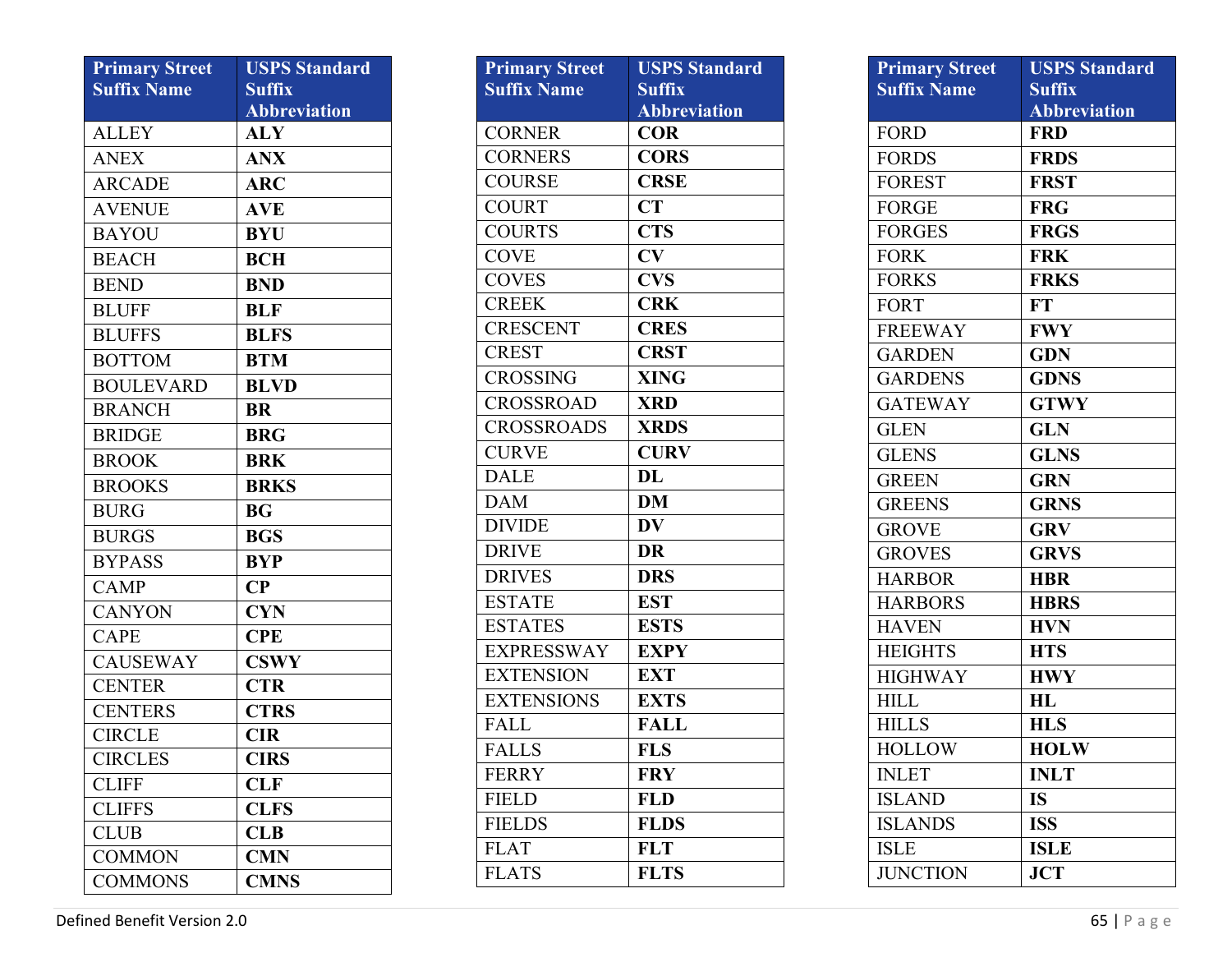| <b>Primary Street</b> | <b>USPS Standard</b> |
|-----------------------|----------------------|
| <b>Suffix Name</b>    | <b>Suffix</b>        |
|                       | <b>Abbreviation</b>  |
| <b>JUNCTIONS</b>      | <b>JCTS</b>          |
| <b>KEY</b>            | KY                   |
| <b>KEYS</b>           | <b>KYS</b>           |
| <b>KNOLL</b>          | <b>KNL</b>           |
| <b>KNOLLS</b>         | <b>KNLS</b>          |
| <b>LAKE</b>           | LK                   |
| <b>LAKES</b>          | <b>LKS</b>           |
| <b>LAND</b>           | <b>LAND</b>          |
| <b>LANDING</b>        | <b>LNDG</b>          |
| <b>LANE</b>           | LN                   |
| <b>LIGHT</b>          | <b>LGT</b>           |
| <b>LIGHTS</b>         | <b>LGTS</b>          |
| <b>LOAF</b>           | LF                   |
| <b>LOCK</b>           | <b>LCK</b>           |
| <b>LOCKS</b>          | <b>LCKS</b>          |
| <b>LODGE</b>          | <b>LDG</b>           |
| <b>LOOP</b>           | <b>LOOP</b>          |
| <b>MALL</b>           | <b>MALL</b>          |
| <b>MANOR</b>          | <b>MNR</b>           |
| <b>MANORS</b>         | <b>MNRS</b>          |
| <b>MEADOW</b>         | <b>MDW</b>           |
| <b>MEADOWS</b>        | <b>MDWS</b>          |
| <b>MEWS</b>           | <b>MEWS</b>          |
| <b>MILL</b>           | ML                   |
| <b>MILLS</b>          | <b>MLS</b>           |
| <b>MISSION</b>        | <b>MSN</b>           |
| <b>MOTORWAY</b>       | <b>MTWY</b>          |
| <b>MOUNT</b>          | MT                   |
| <b>MOUNTAIN</b>       | <b>MTN</b>           |
| <b>MOUNTAINS</b>      | <b>MTNS</b>          |
| <b>NECK</b>           | <b>NCK</b>           |

| <b>Primary Street</b><br><b>Suffix Name</b> | <b>USPS Standard</b><br><b>Suffix</b><br><b>Abbreviation</b> |
|---------------------------------------------|--------------------------------------------------------------|
| ORCHARD                                     | <b>ORCH</b>                                                  |
| <b>OVAL</b>                                 | <b>OVAL</b>                                                  |
| <b>OVERPASS</b>                             | <b>OPAS</b>                                                  |
| <b>PARK</b>                                 | <b>PARK</b>                                                  |
| <b>PARKS</b>                                | <b>PARK</b>                                                  |
| <b>PARKWAY</b>                              | <b>PKWY</b>                                                  |
| <b>PARKWAYS</b>                             | <b>PKWY</b>                                                  |
| <b>PASS</b>                                 | <b>PASS</b>                                                  |
| <b>PASSAGE</b>                              | <b>PSGE</b>                                                  |
| <b>PATH</b>                                 | <b>PATH</b>                                                  |
| <b>PIKE</b>                                 | <b>PIKE</b>                                                  |
| <b>PINE</b>                                 | <b>PNE</b>                                                   |
| <b>PINES</b>                                | <b>PNES</b>                                                  |
| <b>PLACE</b>                                | PL                                                           |
| <b>PLAIN</b>                                | <b>PLN</b>                                                   |
| <b>PLAINS</b>                               | <b>PLNS</b>                                                  |
| <b>PLAZA</b>                                | <b>PLZ</b>                                                   |
| <b>POINT</b>                                | <b>PT</b>                                                    |
| <b>POINTS</b>                               | <b>PTS</b>                                                   |
| <b>PORT</b>                                 | <b>PRT</b>                                                   |
| <b>PORTS</b>                                | <b>PRTS</b>                                                  |
| <b>PRAIRIE</b>                              | <b>PR</b>                                                    |
| <b>RADIAL</b>                               | <b>RADL</b>                                                  |
| <b>RAMP</b>                                 | <b>RAMP</b>                                                  |
| <b>RANCH</b>                                | <b>RNCH</b>                                                  |
| <b>RAPID</b>                                | <b>RPD</b>                                                   |
| <b>RAPIDS</b>                               | <b>RPDS</b>                                                  |
| <b>REST</b>                                 | <b>RST</b>                                                   |
| <b>RIDGE</b>                                | <b>RDG</b>                                                   |
| <b>RIDGES</b>                               | <b>RDGS</b>                                                  |
| <b>RIVER</b>                                | <b>RIV</b>                                                   |

| <b>Primary Street</b><br><b>Suffix Name</b> | <b>USPS Standard</b><br><b>Suffix</b><br><b>Abbreviation</b> |
|---------------------------------------------|--------------------------------------------------------------|
| <b>ROAD</b>                                 | <b>RD</b>                                                    |
| <b>ROADS</b>                                | <b>RDS</b>                                                   |
| <b>ROUTE</b>                                | <b>RTE</b>                                                   |
| <b>ROW</b>                                  | <b>ROW</b>                                                   |
| <b>RUE</b>                                  | <b>RUE</b>                                                   |
| <b>RUN</b>                                  | <b>RUN</b>                                                   |
| <b>SHOAL</b>                                | <b>SHL</b>                                                   |
| <b>SHOALS</b>                               | <b>SHLS</b>                                                  |
| <b>SHORE</b>                                | <b>SHR</b>                                                   |
| <b>SHORES</b>                               | <b>SHRS</b>                                                  |
| <b>SKYWAY</b>                               | <b>SKWY</b>                                                  |
| <b>SPRING</b>                               | <b>SPG</b>                                                   |
| <b>SPRINGS</b>                              | <b>SPGS</b>                                                  |
| <b>SPUR</b>                                 | <b>SPUR</b>                                                  |
| <b>SPURS</b>                                | <b>SPUR</b>                                                  |
| <b>SQUARE</b>                               | SQ                                                           |
| <b>SQUARES</b>                              | SQS                                                          |
| <b>STATION</b>                              | <b>STA</b>                                                   |
| <b>STRAVENUE</b>                            | <b>STRA</b>                                                  |
| <b>STREAM</b>                               | <b>STRM</b>                                                  |
| <b>STREET</b>                               | ST                                                           |
| <b>STREETS</b>                              | <b>STS</b>                                                   |
| <b>SUMMIT</b>                               | <b>SMT</b>                                                   |
| <b>TERRACE</b>                              | <b>TER</b>                                                   |
| THROUGHWAY                                  | <b>TRWY</b>                                                  |
| <b>TRACE</b>                                | <b>TRCE</b>                                                  |
| <b>TRACK</b>                                | <b>TRAK</b>                                                  |
| <b>TRAFFICWAY</b>                           | <b>TRFY</b>                                                  |
| <b>TRAIL</b>                                | <b>TRL</b>                                                   |
| <b>TRAILER</b>                              | <b>TRLR</b>                                                  |
| <b>TUNNEL</b>                               | <b>TUNL</b>                                                  |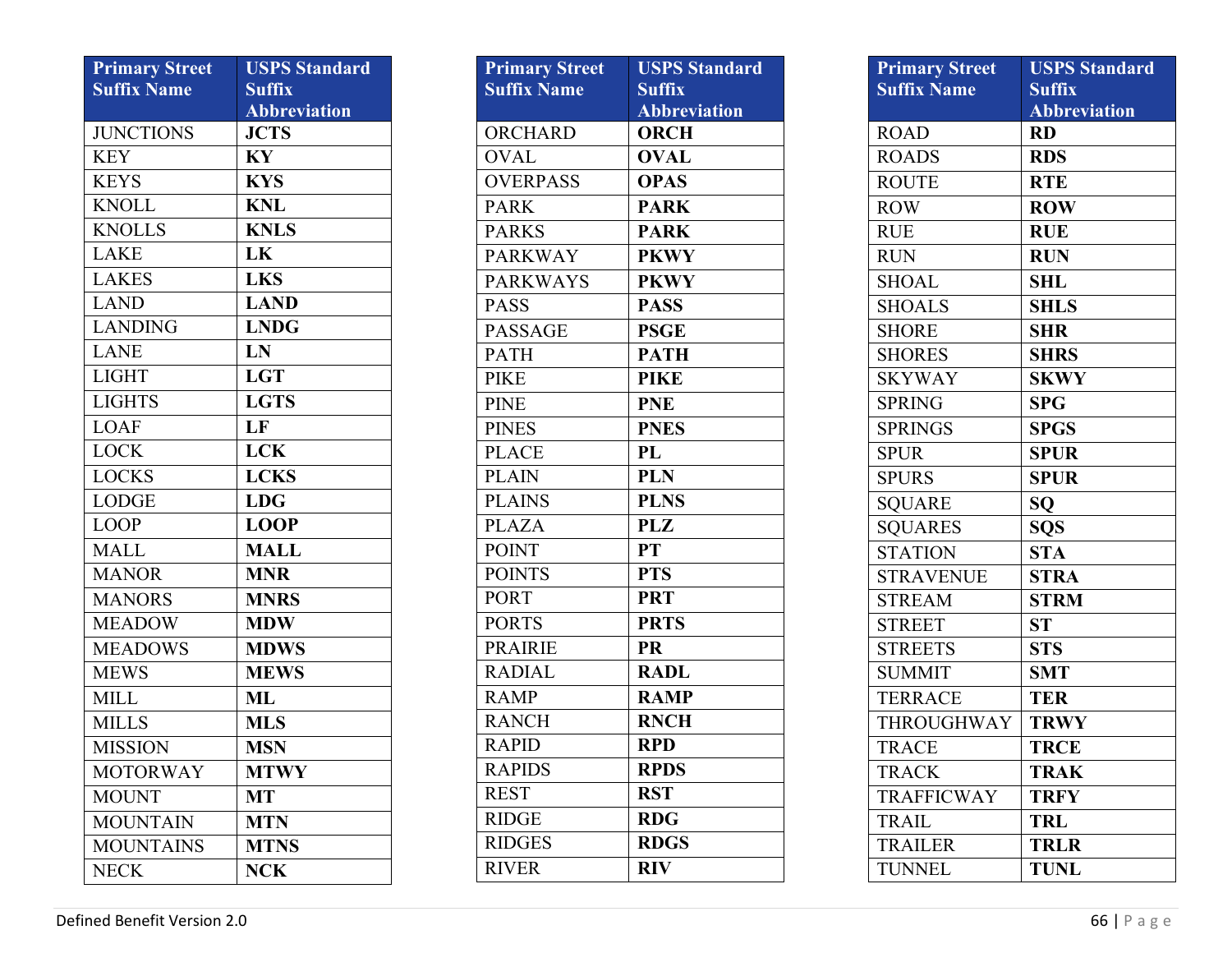| <b>Primary Street</b> | <b>USPS Standard</b> |
|-----------------------|----------------------|
| <b>Suffix Name</b>    | <b>Suffix</b>        |
|                       | <b>Abbreviation</b>  |
| <b>TURNPIKE</b>       | <b>TPKE</b>          |
| <b>UNDERPASS</b>      | <b>UPAS</b>          |
| <b>UNION</b>          | <b>UN</b>            |
| <b>UNIONS</b>         | <b>UNS</b>           |
| <b>VALLEY</b>         | <b>VLY</b>           |
| <b>VALLEYS</b>        | <b>VLYS</b>          |
| <b>VIADUCT</b>        | VIA                  |
| <b>VIEW</b>           | <b>VW</b>            |
| <b>VIEWS</b>          | <b>VWS</b>           |
| <b>VILLAGE</b>        | <b>VLG</b>           |
| <b>VILLAGES</b>       | <b>VLGS</b>          |
| <b>VILLE</b>          | VL                   |
| <b>VISTA</b>          | <b>VIS</b>           |
| <b>WALK</b>           | <b>WALK</b>          |
| <b>WALKS</b>          | <b>WALK</b>          |
| <b>WALL</b>           | <b>WALL</b>          |
| <b>WAY</b>            | <b>WAY</b>           |
| <b>WAYS</b>           | <b>WAYS</b>          |
| <b>WELL</b>           | WL                   |
| <b>WELLS</b>          | <b>WLS</b>           |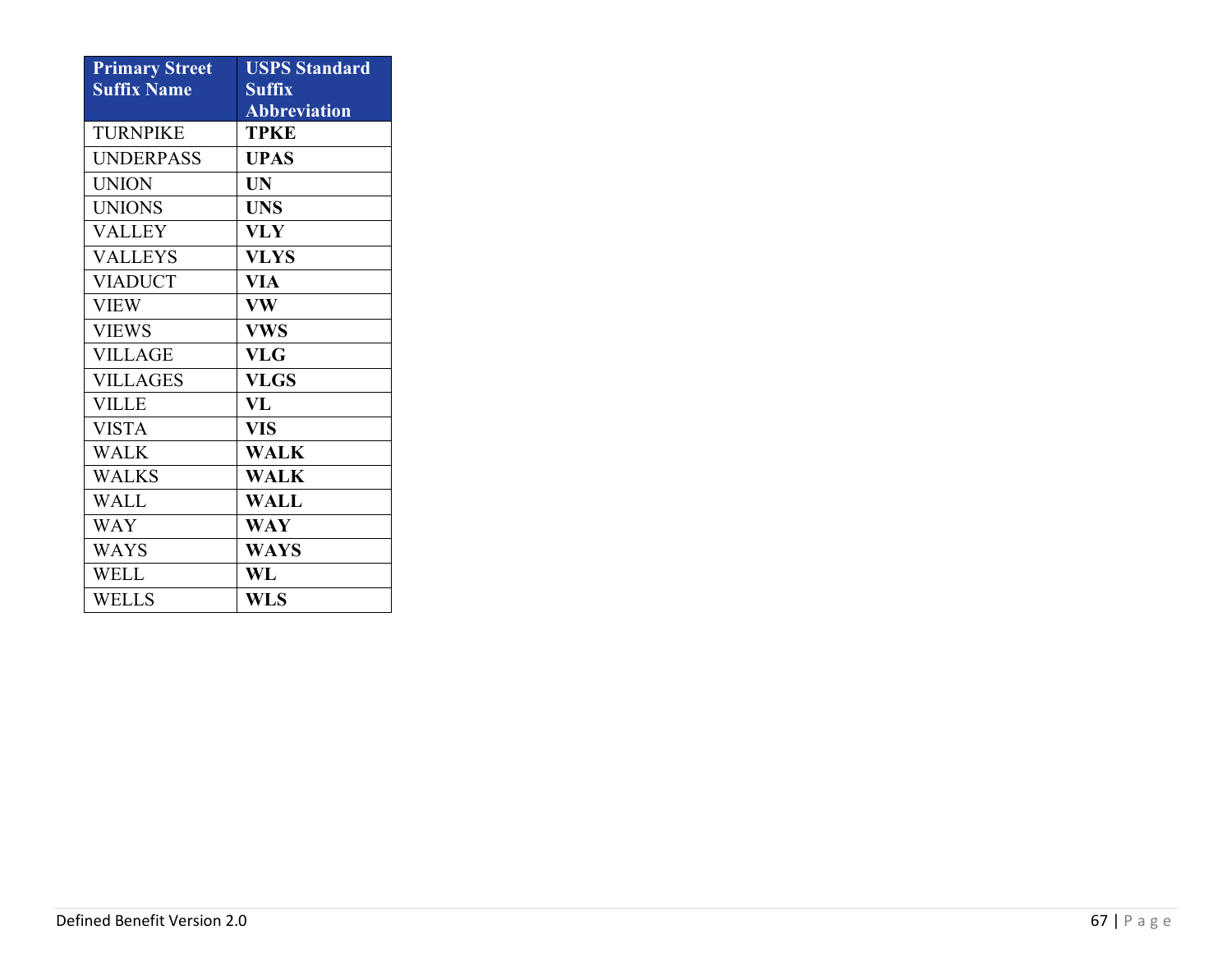## <span id="page-67-0"></span>**Previous Version History**

| #    | <b>Section</b>              | <b>Item</b>                  | <b>Change</b>                                                                    | Link        |
|------|-----------------------------|------------------------------|----------------------------------------------------------------------------------|-------------|
| v1.5 | Key Terminology             | Job Category                 | Removed references to "Other" job category that were left in v1.0 by mistake     | View        |
| v1.5 | Key Terminology             | <b>Contribution Category</b> | Removed references to Tier 3; Added SSP specific information; Clarified          | View        |
|      |                             |                              | wording on reporting retirees and member's whose Tier is unknown                 |             |
| v1.5 | Key Terminology             | Adjustments                  | Added language clarifying how adjustments to non-dollar amount fields are to be  |             |
|      |                             |                              | handled and how to report adjustments to information originally reported on an   | View        |
|      |                             |                              | Annual Report (pre-Gemini); Added rules for reporting missed SSP                 |             |
|      |                             |                              | contributions as Adjustments                                                     |             |
| v1.5 | Key Terminology             | <b>Employment Begin</b>      | Clarified the definition with regards to rehires and when it should be reported  | View        |
|      |                             | Date                         |                                                                                  |             |
| v1.5 | <b>General Rules</b>        | Rule Three                   | Removed sentence about forthcoming Administrative Rules regarding                |             |
|      |                             |                              | reporting/accelerating the withholding of member contributions as they became    | View        |
|      |                             |                              | effective July 1, 2020 (Section 1650 TRS Administrative Rules)                   |             |
| v1.5 | <b>General Rules</b>        | Rule Four                    | Reworded language regarding the acceleration of contribution withholding to      | View        |
|      |                             |                              | reflect that rules are now effective as of July 1, 2020                          |             |
| v1.5 | <b>General Rules</b>        | Rule Five                    | Removed reference to the ability to submit information via API as TRS no         |             |
|      |                             |                              | longer plans to have this option available at the go-live date of pay period     | View        |
|      |                             |                              | reporting                                                                        |             |
| v1.5 | <b>General Rules</b>        | Rule 12                      | Moved bullet about contact information updates for members from Rule 18 to       |             |
|      |                             |                              | Rule 12; Added clarification on the reporting of email addresses and how TRS     | View        |
|      |                             |                              | will handle new emails                                                           |             |
| v1.5 | <b>General Rules</b>        | Rule 17                      | Added language regarding the Employer Packet that will be sent to employers by   | View        |
|      |                             |                              | TRS after the submission of a report                                             |             |
| v1.5 | <b>General Rules</b>        | Rule 18                      | Updated language to reflect the correct name of the external Gemini access point |             |
|      |                             |                              | for employers "Employer Portal"; Added sentence clarifying how to report         |             |
|      |                             |                              | adjustments to information originally reported on an Annual Report (pre-         | View        |
|      |                             |                              | Gemini); Moved a bullet regarding contact information updates for members to     |             |
|      |                             |                              | Rule 12                                                                          |             |
| v1.5 | <b>General Rules</b>        | Rule 22                      | Completely removed original rule as it was not an accurate reflection of         |             |
|      |                             |                              | requirements; Added new rule clarifying how certain fields should be reported    | <b>View</b> |
|      |                             |                              | when a member has multiple records for the same pay period                       |             |
| v1.5 | <b>General Rules</b>        | Rule 23                      | Changed wording to reflect relaxed rules regarding file names                    | View        |
| v1.5 | <b>Supplemental Savings</b> |                              | Added completely new section with rules related to reporting contributions for   | View        |
|      | Plan Rules                  |                              | Supplemental Savings Plan                                                        |             |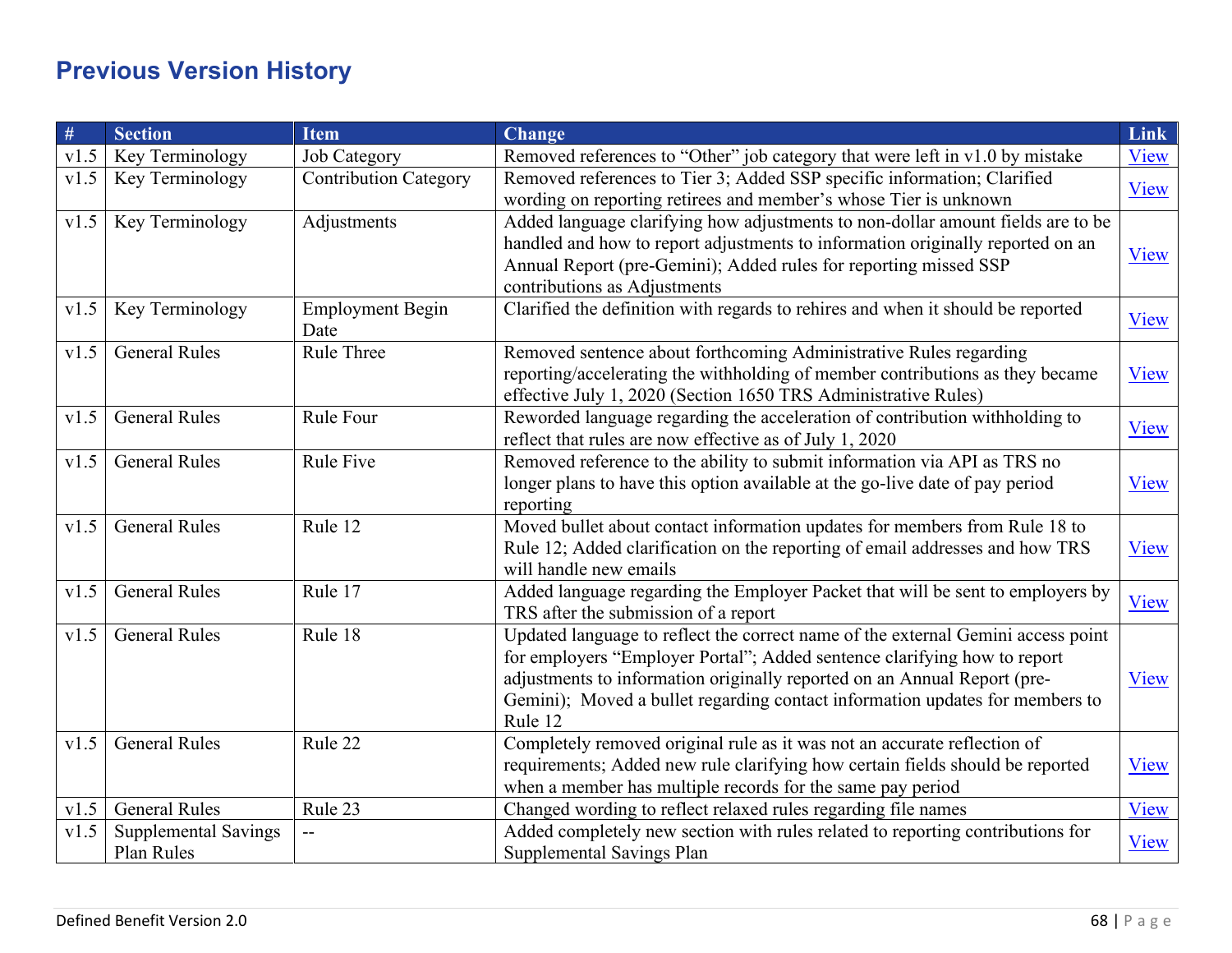| $\#$ | <b>Section</b>              | <b>Item</b>                                  | <b>Change</b>                                                                                                                                                                                                                                                                                        | <b>Link</b> |
|------|-----------------------------|----------------------------------------------|------------------------------------------------------------------------------------------------------------------------------------------------------------------------------------------------------------------------------------------------------------------------------------------------------|-------------|
| v1.5 | Header Record Format        | Report Type                                  | Changed the name of "02" value to reflect SSP branding; Removed "03 - Tier 3<br>Defined Contribution" as it is no longer valid                                                                                                                                                                       | <b>View</b> |
| v1.5 | Detail Record Format        | First Name                                   | Added allowable characters                                                                                                                                                                                                                                                                           | View        |
| v1.5 | Detail Record Format        | Middle Name                                  | Added allowable characters; Added clarification regarding reporting just middle<br>initials                                                                                                                                                                                                          | View        |
| v1.5 | Detail Record Format        | Last Name                                    | Added allowable characters                                                                                                                                                                                                                                                                           | View        |
| v1.5 | Detail Record Format        | Pay Period Begin Date                        | Removed a bullet point from Rules and Additional Information that was causing<br>confusion                                                                                                                                                                                                           | View        |
| v1.5 | Detail Record Format        | Pay Period End Date                          | Removed a bullet point from Rules and Additional Information that was causing<br>confusion                                                                                                                                                                                                           | View        |
| v1.5 | Detail Record Format        | <b>Employment Begin</b><br>Date              | Field is now <i>required</i> for both DB and DC files; Clarified description and added<br>a new example to Rules and Additional Information regarding employees who<br>move from a non-covered position to a TRS-covered position                                                                    | View        |
| v1.5 | Detail Record Format        | <b>Employment End Date</b>                   | Added language clarifying that when left "blank" we will accept either all zeros<br>or all spaces                                                                                                                                                                                                    | View        |
| v1.5 | Detail Record Format        | <b>Employment Type</b>                       | Field is now <i>required</i> for both DB and DC files                                                                                                                                                                                                                                                | View        |
| v1.5 | Detail Record Format        | Job Category                                 | Renamed "03 = Counseling" to "03 = Medical/Counseling" for clarity                                                                                                                                                                                                                                   | View        |
| v1.5 | Detail Record Format        | <b>Contract Days</b>                         | Clarified that "000" is an available value; Added examples for administrators to<br>Rules and Additional Information                                                                                                                                                                                 | View        |
| v1.5 | Detail Record Format        | <b>Contribution Category</b>                 | Removed generic value for "Voluntary DC" as well as all values for Tier 3;<br>Added six new values for the available contribution types for the Supplemental<br>Savings Plan; Removed references to Tier 3 from Rules and Additional<br>Information; Removed bullet regarding Disability Retirements | View        |
| v1.5 | Detail Record Format        | Payment Reason                               | Added clarification that BS reason should be used for both active and retired<br>members; Added an additional example for the LS payment reason; Clarified<br>that NC payment reason should not be used for retirees                                                                                 | View        |
| v1.5 | Detail Record Format        | Deferred                                     | Changed language in Rules and Additional Information to clarify when the<br>Deferred flag is to be used                                                                                                                                                                                              | View        |
| v1.5 | Detail Record Format        | Earnings                                     | Added link to Employer Guide that lists factors used for "board paid" member<br>contributions                                                                                                                                                                                                        | <b>View</b> |
|      | v1.5   Detail Record Format | Earnings that Exceed<br><b>Salary Limits</b> | Removed a reference to "board paid" member contributions from Rules and<br>Additional Information as member's do not pay contributions on these earnings;<br>Added definition of a Tier 2 member                                                                                                     | <b>View</b> |
| v1.5 | Detail Record Format        | Docked Days                                  | Added new example for combining half or partial days into full day equivalents<br>and added language to Rules and Additional Information regarding the same;<br>Added clarification to Rules and Additional Information regarding members on<br>an approved, unpaid leave of absence                 | View        |